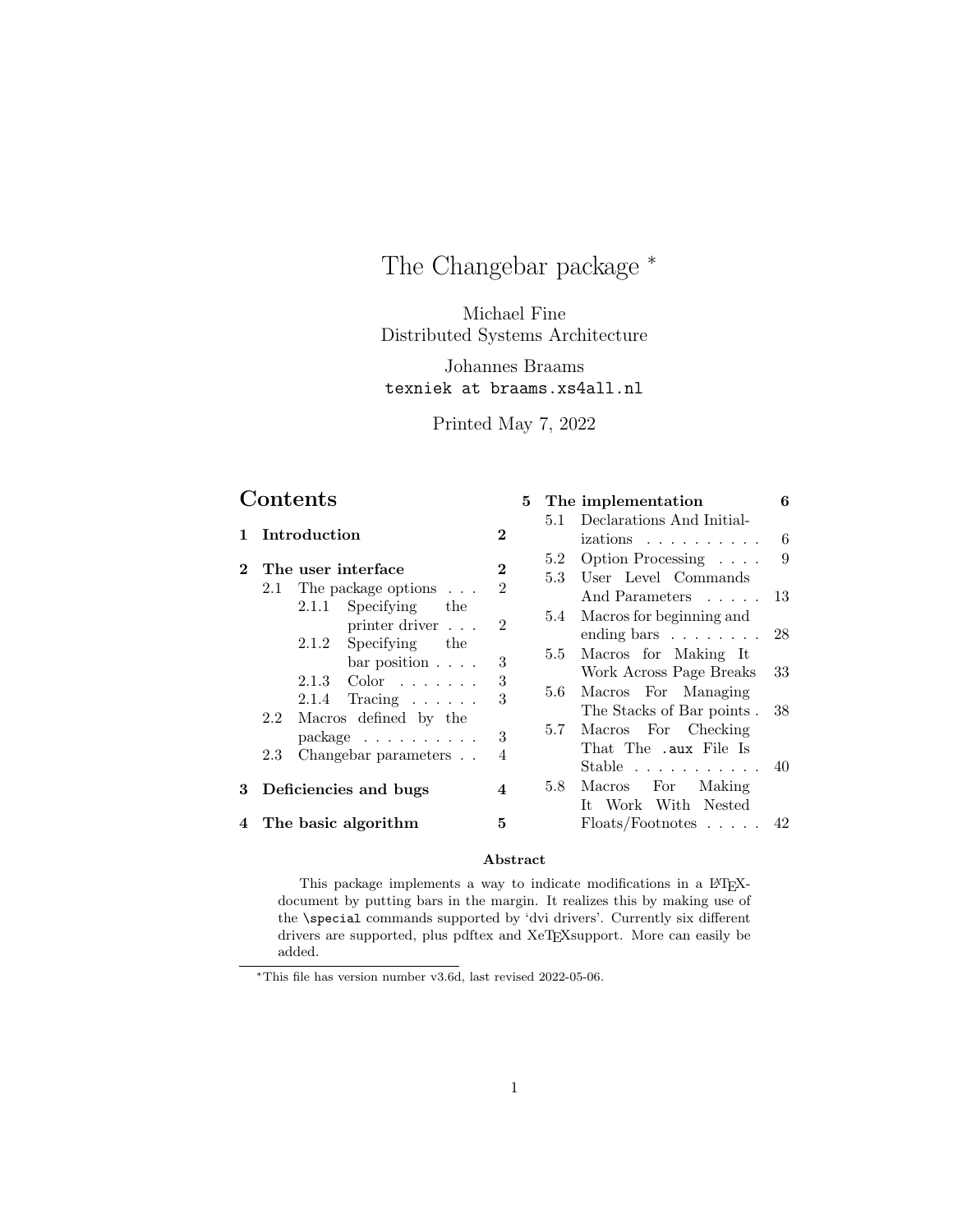## 1 Introduction

Important note Just as with cross references and labels, you usually need to process the document twice (and sometimes three times) to ensure that the changebars come out correctly. However, a warning will be given if another pass is required.

### Features

- Changebars may be nested within each other. Each level of nesting can be given a different thickness bar.
- Changebars may be nested in other environments including floats and footnotes.
- Changebars are applied to all the material within the "barred" environment, including floating bodies regardless of where the floats float to. An exception to this is margin floats.
- Changebars may cross page boundaries.
- Changebars can appear on the outside of the columns of twocolumn text.
- The colour of the changebars can be changed. This has sofar been tested with the dvips, pdftex, vtex andxetex drivers, but it may also work with other PostScript based drivers. It will *not* work for the DVItoLN03 and emT $FX$ drivers. For colored changebars to work, make sure that you specify the option color or xcolor.

## 2 The user interface

This package has options to specify some details of its operation, and also defines several macros.

## 2.1 The package options

### 2.1.1 Specifying the printer driver

One set of package options<sup>1</sup> specify the driver that will be used to print the document can be indicated. The driver may be one of:

- DVItoLN03
- DVItoPS
- DVIps
- $\bullet$  emTFX
- T<sub>F</sub>Xtures

<sup>&</sup>lt;sup>1</sup>For older documents the command  $\dagger$  variable in the preamble of the document. It takes the options as defined for  $\text{LATEX } 2\varepsilon$  as argument.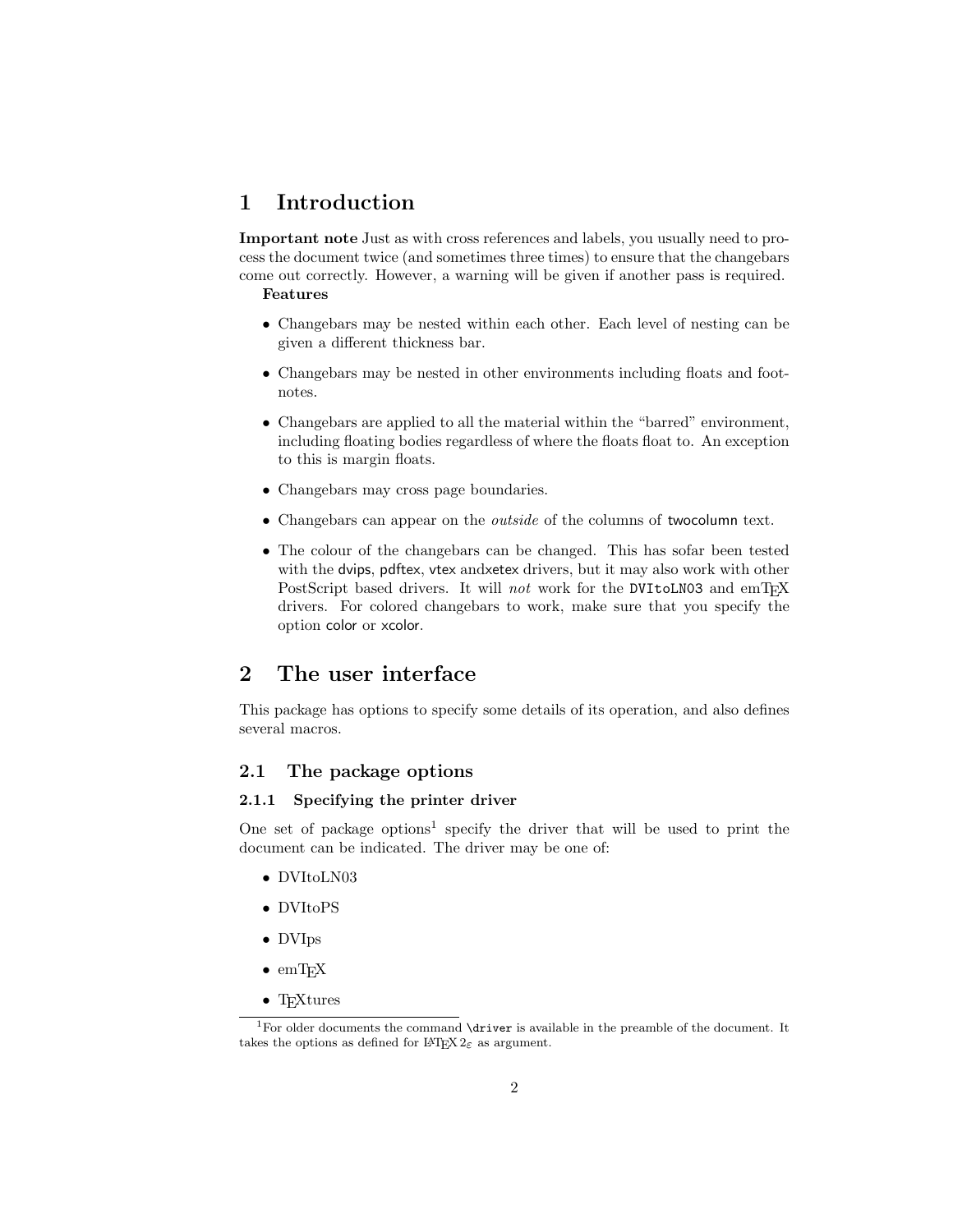- $\bullet$  VT<sub>E</sub>X
- PDFT<sub>F</sub>X
- $\bullet$  XeTFX

The drivers are represented in the normal typewriter method of typing these names, or by the same entirely in lower case. Since version 3.4d the driver can be specified in a configuration file, not surprisingly called changebar.cfg. If it contains the command \ExecuteOption{textures} the textures option will be used for all documents that are processed while the configuration file is in T<sub>E</sub>X's search path.

#### 2.1.2 Specifying the bar position

The position of the bars may either be on the inner edge of the page (the left column on a recto or single-sided page, the right column of a verso page) by use of the innerbars package option (the default), or on the outer edge of the page by use of the outerbars package option.

Another set of options gives the user the possibility of specifying that the bars should always come out on the left side of the text (leftbars) or on the right side of the text (rightbars).

Note that these options only work for *onecolumn* documents and will be ignored for a twocolumn document.

#### 2.1.3 Color

For people who want their changebars to be colourfull the options color and xcolor are available. They define the user command \cbcolor and load either the color or the xcolor package.

If a configuration file specifies the color option and you want to override it for a certain document you can use the grey option.

#### 2.1.4 Tracing

The package also implements tracing for its own debugging. The package options traceon and traceoff control tracing. An additional option tracestacks is available for the die hard who wants to know what goes on in the internal stacks maintained by this package.

### 2.2 Macros defined by the package

\cbstart All material between the macros \cbstart and \cbend is barred. The nesting of \cbend multiple changebars is allowed. The macro \cbstart has an optional parameter that specifies the width of the bar. The syntax is  $\cosh\left(\frac{\dimension}{\sin\theta}\right)$ . If no width is specified, the current value of the parameter **\changebarwidth** is used. Note that \cbstart and \cbend can be used anywhere but must be correctly nested with floats and footnotes. That is, one cannot have one end of the bar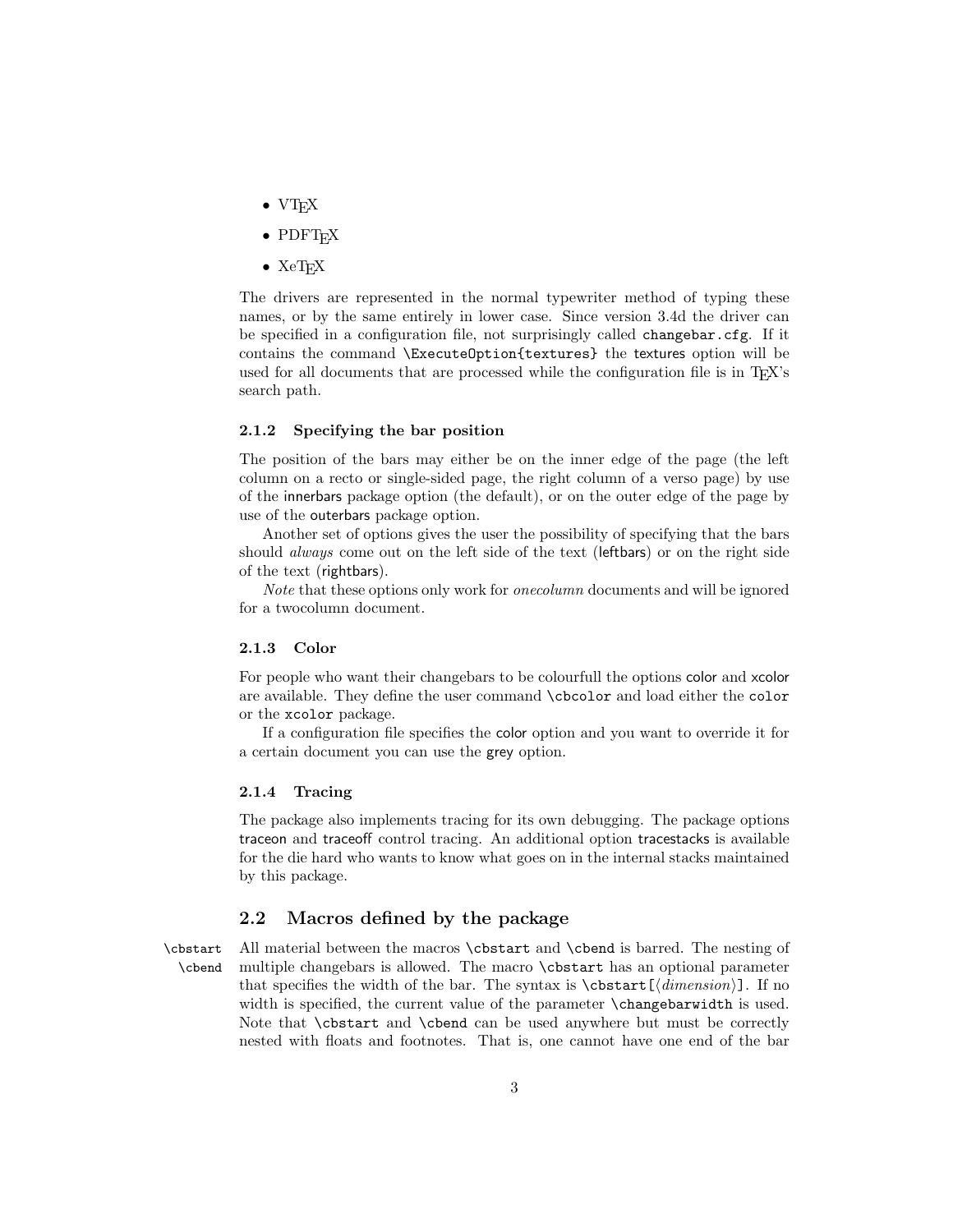|                 | inside a floating insertion and the other outside, but that would be a meaningless                                                                         |
|-----------------|------------------------------------------------------------------------------------------------------------------------------------------------------------|
|                 | thing to do anyhow.                                                                                                                                        |
| changebar       | Apart from the macros \cbstart and \cbend a proper LATFX environment is<br>defined. The advantage of using the environment whenever possible is that IATEX |
|                 | will do all the work of checking the correct nesting of different environments.                                                                            |
| \cbdelete       | The macro \cbdelete puts a square bar in the margin to indicate that some                                                                                  |
|                 | text was removed from the document. The macro has an optional argument to                                                                                  |
|                 | specify the width of the bar. When no argument is specified the current value of                                                                           |
|                 | the parameter \deletebarwidth will be used.                                                                                                                |
| \nochangebars   | The macro \nochangebars disables the changebar commands.                                                                                                   |
| \cbcolor        | This macro is defined when the color option is selected. It's syntax is the same                                                                           |
|                 | as the <b>\color</b> command from the color package.                                                                                                       |
|                 | $2.3\,$<br>Changebar parameters                                                                                                                            |
| \changebarwidth | The width of the changebars is controlled with the L <sup>A</sup> T <sub>F</sub> X length parameter                                                        |
|                 | \changebarwidth. Its value can be changed with the \setlength command.                                                                                     |
|                 | Changing the value of \changebarwidth affects all subsequent changebars sub-                                                                               |
|                 | ject to the scoping rules of <b>\setlength</b> .                                                                                                           |
| \deletebarwidth | The width of the deletebars is controlled with the LAT <sub>E</sub> X length parameter                                                                     |
|                 | \deletebarwidth. Its value can be changed with the \setlength command.                                                                                     |
|                 | Changing the value of <b>\deletebarwidth</b> affects all subsequent deletebars subject<br>to the scoping rules of \setlength.                              |
| \changebarsep   | The separation between the text and the changebars is determined by the value                                                                              |
|                 | of the L <sup>AT</sup> FX length parameter \changebarsep.                                                                                                  |
| changebargrey   | When one of the supported dvi to PostScript translators is used the 'blackness'                                                                            |
|                 | of the bars can be controlled. The L <sup>A</sup> T <sub>F</sub> X counter changebargrey is used for this                                                  |
|                 | purpose. Its value can be changed with a command like:                                                                                                     |
|                 | \setcounter{changebargrey}{85}                                                                                                                             |
|                 |                                                                                                                                                            |

The value of the counter is a percentage, where the value 0 yields black bars, the value 100 yields white bars.

outerbars The changebars will be printed in the 'inside' margin of your document. This means they appear on the left side of the page. When twoside is in effect the bars will be printed on the right side of even pages.

## 3 Deficiencies and bugs

- The macros blindly use special points \cb@minpoint through \cb@maxpoint. If this conflicts with another set of macros, the results will be unpredictable. (What is really needed is a \newspecialpoint, analogous to \newcount etc. — it's not provided because the use of the points is rather rare.)
- There is a limit of (\cb@maxpoint−\cb@minpoint+1)/4 bars per page (four special points per bar). Using more than this number yields unpredictable

4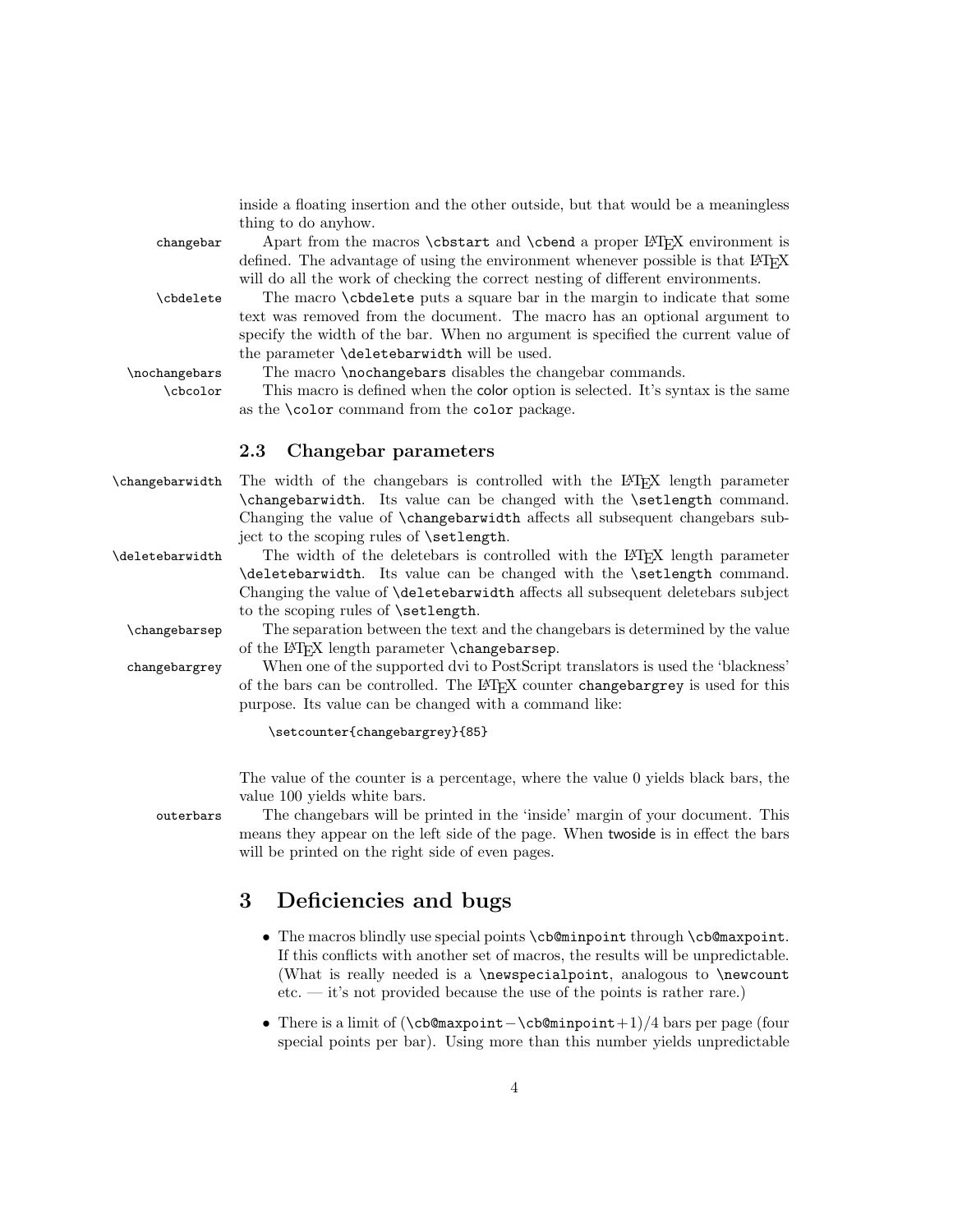results (but that could be called a feature for a page with so many bars). This limitation could be increased if desired. There is no such limit with PDFT<sub>F</sub>X<sub>or</sub> XeT<sub>F</sub>X.

- Internal macro names are all of the form \cb@xxxx. No checking for conflicts with other macros is done.
- This implementation does not work with the multicolumn package.
- The algorithms may fail if a floating insertion is split over multiple pages. In LATEX floats are not split but footnotes may be. The simplest fix to this is to prevent footnotes from being split but this may make TEX very unhappy.
- The \cbend normally gets "attached" to the token after it rather than the one before it. This may lead to a longer bar than intended. For example, consider the sequence 'word1 \cbend word2'. If there is a line break between 'word1' and 'word2' the bar will incorrectly be extended an extra line. This particular case can be fixed with the incantation 'word1\cbend{} word2'.
- The colour support has only been tested with the **dvips** and **pdftex** drivers.

## 4 The basic algorithm

The changebars are implemented using the \specials of various dvi interpreting programs like DVItoLN03 or DVIps. In essence, the start of a changebar defines two \special points in the margins at the current vertical position on the page. The end of a changebar defines another set of two points and then joins (using the "connect" \special) either the two points to the left or the two points to the right of the text, depending on the setting of innerbars, outerbars, leftbars, rightbars and/or twoside.

This works fine as long as the two points being connected lie on the same page. However, if they don't, the bar must be artificially terminated at the page break and restarted at the top of the next page. The only way to do this (that I can think of) is to modify the output routine so that it checks if any bar is in progress when it ships out a page and, if so, adds the necessary artificial end and begin.

The obvious way to indicate to the output routine that a bar is in progress is to set a flag when the bar is begun and to unset this flag when the bar is ended. This works most of the time but, because of the asynchronous behavior of the output routine, errors occur if the bar begins or ends near a page break. To illustrate, consider the following scenario.

| blah blah blah                                     |  |
|----------------------------------------------------|--|
| \cbstart<br>% this does its thing and set the flag |  |
| more blah                                          |  |
| <------------- pagebreak occurs here               |  |
| more blah                                          |  |
| \cbend<br>% does its thing and unsets flag         |  |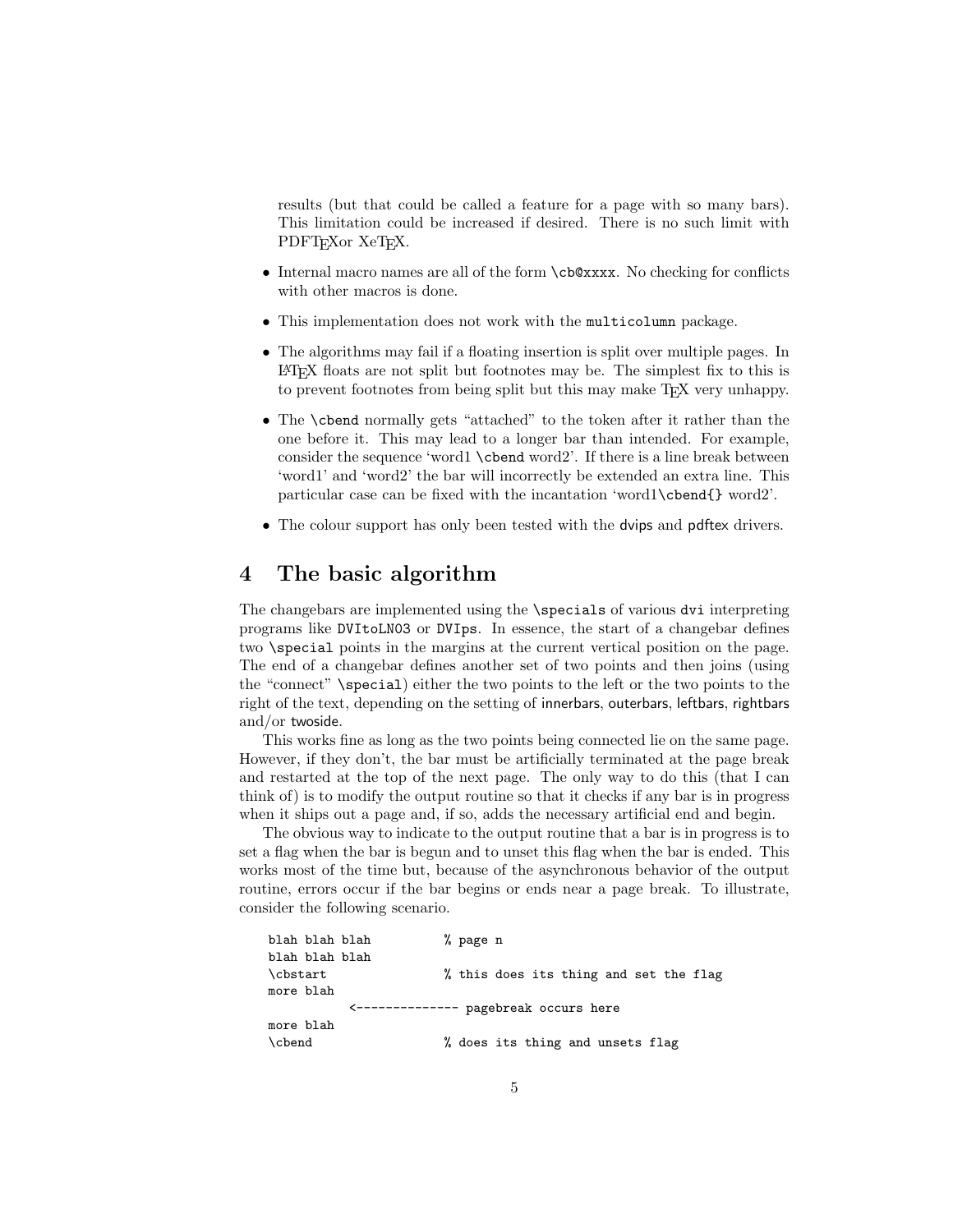#### blah blah

Since T<sub>EX</sub> processes ahead of the page break before invoking the output routine, it is possible that the \cbend is processed, and the flag unset, before the output routine is called. If this happens, special action is required to generate an artificial end and begin to be added to page  $n$  and  $n + 1$  respectively, as it is not possible to use a flag to signal the output routine that a bar crosses a page break.

The method used by these macros is to create a stack of the beginning and end points of each bar in the document together with the page number corresponding to each point. Then, as a page is completed, a modified output routine checks the stack to determine if any bars begun on or before the current page are terminated on subsequent pages, and handles those bars appropriately. To build the stack, information about each changebar is written to the .aux file as bars are processed. This information is re-read when the document is next processed. Thus, to ensure that changebars are correct, the document must be processed twice. Luckily, this is generally required for LAT<sub>EX</sub> anyway. With PDFLAT<sub>EX</sub> generally three (or even more) runs are necessary.

This approach is sufficiently general to allow nested bars, bars in floating insertions, and bars around floating insertions. Bars inside floats and footnotes are handled in the same way as bars in regular text. Bars that encompass floats or footnotes are handled by creating an additional bar that floats with the floating material. Modifications to the appropriate LATEX macros check for this condition and add the extra bar.

## 5 The implementation

## 5.1 Declarations And Initializations

\cb@maxpoint The original version of changebar.sty only supported the DVItoLN03 specials. The LN03 printer has a maximum number of points that can be defined on a page. Also for some PostScript printers the number of points that can be defined can be limited by the amount of memory used. Therefore, the consecutive numbering of points has to be reset when the maximum is reached. This maximum can be adapted to the printers needs.

```
1 ⟨∗package⟩
2 \def\cb@maxpoint{80}
```
\cb@minpoint When resetting the point number we need to know what to reset it to, this is minimum number is stored in  $\cosh$ . This number has to be odd because the algorithm that decides whether a bar has to be continued on the next page depends on this.

3 \def\cb@minpoint{1}

\cb@nil Sometimes a void value for a point has to be returned by one of the macros. For this purpose \cb@nil is used. 4 \def\cb@nil{0}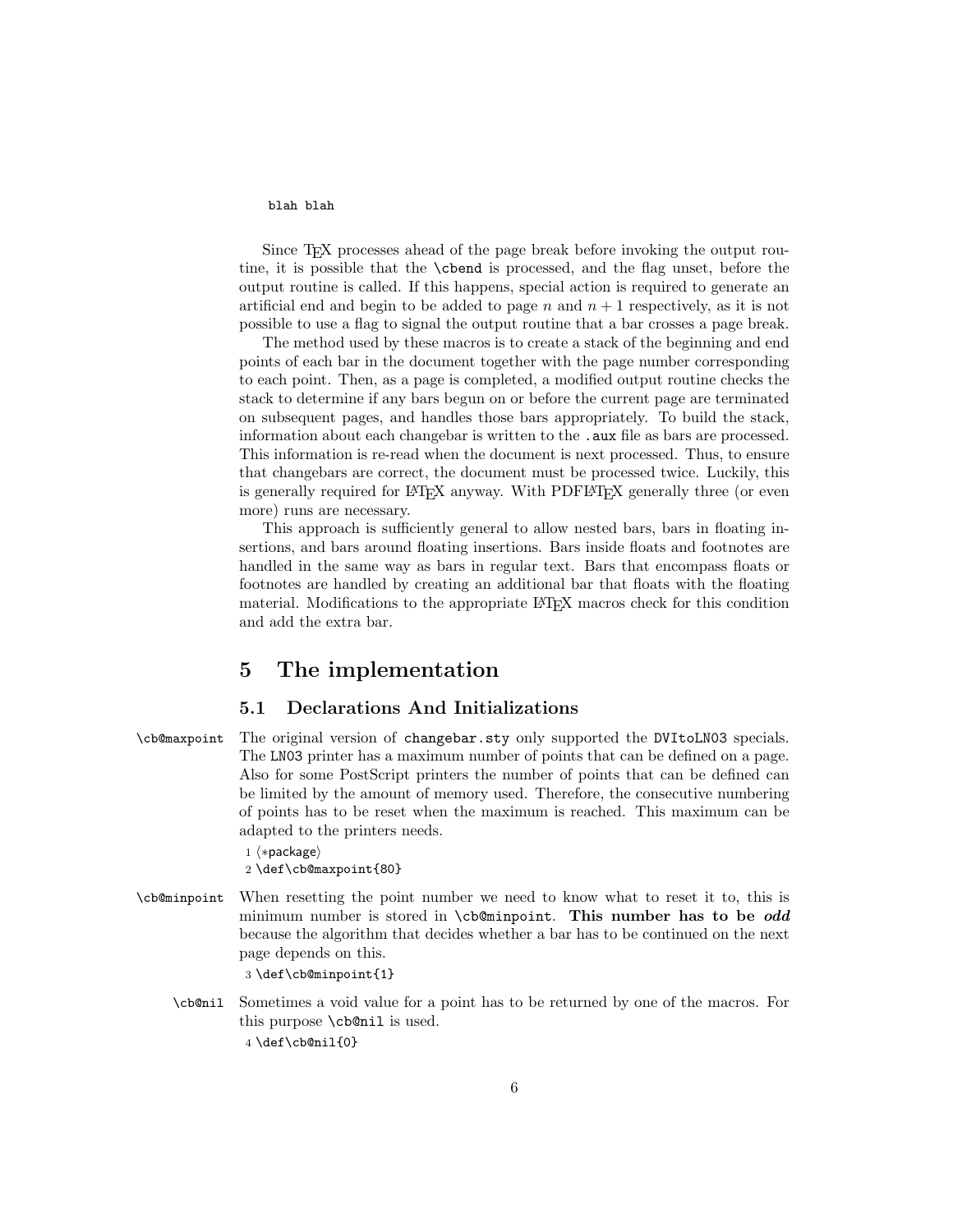| \cb@nextpoint                                              | The number of the next special point is stored in the count register \cb@nextpoint<br>and initially equal to \cb@minpoint.                                                                                                                                                                                                                                                                                                      |
|------------------------------------------------------------|---------------------------------------------------------------------------------------------------------------------------------------------------------------------------------------------------------------------------------------------------------------------------------------------------------------------------------------------------------------------------------------------------------------------------------|
|                                                            | 5 \newcount\cb@nextpoint<br>6 \cb@nextpoint=\cb@minpoint                                                                                                                                                                                                                                                                                                                                                                        |
| \cb@topleft<br>\cb@topright<br>\cb@botleft<br>\cb@botright | These four counters are used to identify the four special points that specify a<br>changebar. The point defined by <b>\cb@topleft</b> is the one used to identify the<br>changebar; the values of the other points are derived from it.<br>7\newcount\cb@topleft<br>8 \newcount\cb@topright<br>9 \newcount\cb@botleft<br>10 \newcount\cb@botright                                                                               |
| \cb@cnta<br>\cb@cntb                                       | Sometimes we need temporarily store a value. For this purpose two count registers<br>and a dimension register are allocated.                                                                                                                                                                                                                                                                                                    |
| \cb@dima                                                   | 11 \newcount\cb@cnta<br>12 \newcount\cb@cntb<br>13 \newdimen\cb@dima                                                                                                                                                                                                                                                                                                                                                            |
| \cb@curbarwd                                               | The dimension register \cb@curbarwd is used to store the width of the current<br>bar.                                                                                                                                                                                                                                                                                                                                           |
|                                                            | 14 \newdimen\cb@curbarwd                                                                                                                                                                                                                                                                                                                                                                                                        |
| \cb@page<br>\cb@pagecount                                  | The macros need to keep track of the number of pages/columns output so far. To<br>this end the counter \cb@pagecount is used. When a pagenumber is read from the<br>history stack, it is stored in the counter \cb@page. The counter \cb@pagecount<br>is initially 0; it gets incremented during the call to $\mathcal Q$ makebox (see section 5.5).<br>15 \newcount\cb@page<br>16 \newcount\cb@pagecount<br>17 \cb@pagecount=0 |
| \cb@barsplace                                              | A switch is provided to control where the changebars will be printed. The value<br>depends on the options given:                                                                                                                                                                                                                                                                                                                |
|                                                            | $0$ for innerbars (default),                                                                                                                                                                                                                                                                                                                                                                                                    |
|                                                            | 1 for outerbars,                                                                                                                                                                                                                                                                                                                                                                                                                |
|                                                            | 2 gives leftbars,                                                                                                                                                                                                                                                                                                                                                                                                               |
|                                                            | 3 gives rightbars.                                                                                                                                                                                                                                                                                                                                                                                                              |
|                                                            | 18 \def\cb@barsplace{0}                                                                                                                                                                                                                                                                                                                                                                                                         |
| <b>@cb@trace</b>                                           | A switch to enable tracing of the actions of this package.<br>19 \newif\if@cb@trace                                                                                                                                                                                                                                                                                                                                             |
| @cb@firstcolumn                                            | A switch to find out if a point is in the left column of a two column page.<br>20 \newif\if@cb@firstcolumn                                                                                                                                                                                                                                                                                                                      |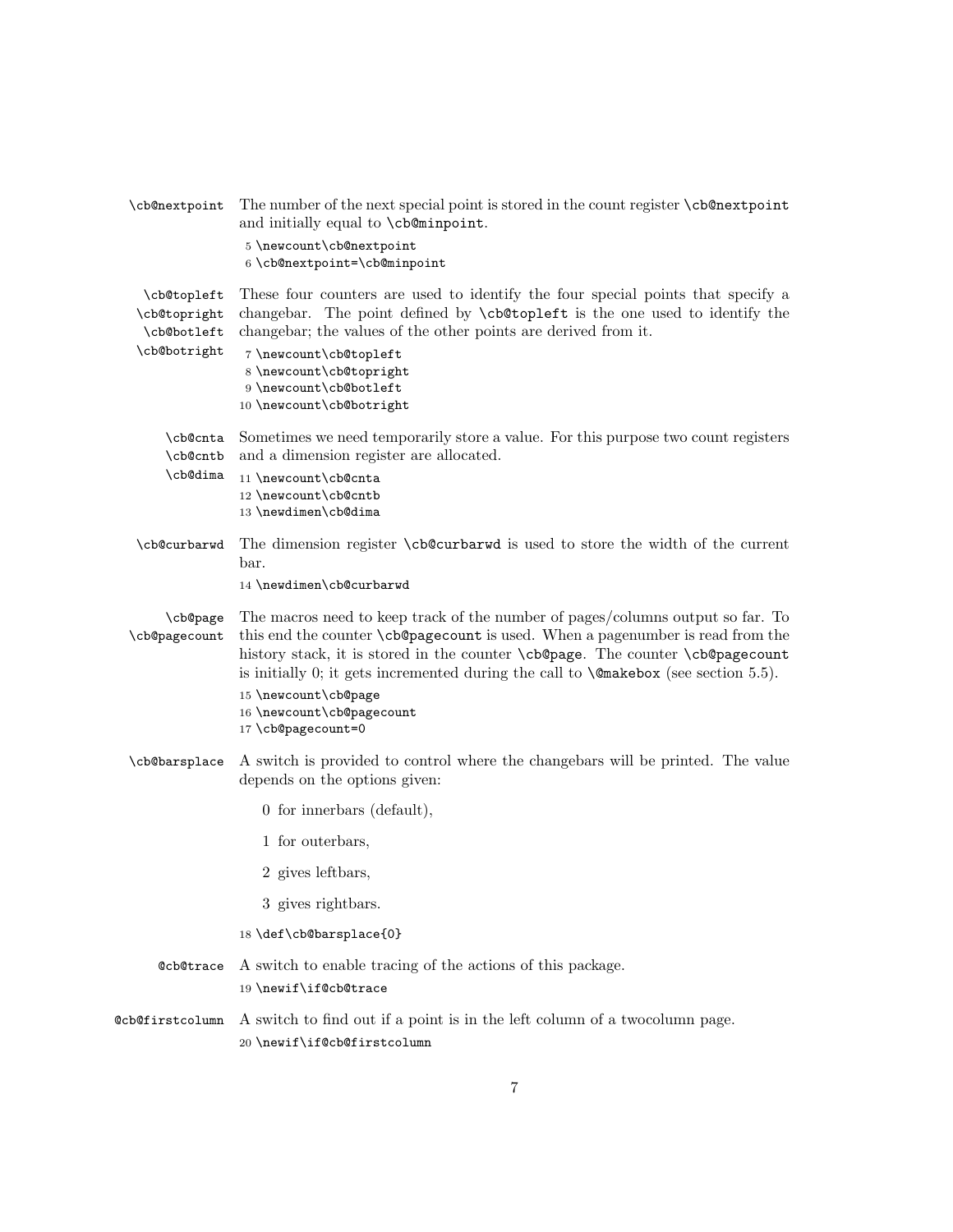\cb@pdfxy The macro \cb@pdfxy populates the pdf x,y coordinates file. In pdftex and xetex mode it writes one line to .cb2 file which is equivalent to one bar point. The default implementation is a noop. If the pdftex or xetex option is given it is redefined.

```
21 \def\cb@pdfxy#1#2#3#4#5{}
```
\cb@positions This macro calculates the (horizontal) positions of the changebars.

\cb@odd@left \cb@odd@right Because the margins can differ for even and odd pages and because changebars are sometimes on different sides of the paper we need four dimensions to store the result.

\cb@even@left \cb@even@right

```
22 \newdimen\cb@odd@left
23 \newdimen\cb@odd@right
24 \newdimen\cb@even@left
```
25 \newdimen\cb@even@right

Since the changebars are drawn with the POSTSCRIPT command lineto and not as TEX-like rules the reference points lie on the center of the changebar, therefore the calculation has to add or subtract half of the width of the bar to keep \changebarsep whitespace between the bar and the body text.

First the position for odd pages is calculated.

- 26 \def\cb@positions{%
- 27 \global\cb@odd@left=\hoffset
- 28 \global\cb@even@left\cb@odd@left
- 29 \global\advance\cb@odd@left by \oddsidemargin
- 30 \global\cb@odd@right\cb@odd@left
- 31 \global\advance\cb@odd@right by \textwidth
- 32 \global\advance\cb@odd@right by \changebarsep
- 33 \global\advance\cb@odd@right by 0.5\changebarwidth
- 34 \global\advance\cb@odd@left by -\changebarsep
- 35 \global\advance\cb@odd@left by -0.5\changebarwidth

On even sided pages we need to use \evensidemargin in the calculations when twoside is in effect.

36 \if@twoside

```
37 \global\advance\cb@even@left by \evensidemargin
```
- 38 \global\cb@even@right\cb@even@left
- 39 \global\advance\cb@even@left by -\changebarsep
- 40 \global\advance\cb@even@left by -0.5\changebarwidth
- 41 \global\advance\cb@even@right by \textwidth
- 42 \global\advance\cb@even@right by \changebarsep
- 43 \global\advance\cb@even@right by 0.5\changebarwidth
- 44 \else

Otherwise just copy the result for odd pages.

- 45 \global\let\cb@even@left\cb@odd@left
- 46 \global\let\cb@even@right\cb@odd@right
- $47$  \fi
- 48 }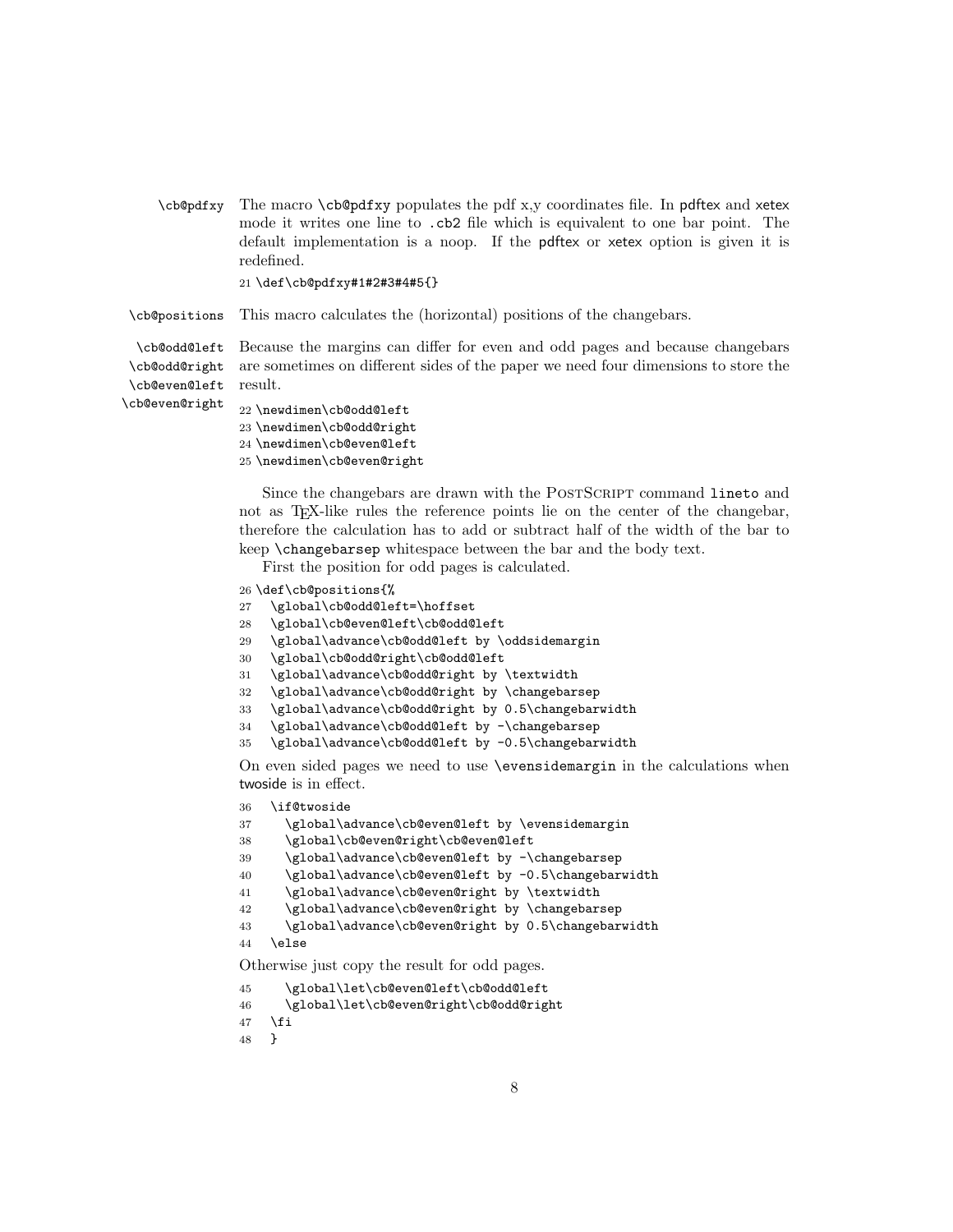\cb@removedim In PostScript code, length specifications are without dimensions. Therefore we need a way to remove the letters 'pt' from the result of the operation  $\theta\cdot\delta$ . This can be done by defining a command that has a delimited argument like:

#### \def\cb@removedim#1pt{#1}

We encounter one problem though, the category code of the letters 'pt' is 12 when produced as the output from  $\theta\$ <sup>'</sup> Thus the characters that delimit the argument of \cb@removedim also have to have category code 12. To keep the changes local the macro \cb@removedim is defined in a group.

49 {\catcode'\p=12\catcode'\t=12 \gdef\cb@removedim#1pt{#1}}

## 5.2 Option Processing

The user should select the specials that should be used by specifying the driver name as an option to the \usepackage call. Possible choices are:

- DVItoLN03
- DVItoPS
- DVIps
- $\bullet$  emT<sub>F</sub>X
- Textures
- VTEX
- PDFT<sub>F</sub>X
- $\bullet$  XeT<sub>F</sub>X

The intent is that the driver names should be case-insensitive, but the following code doesn't achieve this: it only permits the forms given above and their lowercase equivalents.

```
50 \DeclareOption{DVItoLN03}{\global\chardef\cb@driver@setup=0\relax}
51 \DeclareOption{dvitoln03}{\global\chardef\cb@driver@setup=0\relax}
52 \DeclareOption{DVItoPS}{\global\chardef\cb@driver@setup=1\relax}
53 \DeclareOption{dvitops}{\global\chardef\cb@driver@setup=1\relax}
54 \DeclareOption{DVIps}{\global\chardef\cb@driver@setup=2\relax}
55 \DeclareOption{dvips}{\global\chardef\cb@driver@setup=2\relax}
56 \DeclareOption{emTeX}{\global\chardef\cb@driver@setup=3\relax}
57 \DeclareOption{emtex}{\global\chardef\cb@driver@setup=3\relax}
58 \DeclareOption{textures}{\global\chardef\cb@driver@setup=4\relax}
59 \DeclareOption{Textures}{\global\chardef\cb@driver@setup=4\relax}
60 \DeclareOption{VTeX}{\global\chardef\cb@driver@setup=5\relax}
61 \DeclareOption{vtex}{\global\chardef\cb@driver@setup=5\relax}
```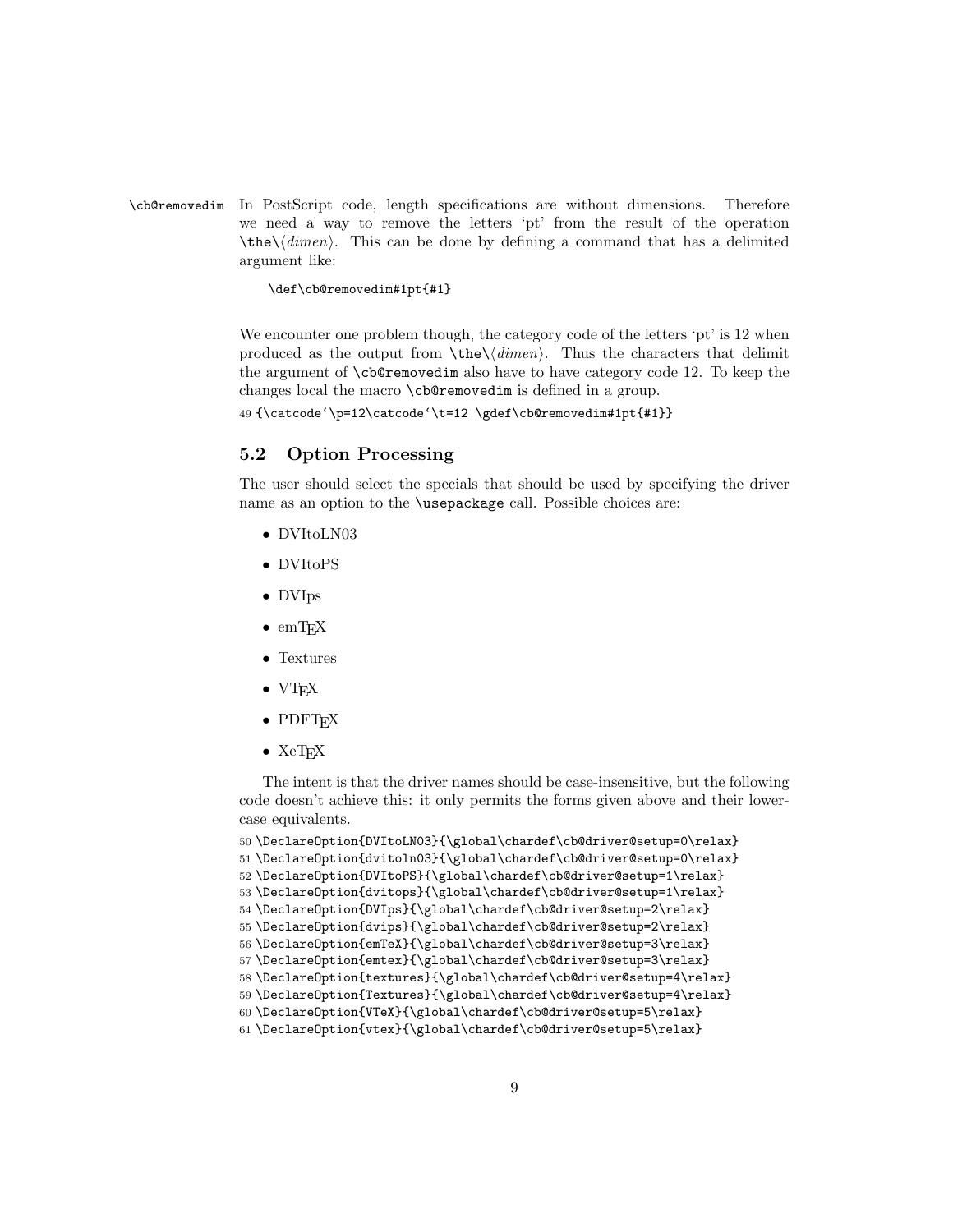```
62 \DeclareOption{PDFTeX}{\cb@pdftexcheck}
63 \DeclareOption{pdftex}{\cb@pdftexcheck}
```
For the pdftex option we have to check that the current LATEX run is using PDFTEX and that PDF output is selected. If it is, we initialize the option and open an additional output file. If not, we ignore the option and issue a warning.

```
64 \def\cb@pdftexcheck{%
65 \ifx\pdfsavepos\@undefined\cb@pdftexerror
66 \else\ifx\pdfoutput\@undefined\cb@pdftexerror
67 \else\ifnum\pdfoutput>0
68 \global\chardef\cb@driver@setup=6\relax
69 \ifx\cb@writexy\@undefined
70 \newwrite\cb@writexy
71 \newread\cb@readxy
72 \immediate\openout\cb@writexy=\jobname.cb2\relax
73 \fi
```
Redefine the \cb@pdfxy macro to write point coordinates to the .cb2 file.

```
74 \gdef\cb@pdfxy##1##2##3##4##5{%
75 \immediate\write\cb@writexy{##1.##2p##3,##4,##5}%
76 \expandafter\gdef\csname cb@##1.##2\endcsname{##3,##4,##5}}
```

```
77 \else\cb@pdftexerror\fi\fi\fi}
```
Give a warning if we cannot support the pdftex option.

\def\cb@pdftexerror{\PackageError

```
79 {changebar}%
```

```
80 {PDFTeX option cannot be used}%
```
{You are using a LaTeX run which does not generate PDF\MessageBreak

```
82 or you are using a very old version of PDFTeX}}
```

```
83 \DeclareOption{XeTeX}{\cb@xetexcheck}
84 \DeclareOption{xetex}{\cb@xetexcheck}
```
For the xetex option we have to check that the current LAT<sub>EX</sub> run is using XeT<sub>EX</sub>. If it is, we initialize the option and open an additional output file. If not, we ignore the option and issue a warning..

```
85 \def\cb@xetexcheck{%
86 \expandafter\ifx\csname XeTeXrevision\endcsname\@undefined \cb@xetexerror
87 \else
88 \global\chardef\cb@driver@setup=7\relax
89 \ifx\cb@writexy\@undefined
90 \newwrite\cb@writexy
91 \newread\cb@readxy
92 \immediate\openout\cb@writexy=\jobname.cb2\relax
93 \fi
Redefine the \cb@pdfxy macro to write point coordinates to the .cb2 file.
```

```
94 \gdef\cb@pdfxy##1##2##3##4##5{%
```

```
95 \immediate\write\cb@writexy{##1.##2p##3,##4,##5}%
```

```
96 \expandafter\gdef\csname cb@##1.##2\endcsname{##3,##4,##5}}
```

```
97 \gdef\sec@nd@ftw@##1 ##2{##2}
```

```
98 \fi}
```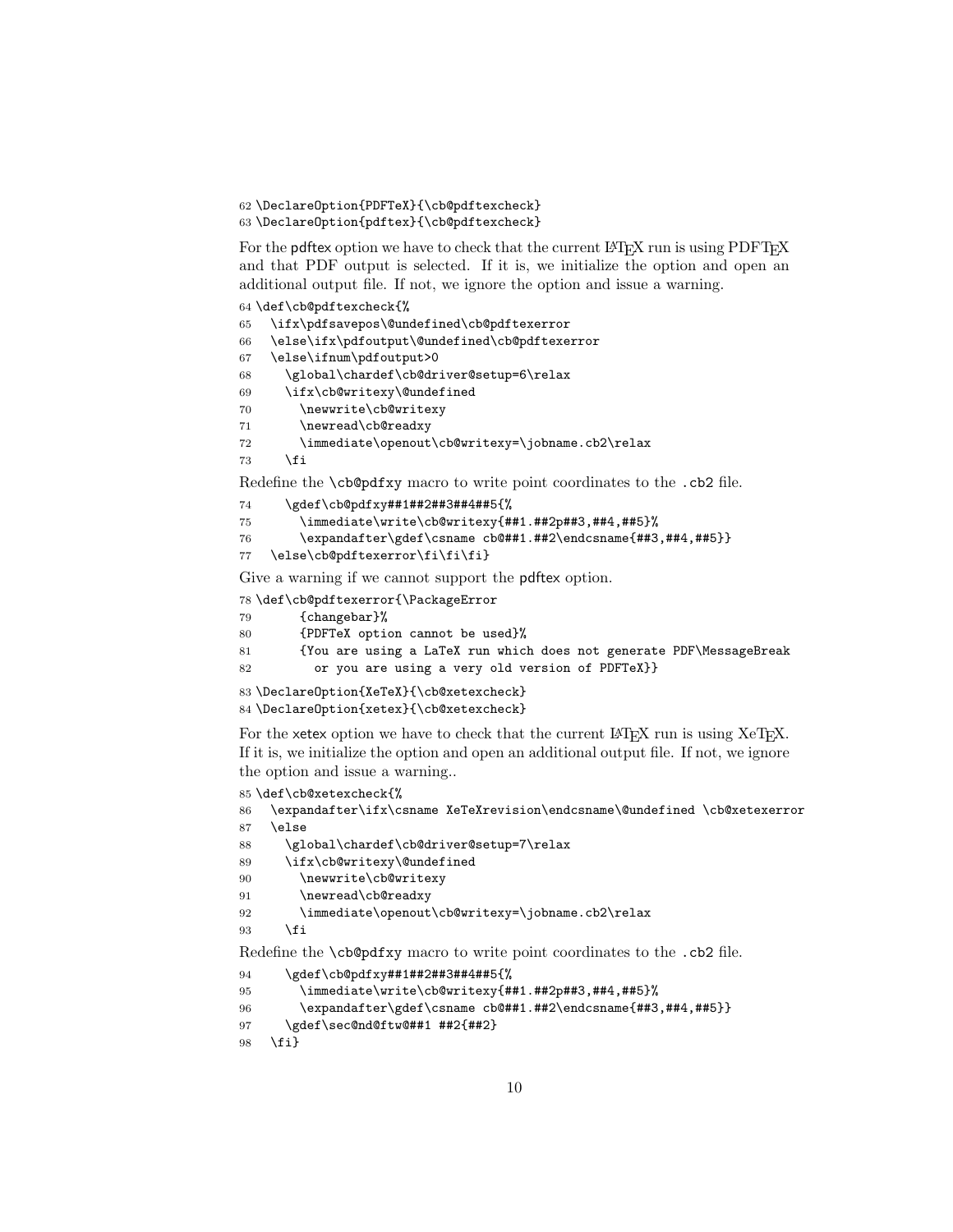Give a warning if we cannot support the xetex option.

```
99 \def\cb@xetexerror{\PackageError
```
100 {changebar}%

```
101 {XeTeX option cannot be used}%
```

```
102 {You are not using XeLaTeX}}
```
The new features of  $L^2F_X^2 \mathcal{L}_\varepsilon$  make it possible to implement the outerbars option.

```
103 \DeclareOption{outerbars}{\def\cb@barsplace{1}}
```

```
104 \DeclareOption{innerbars}{\def\cb@barsplace{0}}
```
It is also possible to specify that the change bars should always be printed on either the left or the right side of the text. For this we have the options leftbars and rightbars. Specifying *either* of these options will overrule a possible twoside option at the document level.

\DeclareOption{leftbars}{\def\cb@barsplace{2}}

```
106 \DeclareOption{rightbars}{\def\cb@barsplace{3}}
```
A set of options to control tracing.

```
107 \DeclareOption{traceon}{\@cb@tracetrue}
108 \DeclareOption{traceoff}{\@cb@tracefalse}
109 \DeclareOption{tracestacks}{%
110 \let\cb@trace@stack\cb@@show@stack
111 \def\cb@trace@push#1{\cb@trace{%
112 Pushed point \the\cb@topleft\space on \noexpand#1: #1}}%
113 \def\cb@trace@pop#1{\cb@trace{%
114 Popped point \the\cb@topleft\space from \noexpand#1: #1}}%
115 }
```
Three options are introduced for colour support. The first one, grey, is activated by default.

```
116 \DeclareOption{grey}{%
```

```
117 \def\cb@ps@color{\thechangebargrey\space 100 div setgray}}
```
The second option activates support for the color package.

```
118 \DeclareOption{color}{%
```

```
119 \def\cb@ps@color{\expandafter\c@lor@to@ps\cb@current@color\@@}%
```
\def\cb@color@pkg{color}}

The third option adds support for the xcolor package.

```
121 \DeclareOption{xcolor}{%
```

```
122 \def\cb@ps@color{\expandafter\c@lor@to@ps\cb@current@color\@@}%
```
\def\cb@color@pkg{xcolor}}

```
Signal an error if an unknown option was specified.
```
\DeclareOption\*{\OptionNotUsed\PackageError

```
125 {changebar}%
```

```
126 {Unrecognised option '\CurrentOption'\MessageBreak
```
- known options are dvitoln03, dvitops, dvips,\MessageBreak
- emtex, textures, pdftex, vtex and xetex,
- grey, color, xcolor,\MessageBreak
- 130 outerbars, innerbars, leftbars and rightbars}}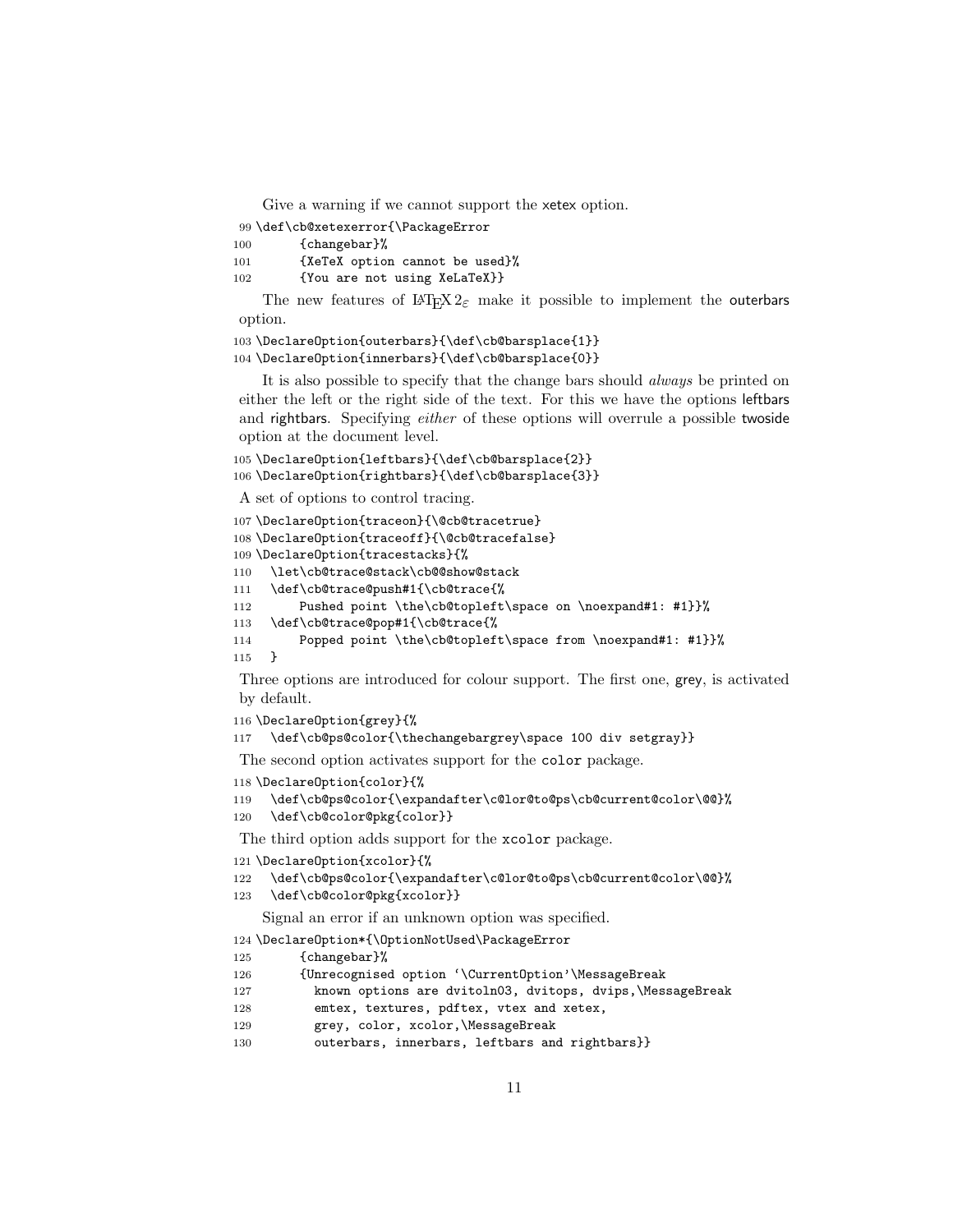The default is to have grey change bars on the left side of the text on odd pages. When VTEX is used the option dvips is not the right one, so in that case we have vtex as the default driver. When PDFT<sub>EX</sub> is producing PDF output, the pdftex option is selected.

```
131 \ifx\VTeXversion\@undefined
132 \expandafter\ifx\csname XeTeXrevision\endcsname\@undefined
133 \ifx\pdfoutput\@undefined
134 \ExecuteOptions{innerbars,traceoff,dvips,grey}
135 \else
136 \ifnum\pdfoutput>0
137 \ExecuteOptions{innerbars,traceoff,pdftex,grey}
138 \else
139 \ExecuteOptions{innerbars,traceoff,dvips,grey}
140 \fi
141 \fi
142 \else
143 \ExecuteOptions{innerbars,traceoff,xetex,grey}
144 \fi
145 \else
146 \ExecuteOptions{innerbars,traceoff, vtex, grey}
147 \fi
```
A local configuration file may be used to define a site wide default for the driver, by calling \ExecuteOptions with the appropriate option. This will override the default specified above.

```
148 \InputIfFileExists{changebar.cfg}{}{}
```

```
\cb@@show@stack When the stack tracing facility is turned on this command is executed. It needs to
                 be defined before we call \ProcessOptions. This command shows the contents of
                 the stack with currently 'open' bars, the stack with pending ends and the history
                 stack. It does not show the temporary stack.
```

```
149 \def\cb@@show@stack#1{%
```

```
150 \cb@trace{%
151 stack status at #1:\MessageBreak
152 current stack: \cb@currentstack\MessageBreak
153 \@spaces end stack: \cb@endstack\MessageBreak
154 \space\space begin stack: \cb@beginstack\MessageBreak
155 history stack: \cb@historystack
156 }}
The default is to not trace the stacks. This is achieved by \letting \cb@trace@stack
to \@gobble.
157 \let\cb@trace@stack\@gobble
When stack tracing is turned on, these macros are used to display the push and
```
\cb@trace@push \cb@trace@pop pop operations that go on. They are defined when the package option tracestacks is selected.

The default is to not trace the stacks.

158 \let\cb@trace@push\@gobble

```
159 \let\cb@trace@pop\@gobble
```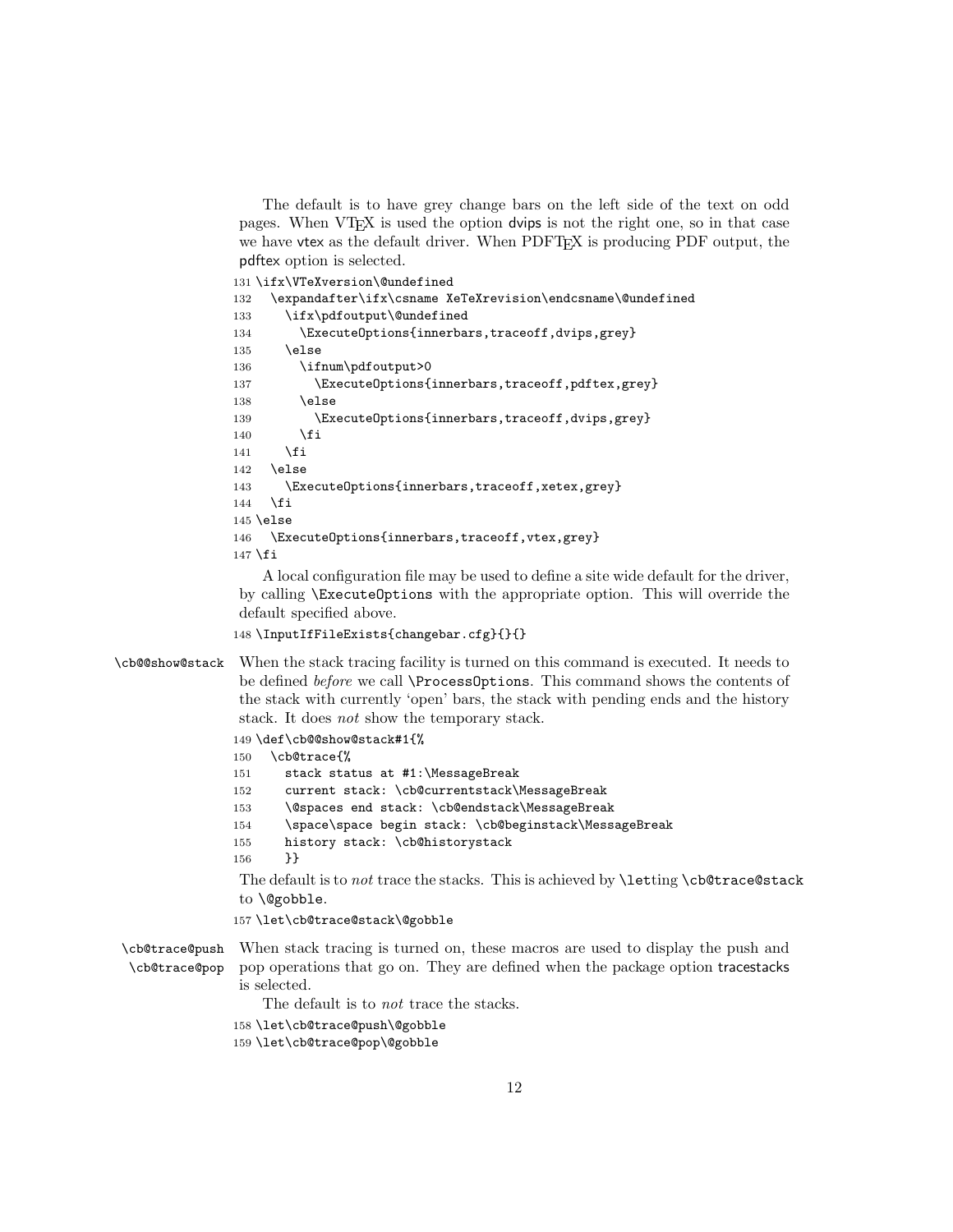Now make all the selected options active, but...

160 \ProcessOptions\relax

We have to make sure that when the document is being processed by pdfL<sup>AT</sup>EX, while also creating pdf as output, the driver to be used is the pdf driver. Therefore we add an extra check, possibly overriding a dvips option that might still have been in the doucment.

```
161 \ifx\pdfsavepos\@undefined
162 \else
163 \ifx\pdfoutput\@undefined
164 \else
165 \ifnum\pdfoutput>0
166 \global\chardef\cb@driver@setup=6\relax
167 \fi
168 \fi
169 \fi
```
\cb@trace A macro that formats the tracing messages.

```
170 \newcommand{\cb@trace}[1]{%
171 \if@cb@trace
172 \GenericWarning
173 {(changebar)\@spaces\@spaces}%
174 {Package changebar: #1\@gobble}%
175 \overline{175} \overline{176} }
176
```
## 5.3 User Level Commands And Parameters

```
\driver The user can select the specials that should be used by calling the command
         \driver{⟨drivername⟩}. Possible choices are:
```
- DVItoLN03
- DVItoPS
- DVIps
- $\bullet$  emT<sub>F</sub>X
- T<sub>F</sub>Xtures
- VTEX
- PDFT<sub>E</sub>X
- $\bullet$  XeT<sub>E</sub>X

This command can only be used in the preamble of the document.

The argument should be case-insensitive, so it is turned into a string containing all uppercase characters. To keep some definitions local, everything is done within a group.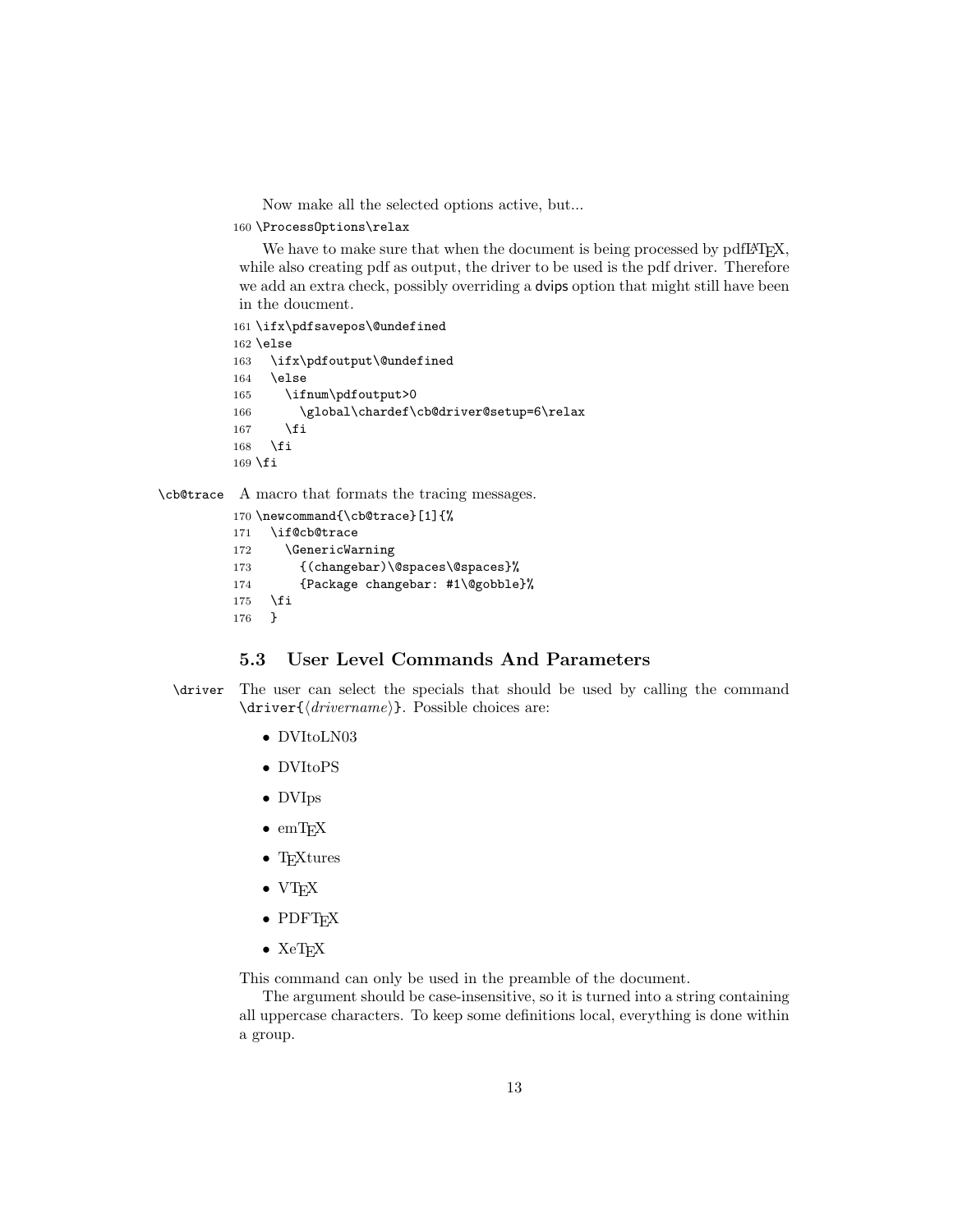```
177 \if@compatibility
178 \def\driver#1{%
179 \bgroup\edef\next{\def\noexpand\tempa{#1}}%
180 \uppercase\expandafter{\next}%
181 \def\LN{DVITOLN03}%
182 \def\DVItoPS{DVITOPS}%
183 \def\DVIPS{DVIPS}%
184 \def\emTeX{EMTEX}%
185 \def\Textures{TEXTURES}%
186 \def\VTeX{VTEX}%
187 \def\pdfTeX{PDFTEX}%
188 \def\xeTeX{XETEX}
```
The choice has to be communicated to the macro \cb@setup@specials that will be called from within **\document**. For this purpose the control sequence \cb@driver@setup is used. It receives a numeric value using \chardef.

```
189 \global\chardef\cb@driver@setup=0\relax
190 \ifx\tempa\LN \global\chardef\cb@driver@setup=0\fi
191 \ifx\tempa\DVItoPS \global\chardef\cb@driver@setup=1\fi
192 \ifx\tempa\DVIPS \global\chardef\cb@driver@setup=2\fi
193 \ifx\tempa\emTeX \global\chardef\cb@driver@setup=3\fi
194 \ifx\tempa\Textures \global\chardef\cb@driver@setup=4\fi
195 \ifx\tempa\VTeX \global\chardef\cb@driver@setup=5\fi
196 \ifx\tempa\pdfTeX \cb@pdftexcheck\fi
197 \ifx\tempa\xeTeX \cb@xetexcheck\fi
```
198 \egroup}

We add **\driver** to **\@preamblecmds**, which is a list of commands to be used only in the preamble of a document.

```
199 {\def\do{\noexpand\do\noexpand}
200 \xdef\@preamblecmds{\@preamblecmds \do\driver}
201 }
202 \fi
```
\cb@setup@specials The macro \cb@setup@specials defines macros containing the driver specific \special macros. It will be called from within the \begin{document} command.

\cb@trace@defpoint When tracing is on, write information about the point being defined to the log file.

```
203 \def\cb@trace@defpoint#1#2{%
204 \cb@trace{%
205 defining point \the#1 at position \the#2
206 \MessageBreak
207 cb@pagecount: \the\cb@pagecount; page \thepage}}
```
\cb@trace@connect When tracing is on, write information about the points being connected to the log file.

208 \def\cb@trace@connect#1#2#3{%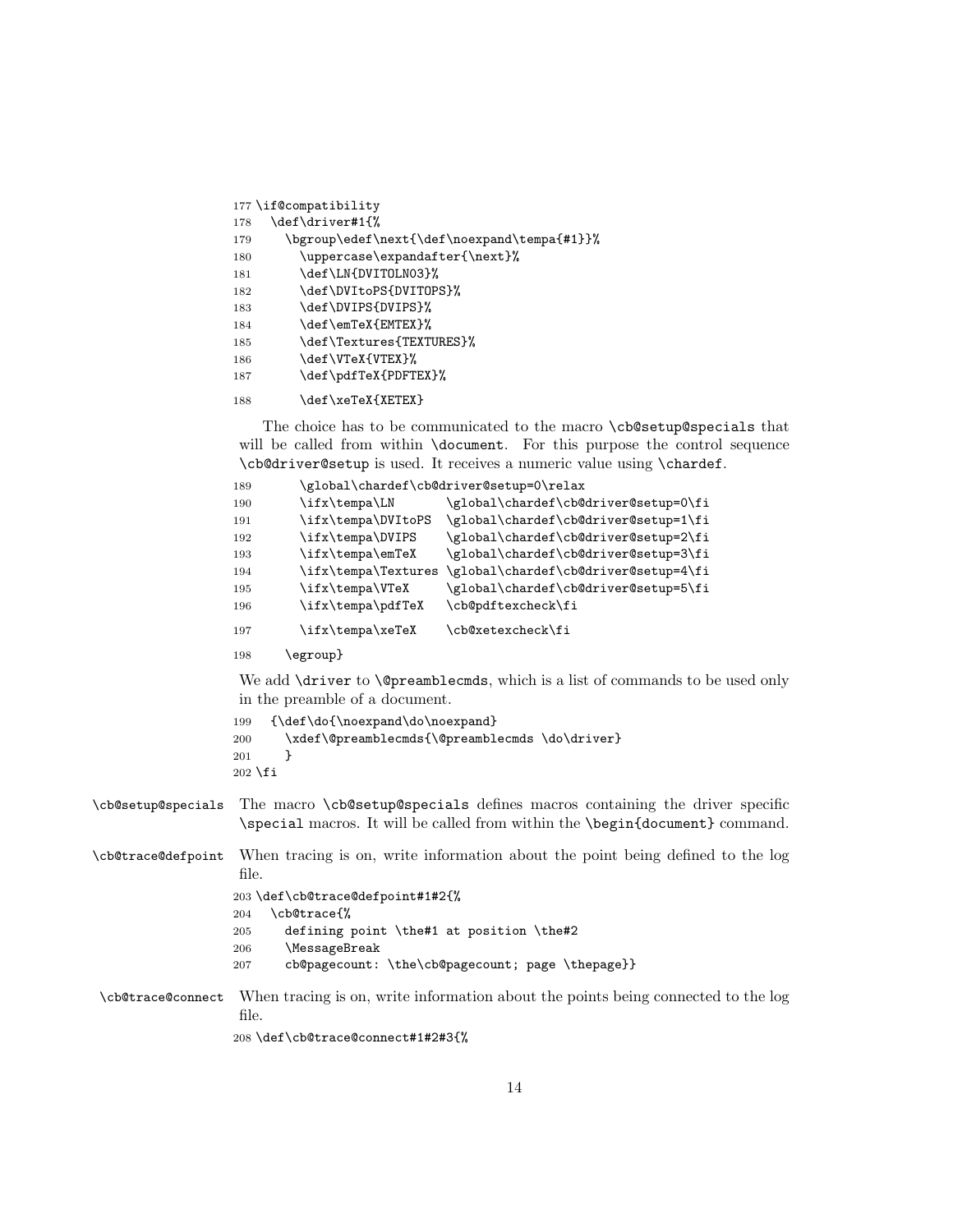- 209 \cb@trace{%
- 210 connecting points \the#1 and \the#2; barwidth: \the#3
- 211 \MessageBreak
- 212 cb@pagecount: \the\cb@pagecount; page \thepage}}
- \cb@defpoint The macro \cb@defpoint is used to define one of the two points of a bar. It has two arguments, the number of the point and the distance from the left side of the paper. Its syntax is:  $\c{b@defpoint{\langle number \rbrace}{\langle length \rangle}.$
- \cb@resetpoints The macro \cb@resetpoints can be used to instruct the printer driver that it should send a corresponding instruction to the printer. This is really only used for the LN03 printer.
	- \cb@connect The macro \cb@connect is used to instruct the printer driver to connect two points with a bar. The syntax is  $\cb$ @connect{ $\langle number \rangle$ }{ $\langle number \rangle$ }{ $\langle length \rangle$ } The two  $\langle number \rangle$ s indicate the two points to be connected; the  $\langle length \rangle$  is the width of the bar.

213 \def\cb@setup@specials{%

The control sequence \cb@driver@setup expands to a number which indicates the driver that will be used. The original changebar.sty was written with only the \special syntax of the program DVItoLN03 (actually one of its predecessors, ln03dvi). Therefore this syntax is defined first.

```
214 \ifcase\cb@driver@setup
```

```
215 \def\cb@defpoint##1##2{%
```

```
216 \special{ln03:defpoint \the##1(\the##2,)}%
```
- 217 \cb@trace@defpoint##1##2}
- 218 \def\cb@connect##1##2##3{%

```
219 \special{ln03:connect \the##1\space\space \the##2\space \the##3}%
```

```
220 \cb@trace@connect##1##2##3}
```
- 221 \def\cb@resetpoints{%
- 222 \special{ln03:resetpoints \cb@minpoint \space\cb@maxpoint}}

The first extension to the changebar package was for the \special syntax of the program DVItoPS by James Clark.

```
223 \text{ or}224 \def\cb@defpoint##1##2{%
225 \special{dvitops: inline
226 \expandafter\cb@removedim\the##2\space 6.5536 mul\space
227 /CBarX\the##1\space exch def currentpoint exch pop
228 /CBarY\the##1\space exch def}%
229 \cb@trace@defpoint##1##2}
230 \def\cb@connect##1##2##3{%
231 \special{dvitops: inline
232 gsave \cb@ps@color\space
233 \expandafter\cb@removedim\the##3\space 6.5536 mul\space
234 CBarX\the##1\space\space CBarY\the##1\space\space moveto
235 CBarX\the##2\space\space CBarY\the##2\space\space lineto
236 stroke grestore}%
```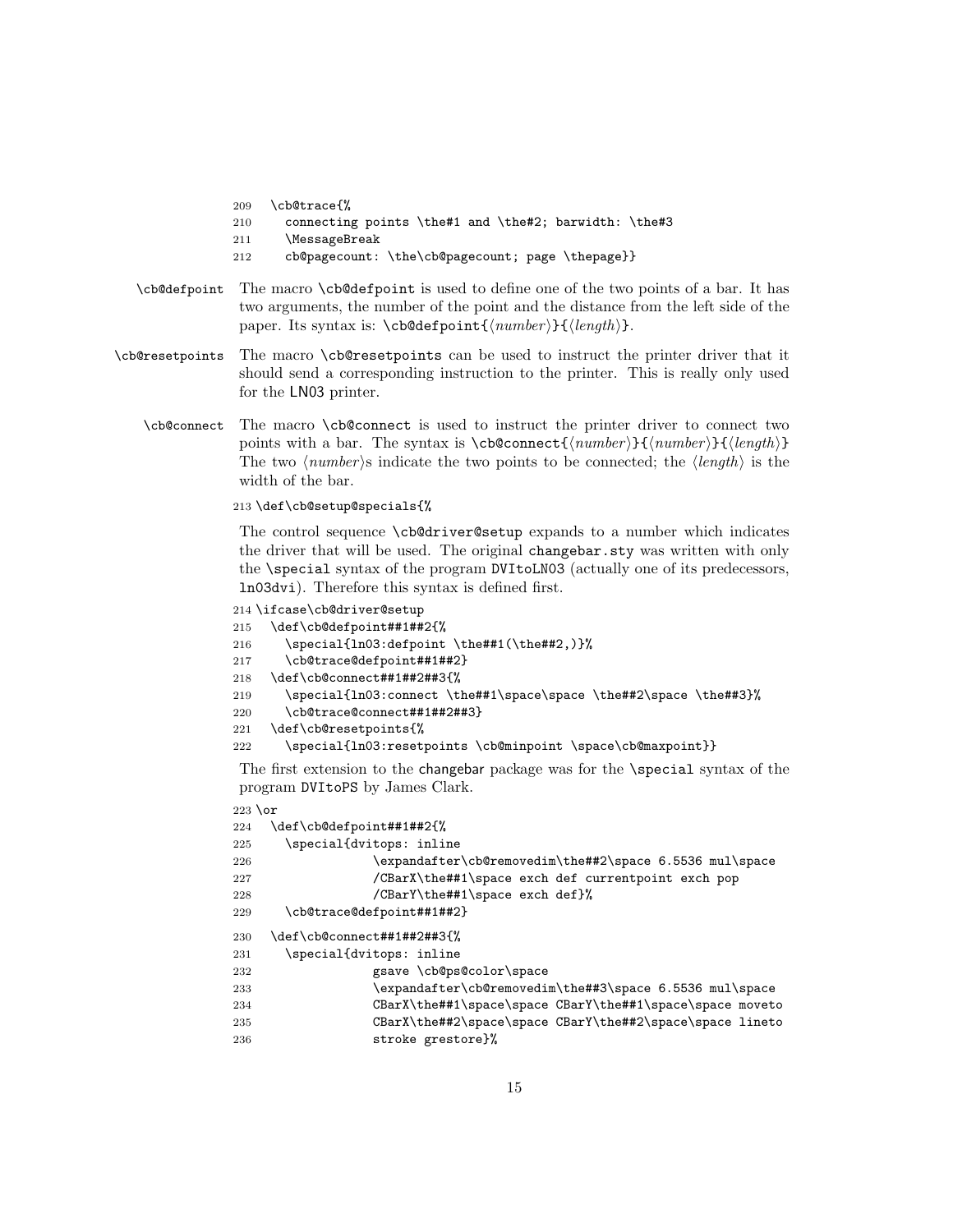#### 237 \cb@trace@connect##1##2##3} 238 \let\cb@resetpoints\relax

The program DVIps by Thomas Rokicki is also supported. The PostScript code is nearly the same as for DVItoPS, but the coordinate space has a different dimension. Also this code has been made resolution independent, whereas the code for DVItoPS might still be resolution dependent.

So far all the positions have been calculated in pt units. DVIps uses pixels internally, so we have to convert pts into pixels which of course is done by dividing by 72.27 (pts per inch) and multiplying by Resolution giving the resolution of the POSTSCRIPT device in use as a POSTSCRIPT variable.

```
239 \text{ or}240 \def\cb@defpoint##1##2{%
241 \special{ps:
242 \expandafter\cb@removedim\the##2\space
243 Resolution\space mul\space 72.27\space div\space
244 /CBarX\the##1\space exch def currentpoint exch pop
245 /CBarY\the##1\space exch def}%
246 \cb@trace@defpoint##1##2}
247 \def\cb@connect##1##2##3{%
248 \special{ps:
249 gsave \cb@ps@color\space
250 \expandafter\cb@removedim\the##3\space
251 Resolution\space mul\space 72.27\space div\space
252 setlinewidth
253 CBarX\the##1\space\space CBarY\the##1\space\space moveto
254 CBarX\the##2\space\space CBarY\the##2\space\space lineto
255 stroke grestore}%
256 \cb@trace@connect##1##2##3}
257 \let\cb@resetpoints\relax
```
The following addition is for the drivers written by Eberhard Mattes. The \special syntax used here is supported since version 1.5 of his driver programs.

```
258 \or
259 \def\cb@defpoint##1##2{%
260 \special{em:point \the##1,\the##2}%
261 \cb@trace@defpoint##1##2}
262 \def\cb@connect##1##2##3{%
263 \special{em:line \the##1,\the##2,\the##3}%
264 \cb@trace@connect##1##2##3}
265 \let\cb@resetpoints\relax
```
The following definitions are validated with T<sub>E</sub>Xtures version 1.7.7, but will very likely also work with later releases of T<sub>E</sub>Xtures.

The \cbdelete command seemed to create degenerate lines (i.e., lines of 0 length). PostScript will not render such lines unless the linecap is set to 1, (semicircular ends) in which case a filled circle is shown for such lines.

 $266 \text{ or}$ 

267 \def\cb@defpoint##1##2{%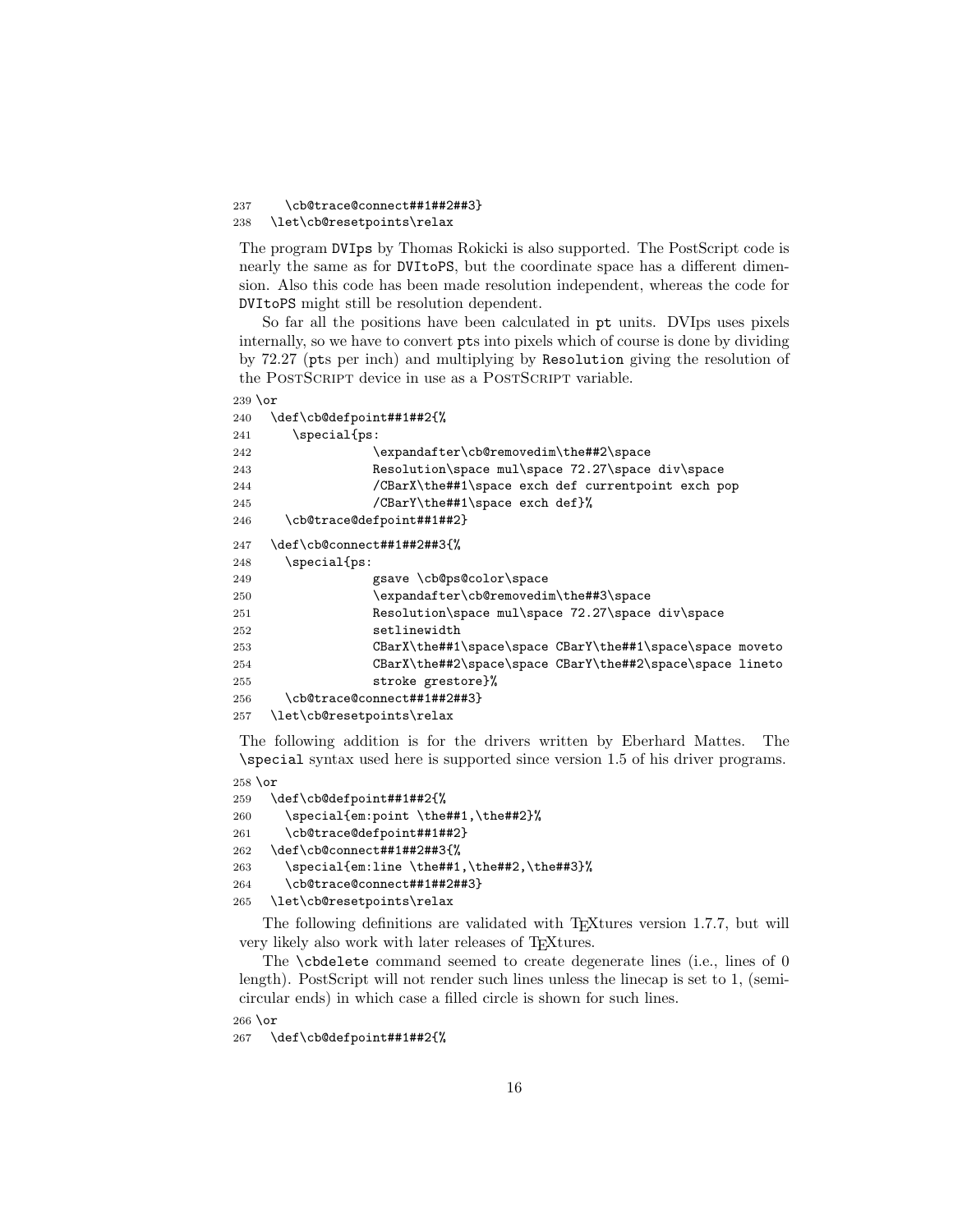```
268 \special{postscript 0 0 transform}% leave [x,y] on the stack
269 \special{rawpostscript
270 \expandafter\cb@removedim\the##2\space
271 /CBarX\the##1\space exch def
272 itransform exch pop
273 /CBarY\the##1\space exch def}%
274 \if@cb@trace\cb@trace@defpoint##1##2\fi}
275 \def\cb@connect##1##2##3{%
276 \special{rawpostscript
277 gsave 1 setlinecap \cb@ps@color\space
278 \expandafter\cb@removedim\the##3\space
279 setlinewidth
280 CBarX\the##1\space\space CBarY\the##1\space\space moveto
281 CBarX\the##2\space\space CBarY\the##2\space\space lineto
282 stroke grestore}%
283 \if@cb@trace\cb@trace@connect##1##2##3\fi}
284 \let\cb@resetpoints\relax
```
The following definitions were kindly provided by Michael Vulis.

```
285 \or
```

```
286 \def\cb@defpoint##1##2{%
287 \special{pS:
288 \expandafter\cb@removedim\the##2\space
289 Resolution\space mul\space 72.27\space div\space
290 /CBarX\the##1\space exch def currentpoint exch pop
291 /CBarY\the##1\space exch def}%
292 \cb@trace@defpoint##1##2}
293 \def\cb@connect##1##2##3{%
294 \special{pS:
295 gsave \cb@ps@color\space
296 \expandafter\cb@removedim\the##3\space
297 Resolution\space mul\space 72.27\space div\space
298 setlinewidth
299 CBarX\the##1\space\space CBarY\the##1\space\space moveto
300 CBarX\the##2\space\space CBarY\the##2\space\space lineto
301 stroke grestore}%
302 \cb@trace@connect##1##2##3}
303 \let\cb@resetpoints\relax
```
The code for PDFTEX is more elaborate as the calculations have to be done in TEX. \cb@defpoint will write information about the coordinates of the point to the .aux file, from where it will be picked up in the next run. Then we will construct the PDF code necessary to draw the changebars.

 $304 \text{ or}$ 

305 \immediate\closeout\cb@writexy 306 \immediate\openin\cb@readxy=\jobname.cb2\relax

\cb@pdfpoints \cb@pdfpagenr The \cb@pdfpoints macro contains the list of coordinates of points that have been read in memory from the .cb2 file. The \cb@pdfpagenr macro contains the next pagecount to be read in.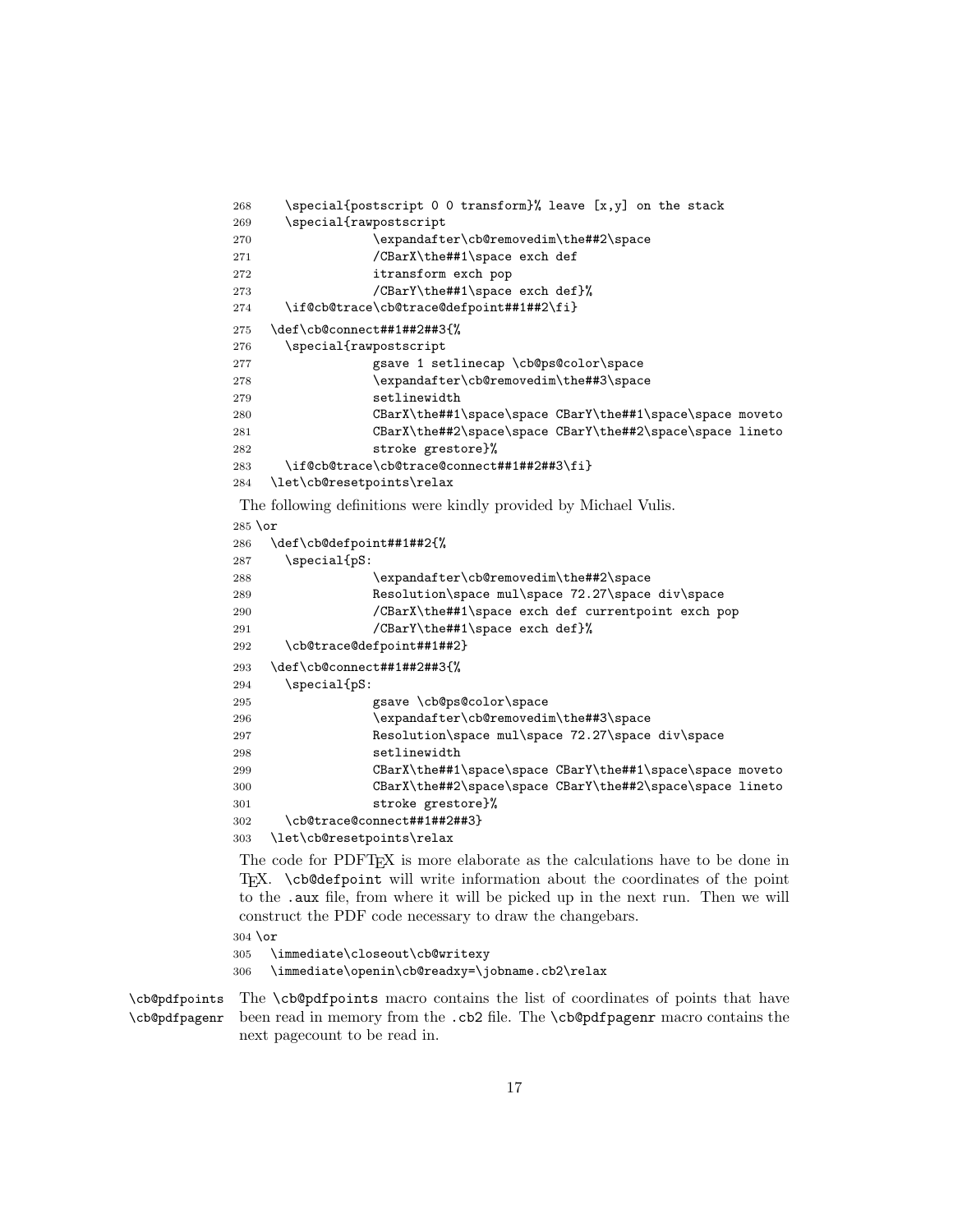- 307 \def\cb@pdfpoints{}
- 308 \def\cb@pdfpagenr{0}

## $\c{bC}$  \cb@findpdfpoint macro finds the coordinates of point  $\#1$  on pagecount  $#2.$  First we expand the arguments to get the real values.

- 309 \def\cb@findpdfpoint##1##2{%
- 310 \edef\cb@temp
- 311 {\noexpand\cb@@findpdfpoint{\the##1}{\the##2}}%
- 312 \cb@temp
- 313 }
- \cb@@findpdfpoint The \cb@@findpdfpoint macro finds the coordinates of point #1 on pagecount  $#2$ . If the information is not yet in memory is it read from the  $.cb2$  file. The coordinates of the current point in the text will be delivered in \cb@pdfx and \cb@pdfy, and \cb@pdfz will get the x coordinate of the changebar. If the point is unknown, \cb@pdfx will be set to \relax.

```
314 \def\cb@@findpdfpoint##1##2{%
315 \ifnum##2<\cb@pdfpagenr\relax\else
316 \cb@pdfreadxy{##2}%
317 \fi
318 \let\cb@pdfx\relax
319 \ifx\cb@pdfpoints\@empty\else
320 \ifnum##2<0\relax
321 \else
322 \edef\cb@temp{\noexpand\cb@pdffind{##1}{##2}\cb@pdfpoints\relax{}}%
323 \cb@temp
324 \fi
325 \fi
326 }
```
\cb@pdffind The \cb@pdffind recursively searches through \cb@pdfpoints to find point #1 on pagecount  $\#2$ . \cb@pdfpoints contains entries of the form  $\langle pointnr \rangle$ . $\langle pagecount \rangle p\langle x \rangle$ , $\langle y \rangle$ , $\langle z \rangle pt$ . When the point is found it is removed from  $\c{b\Phi}$  points. #9 contains the cumulative head of the list to construct the new list with the entry removed.  $#3-\#8$ are for pattern matching.

```
327 \def\cb@pdffind##1##2##3.##4p##5,##6,##7pt##8\relax##9{%
328 \def\cb@next{\cb@pdffind{##1}{##2}##8\relax{##9##3.##4p##5,##6,##7pt}}%
329 \ifnum ##1=##3
330 \ifnum ##2=##4
331 \def\cb@pdfx{##5sp}%
332 \def\cb@pdfy{##6sp}%
333 \def\cb@pdfz{##7pt}%
334 \let\cb@next\relax
335 \gdef\cb@pdfpoints{##9##8}%
336 \fi
337 \fi
338 \ifx\relax##8\relax
339 \let\cb@next\relax
340 \fi
```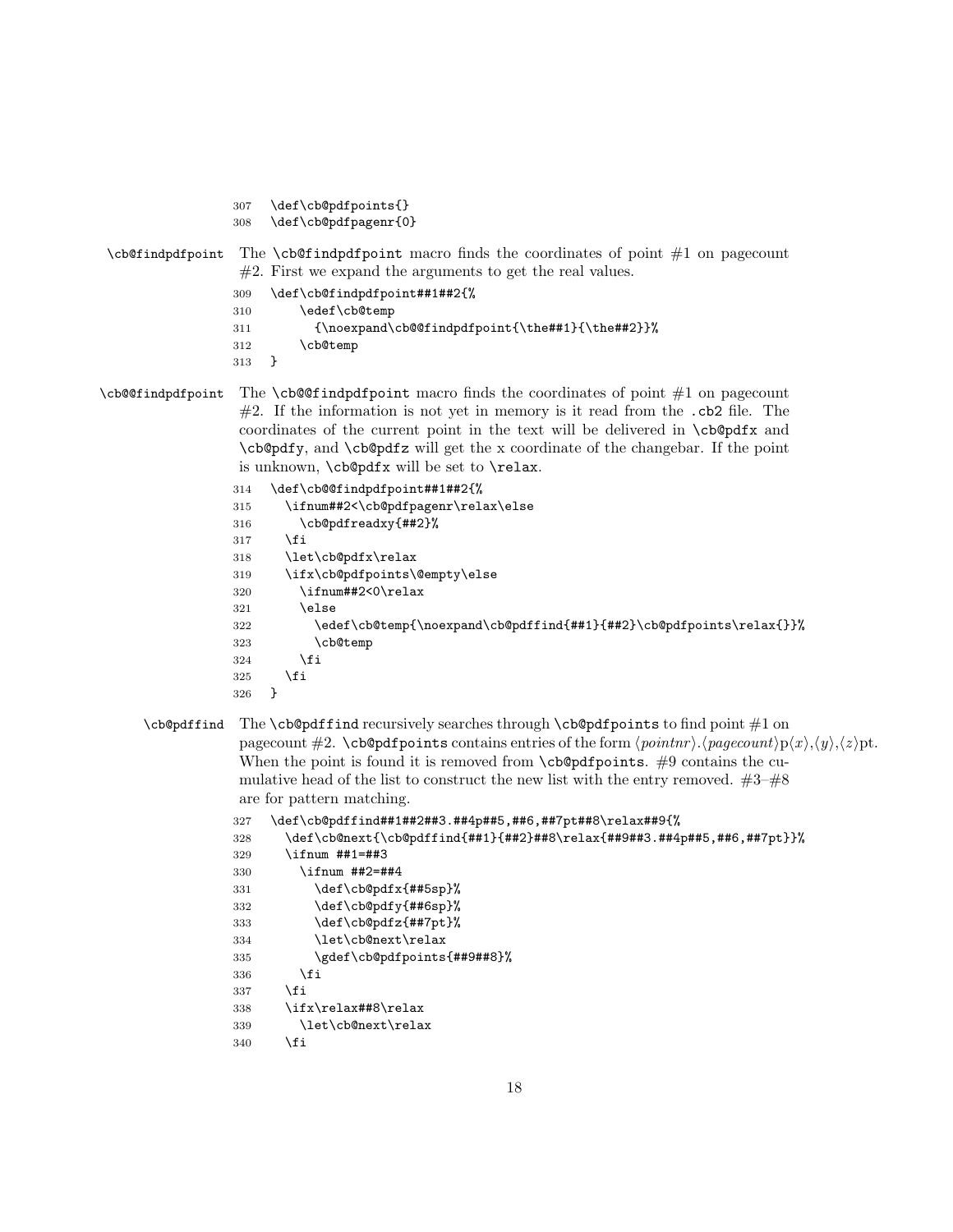- \cb@next }%
- 

\cb@pdfreadxy The \cb@pdfreadxy macro reads lines from the .cb2 file in \cb@pdfpoints until the pagecount is greater than  $#1$  or the end of the file is reached. This ensures that all entries belonging to the current column are in memory.

```
343 \def\cb@pdfreadxy##1{%
344 \let\cb@next\relax
345 \ifeof\cb@readxy
346 \global\let\cb@pdfpagenr\cb@maxpoint
347 \else
348 {\endlinechar=-1\read\cb@readxy to\cb@temp
349 \ifx\cb@temp\@empty\else
350 \expandafter\cb@pdfparsexy\cb@temp
351 \ifnum\cb@pdfpg<0\else
352 \xdef\cb@pdfpoints{\cb@pdfpoints\cb@temp}%
353 \cb@trace{PDFpoints=\cb@pdfpoints}%
354 \global\let\cb@pdfpagenr\cb@pdfpg
355 \fi
356 \ifnum\cb@pdfpg>##1\else
357 \global\def\cb@next{\cb@pdfreadxy{##1}}%
358 \fi
359 \fi
360 }%
361 \fi
362 \cb@next
363 }%
```
\cb@pdfparsexy The \cb@pdfparsexy macro extracts the pagecount from an entry read in from the .cb2 file.

```
364 \def\cb@pdfparsexy##1.##2p##3,##4,##5pt{%
```

```
365 \def\cb@pdfpg{##2}}%
```
As PDF is not a programming language it does not have any variables to remember the coordinates of the current point. Therefore we write the information to the .aux file and read it in in the next run. We write the x,y coordinates of the current point in the text and the x coordinate of the change bar. We also need the value of \cb@pagecount here, not during the write.

| 366 | \def\cb@defpoint##1##2{%                         |
|-----|--------------------------------------------------|
| 367 | \if@filesw                                       |
| 368 | \begingroup                                      |
| 369 | \edef\point{{\the##1}{\the\cb@pagecount}}%       |
| 370 | \let\the=\z@                                     |
| 371 | \pdfsavepos                                      |
| 372 | \edef\cb@temp{\write\@auxout                     |
| 373 | {\string\cb@pdfxy\point                          |
| 374 | {\the\pdflastxpos}{\the\pdflastypos}{\the##2}}}% |
| 375 | \cb@temp                                         |
| 376 | endgroup)                                        |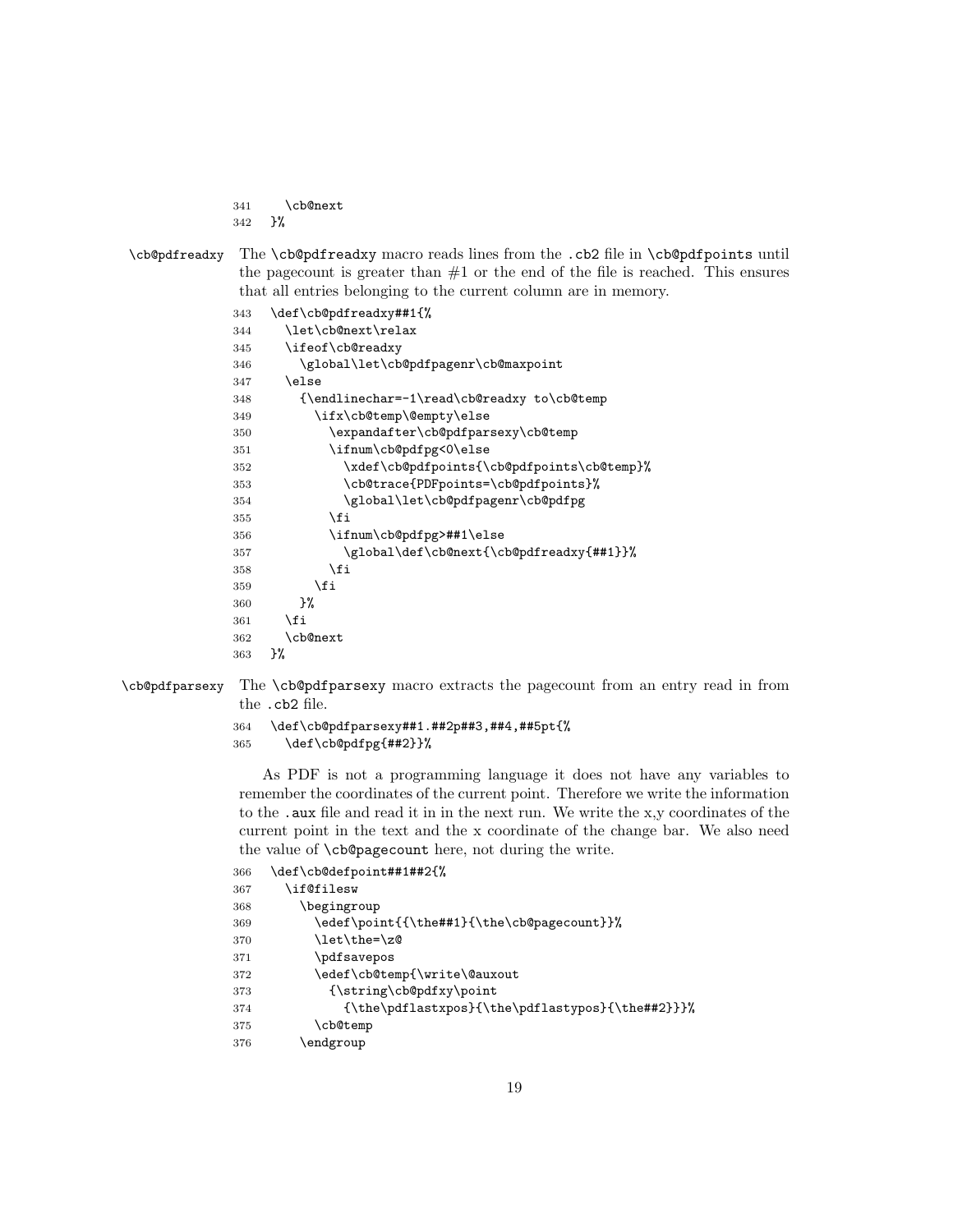377 \fi

```
378 \cb@trace@defpoint##1##2%
```
}%

\cb@cvtpct The macro \cb@cvtpct converts a percentage between 0 and 100 to a decimal fraction.

| 380 | \def\cb@cvtpct##1{%                |
|-----|------------------------------------|
| 381 | \ifnum##1<0 0\else                 |
| 382 | \ifnum##1>99 1\else                |
| 383 | \ifnum##1<10 0.0\the##1\else       |
| 384 | $0.\theta$ + 0.1 $\frac{4}{1}$ + 1 |

The **\cb@connect** finds the coordinates of the begin and end points, converts them to PDF units and draws the bar with \pdfliteral. It also sets the color or gray level, if necessary. When any of the points is unknown the bar is skipped and a rerun is signalled.

```
385 \def\cb@connect##1##2##3{%
386 \cb@findpdfpoint{##1}\cb@pagecount
387 \ifx\cb@pdfx\relax\cb@rerun
388 \else
389 \let\cb@pdftopy\cb@pdfy
390 \cb@findpdfpoint{##2}\cb@pagecount
391 \ifx\cb@pdfx\relax\cb@rerun
392 \else
```
We do everything in a group, so that we can freely use all kinds of registers.

| 393 | \begingroup                           |
|-----|---------------------------------------|
| 394 | \cb@dima=\cb@pdfz                     |
| 395 | \advance\cb@dima by-\cb@pdfx          |
| 396 | \advance\cb@dima by1in                |
| 397 | \cb@dima=0.996264009963\cb@dima\relax |
|     |                                       |

First we let PDF save the graphics state. Then we generate the color selection code followed by the code to draw the changebar. Finally the graphics state is restored. We cannot use the color commands from the color package here, as the generated PDF code may be moved to the next line.

| 398 | \ifx\cb@current@color\@undefined                             |
|-----|--------------------------------------------------------------|
| 399 | \def\cb@temp{\cb@cvtpct\c@changebargrey}%                    |
| 400 | \pdfliteral{q \cb@temp\space g \cb@temp\space G}%            |
| 401 | \else                                                        |
| 402 | \pdfliteral{q \cb@current@color}%                            |
| 403 | \fi                                                          |
| 404 | \edef\cb@temp{\expandafter\cb@removedim\the\cb@dima\space}%  |
| 405 | \cb@dima=\cb@pdftopy                                         |
| 406 | \advance\cb@dima-\cb@pdfy\relax                              |
| 407 | \cb@dima=0.996264009963\cb@dima\relax                        |
| 408 | ##3=0.996264009963##3\relax                                  |
| 409 | \pdfliteral direct{\expandafter\cb@removedim\the##3 w        |
| 410 | \cb@temp 0 m                                                 |
| 411 | \cb@temp \expandafter\cb@removedim\the\cb@dima\space 1 S Q}% |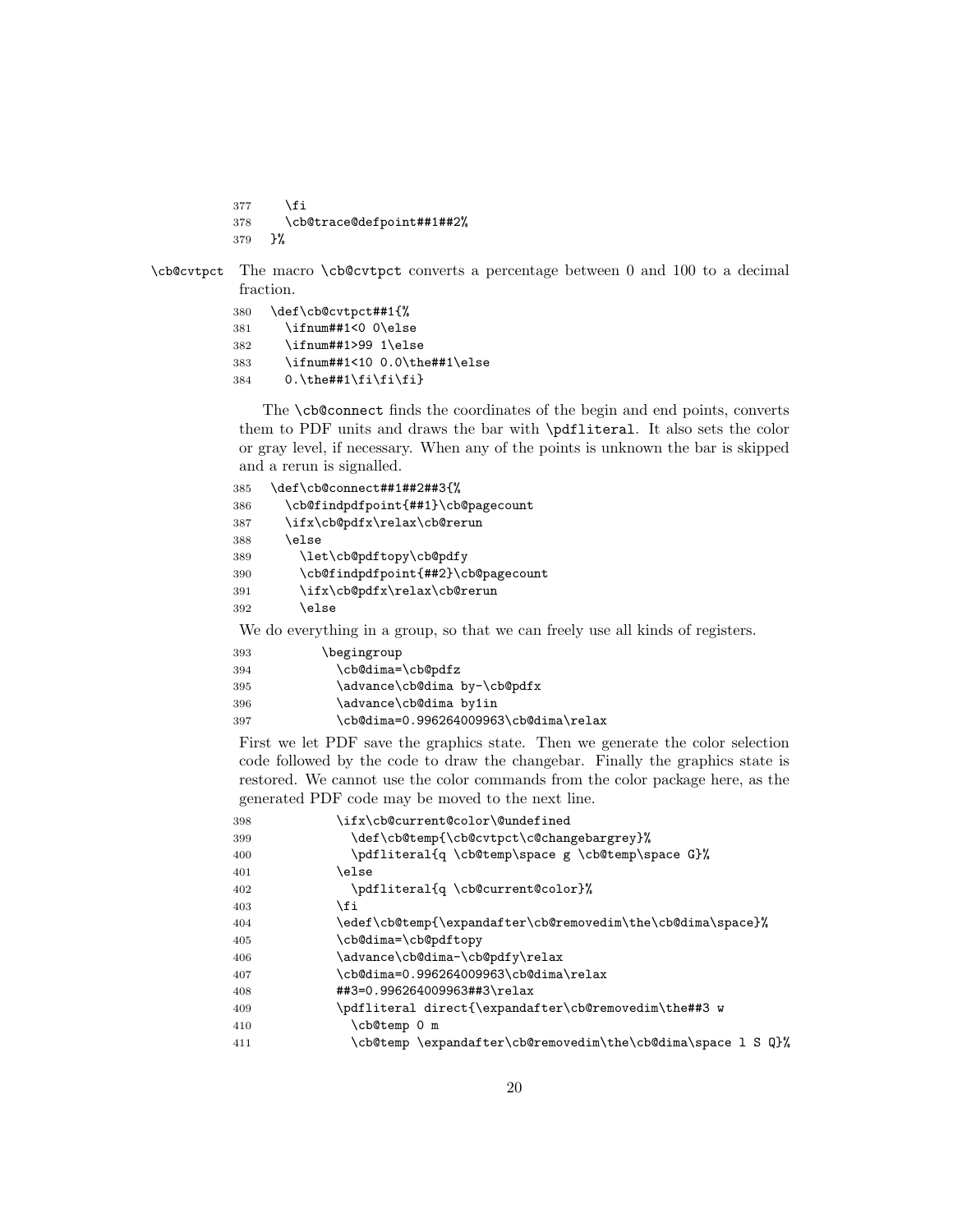\endgroup

```
We look up the two unused points to get them removed from \cb@pdfpoints.
```

| 413 | \cb@cntb=##1\relax                                          |
|-----|-------------------------------------------------------------|
| 414 | \ifodd\cb@cntb\advance\cb@cntb 1\else\advance\cb@cntb -1\fi |
| 415 | \cb@findpdfpoint\cb@cntb\cb@pagecount                       |
| 416 | \cb@cntb=##2\relax                                          |
| 417 | \ifodd\cb@cntb\advance\cb@cntb 1\else\advance\cb@cntb -1\fi |
| 418 | \cb@findpdfpoint\cb@cntb\cb@pagecount                       |
| 419 | \fi                                                         |
| 420 | \fi                                                         |
| 421 | \cb@trace@connect##1##2##3%                                 |
|     |                                                             |

}%

\cb@checkPdfxy The macro \cb@checkPdfxy checks if the coordinates of a point have changed during the current run. If so, we need to rerun LAT<sub>E</sub>X.

```
423 \gdef\cb@checkPdfxy##1##2##3##4##5{%
424 \cb@@findpdfpoint{##1}{##2}%
425 % \end{macrocdode}
426 %\begin{changebar}
427 % \begin{macrocode
428 \ifdim##3sp=\cb@pdfx\relax
429 \ifdim##4sp=\cb@pdfy\relax
430 % \end{macrocdode}
431 %\end{changebar}
432 % \begin{macrocode
433 \ifdim##5=\cb@pdfz\relax
434 \else
435 \cb@error
436 \fi
437 \else
438 \cb@error
439 \fi
440 \else
441 \cb@error
442 \fi
443 }
```
For PDFT<sub>F</sub>X we don't need a limit on the number of bar points.

```
444 \def\cb@maxpoint{9999999}
445 \let\cb@resetpoints\relax
446 \text{ or}
```
The code for XeTEX is, like for PDFTEX, more elaborate as the calculations have to be done in T<sub>EX</sub>. \cb@defpoint will write information about the coordinates of the point to the . aux file, from where it will be picked up in the next run. Then we will construct the PDF code necessary to draw the changebars.

```
447 \immediate\closeout\cb@writexy
```
\immediate\openin\cb@readxy=\jobname.cb2\relax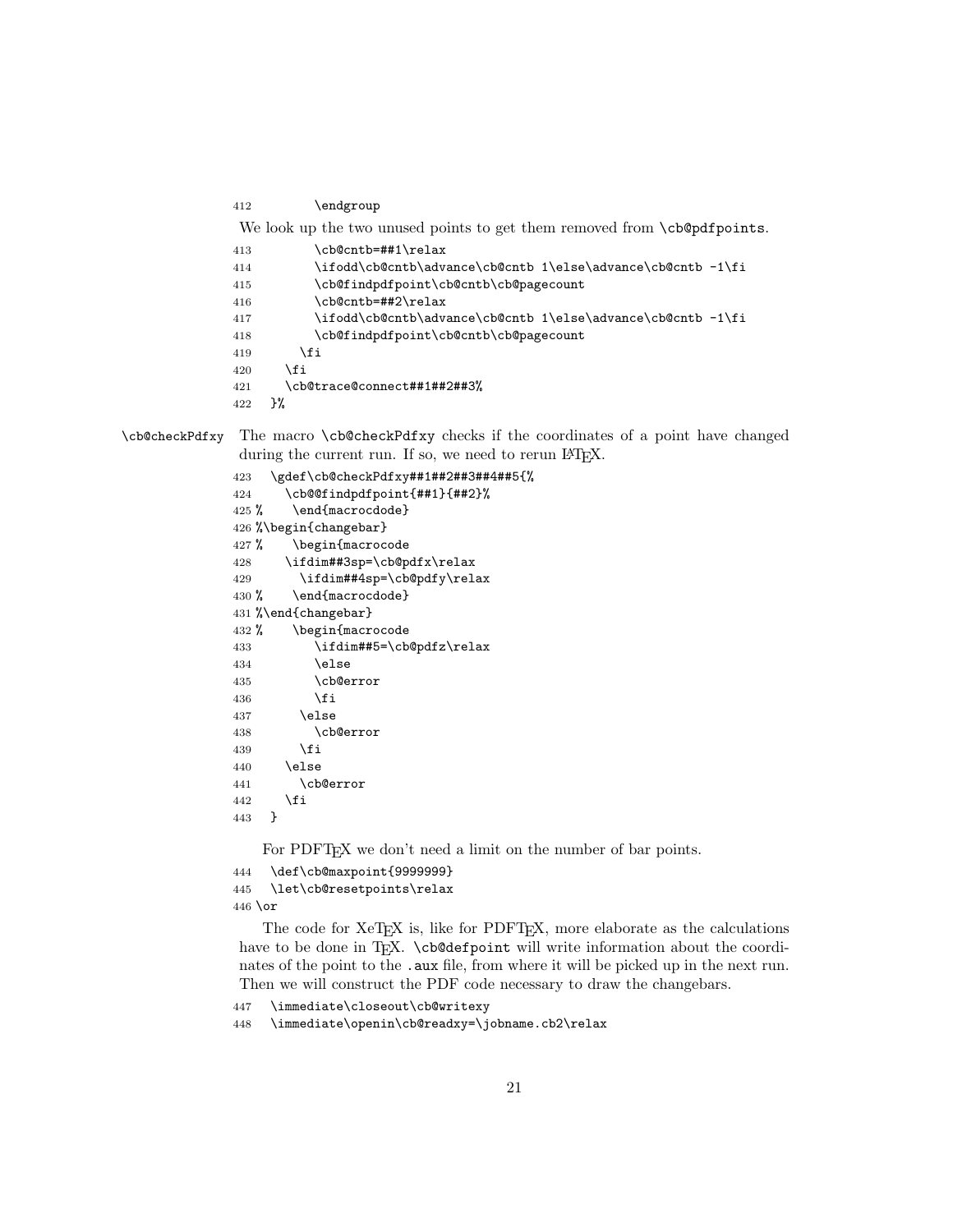\cb@pdfpoints \cb@pdfpagenr The \cb@pdfpoints macro contains the list of coordinates of points that have been read in memory from the .cb2 file. The \cb@pdfpagenr macro contains the next pagecount to be read in.

- 449 \def\cb@pdfpoints{}
- 450 \def\cb@pdfpagenr{0}

 $\c{bC}$  \cb@findpdfpoint macro finds the coordinates of point  $\#1$  on pagecount #2. First we expand the arguments to get the real values.

- 451 \def\cb@findpdfpoint##1##2{%
- 452 \edef\cb@temp
- 453 {\noexpand\cb@@findpdfpoint{\the##1}{\the##2}}%
- 454 \cb@temp
- 455 }
- \pdfliteral For XeTEX we mimick PDFTEX's command \pdfliteral.
	- 456 \def\pdfliteral##1{\special{pdf:literal ##1}}

 $\c{c}$  $#2$ . If the information is not yet in memory is it read from the  $.cb2$  file. The coordinates of the current point in the text will be delivered in \cb@pdfx and \cb@pdfy, and \cb@pdfz will get the x coordinate of the changebar. If the point is unknown, \cb@pdfx will be set to \relax.

```
457 \def\cb@@findpdfpoint##1##2{%
458 \ifnum##2<\cb@pdfpagenr\relax\else
459 \cb@pdfreadxy{##2}%
460 \fi
461 \let\cb@pdfx\relax
462 \ifx\cb@pdfpoints\@empty\else
463 \ifnum##2<0\relax
464 \text{le}465 \edef\cb@temp{\noexpand\cb@pdffind{##1}{##2}\cb@pdfpoints\relax{}}%
466 \cb@temp
467 \fi
468 \fi
469 }
```
\cb@pdffind The \cb@pdffind recursively searches through \cb@pdfpoints to find point #1 on pagecount  $\#2$ . \cb@pdfpoints contains entries of the form  $\langle pointnr \rangle$ . $\langle pagecount \rangle p\langle x \rangle$ , $\langle y \rangle$ , $\langle z \rangle pt$ . When the point is found it is removed from  $\cosh\theta$   $\cosh\theta$ . #9 contains the cumulative head of the list to construct the new list with the entry removed.  $#3-\#8$ are for pattern matching.

```
470 \def\cb@pdffind##1##2##3.##4p##5,##6,##7pt##8\relax##9{%
```

```
471 \def\cb@next{\cb@pdffind{##1}{##2}##8\relax{##9##3.##4p##5,##6,##7pt}}%
```
- 472 \ifnum ##1=##3
- 473 \ifnum ##2=##4
- $474$  \def\cb@pdfx{##5sp}%
- 475 \def\cb@pdfy{##6sp}%
- 476 \def\cb@pdfz{##7pt}%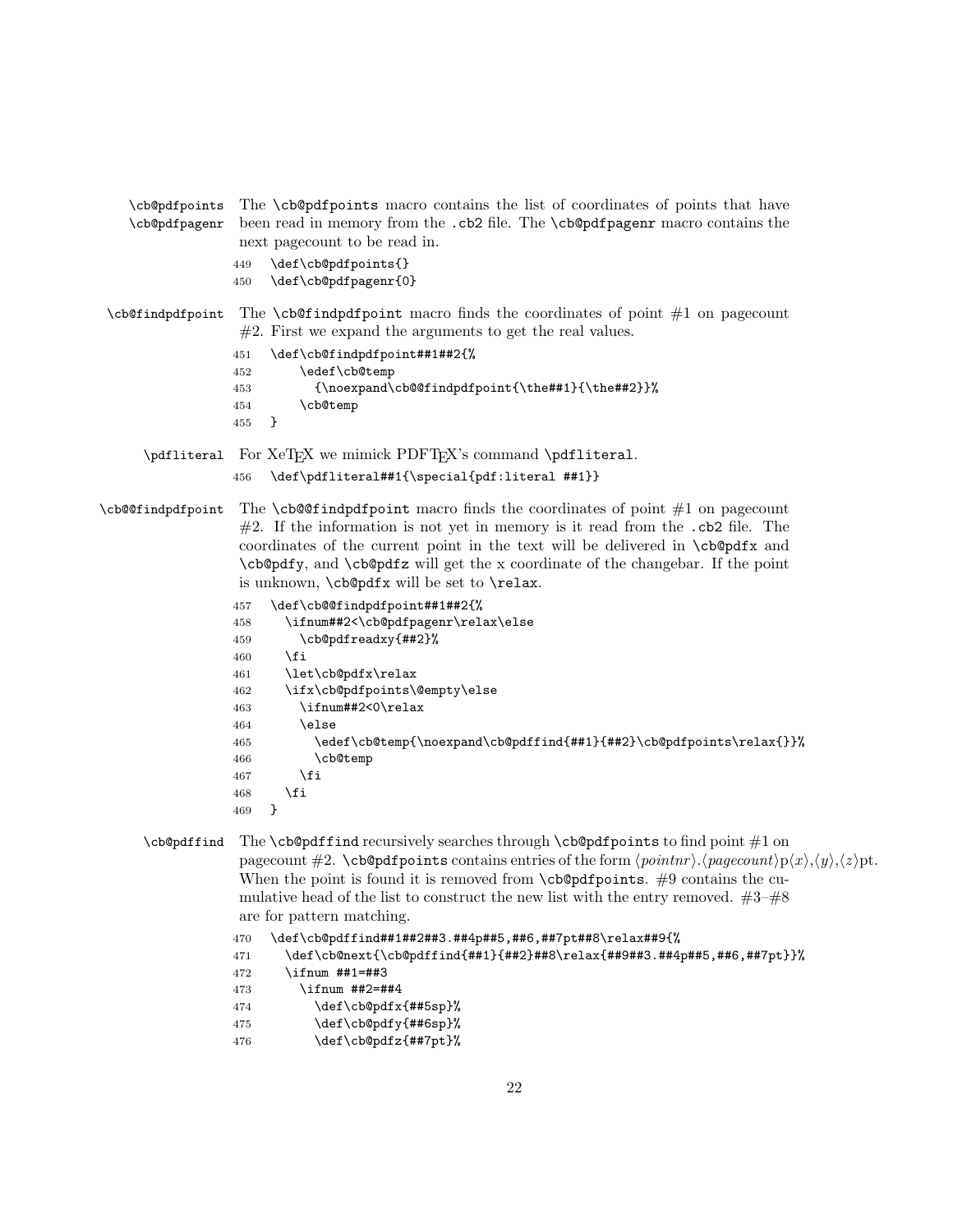```
477 \let\cb@next\relax
478 \gdef\cb@pdfpoints{##9##8}%
479 \fi
480 \fi
481 \ifx\relax##8\relax
482 \let\cb@next\relax
483 \fi
484 \cb@next
485 }%
```
\cb@pdfreadxy The \cb@pdfreadxy macro reads lines from the .cb2 file in \cb@pdfpoints until the pagecount is greater than  $#1$  or the end of the file is reached. This ensures that all entries belonging to the current column are in memory.

```
486 \def\cb@pdfreadxy##1{%
487 \let\cb@next\relax
488 \ifeof\cb@readxy
489 \global\let\cb@pdfpagenr\cb@maxpoint
490 \else
491 {\endlinechar=-1\read\cb@readxy to\cb@temp
492 \ifx\cb@temp\@empty\else
493 \expandafter\cb@pdfparsexy\cb@temp
494 \ifnum\cb@pdfpg<0\else
495 \xdef\cb@pdfpoints{\cb@pdfpoints\cb@temp}%
496 \cb@trace{PDFpoints=\cb@pdfpoints}%
497 \global\let\cb@pdfpagenr\cb@pdfpg
498 \fi
499 \ifnum\cb@pdfpg>##1\else
500 \global\def\cb@next{\cb@pdfreadxy{##1}}%
501 \setminusfi
502 \qquad \qquad \text{ifi}503 }%
504 \fi
505 \cb@next
506 }%
```
\cb@pdfparsexy The \cb@pdfparsexy macro extracts the pagecount from an entry read in from the .cb2 file.

```
507 \def\cb@pdfparsexy##1.##2p##3,##4,##5pt{%
508 \def\cb@pdfpg{##2}}%
```
As PDF is not a programming language it does not have any variables to remember the coordinates of the current point. Therefore we write the information to the .aux file and read it in in the next run. We write the x,y coordinates of the current point in the text and the x coordinate of the change bar. We also need the value of \cb@pagecount here, not during the write.

```
509 \def\cb@defpoint##1##2{%
510 \if@filesw
511 \begingroup
512 \edef\point{{\the##1}{\the\cb@pagecount}}%
```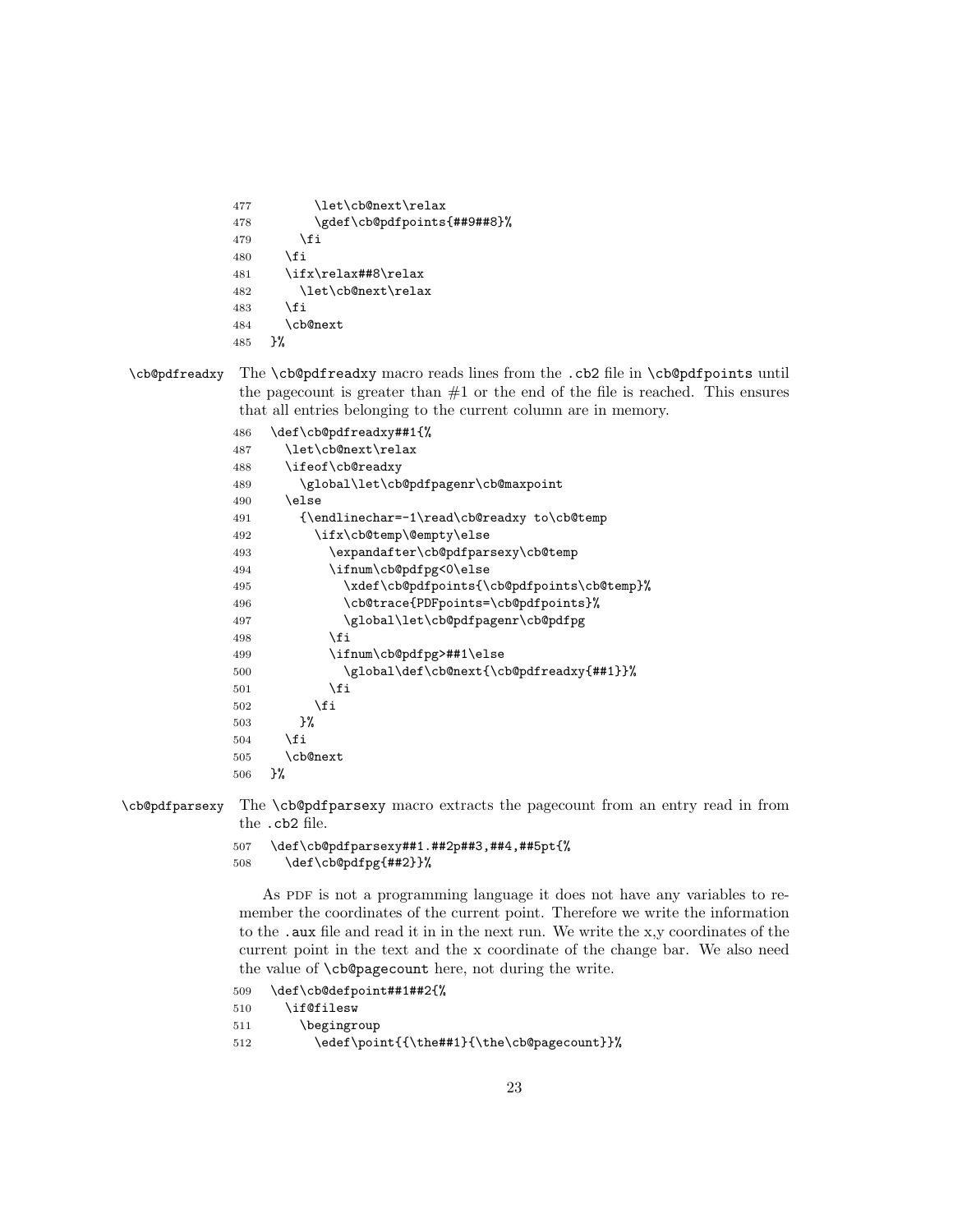```
513 \let\the=\z0514 \pdfsavepos
515 \edef\cb@temp{\write\@auxout
516 {\string\cb@pdfxy\point
517 {\the\pdflastxpos}{\the\pdflastypos}{\the##2}}}%
518 \cb@temp
519 \endgroup
520 \fi
521 \cb@trace@defpoint##1##2%
522 }%
```
\cb@cvtpct The macro \cb@cvtpct converts a percentage between 0 and 100 to a decimal fraction.

```
523 \def\cb@cvtpct##1{%
524 \ifnum##1<0 0\else
525 \ifnum##1>99 1\else
526 \ifnum##1<10 0.0\the##1\else
527 0.\the##1\fi\fi\fi}
```
\cb@pdf@scale In order to get things in the right spot we need a little scaling factor. We define it here.

```
528 \def\cb@pdf@scale{0.996264009963}
```
The **\cb@connect** finds the coordinates of the begin and end points, converts them to PDF units and draws the bar with \pdfliteral. It also sets the color or gray level, if necessary. When any of the points is unknown the bar is skipped and a rerun is signalled.

| 529 | \def\cb@connect##1##2##3{%         |  |
|-----|------------------------------------|--|
| 530 | \cb@findpdfpoint{##1}\cb@pagecount |  |
| 531 | \ifx\cb@pdfx\relax\cb@rerun        |  |
| 532 | \else                              |  |
| 533 | \let\cb@pdftopy\cb@pdfy            |  |
| 534 | \cb@findpdfpoint{##2}\cb@pagecount |  |
| 535 | \ifx\cb@pdfx\relax\cb@rerun        |  |
| 536 | \else                              |  |
|     |                                    |  |

We do everything in a group, so that we can freely use all kinds of registers.

| 537 | \begingroup                          |
|-----|--------------------------------------|
| 538 | \cb@dima=\cb@pdfz                    |
| 539 | \advance\cb@dima by-\cb@pdfx         |
| 540 | \advance\cb@dima by1in               |
| 541 | \cb@dima=\cb@pdf@scale\cb@dima\relax |
|     |                                      |

First we let PDF save the graphics state. Then we generate the color selection code followed by the code to draw the changebar. Finally the graphics state is restored. We cannot use the color commands from the color package here, as the generated PDF code may be moved to the next line.

```
542 \ifx\cb@current@color\@undefined
543 \def\cb@temp{\cb@cvtpct\c@changebargrey}%
```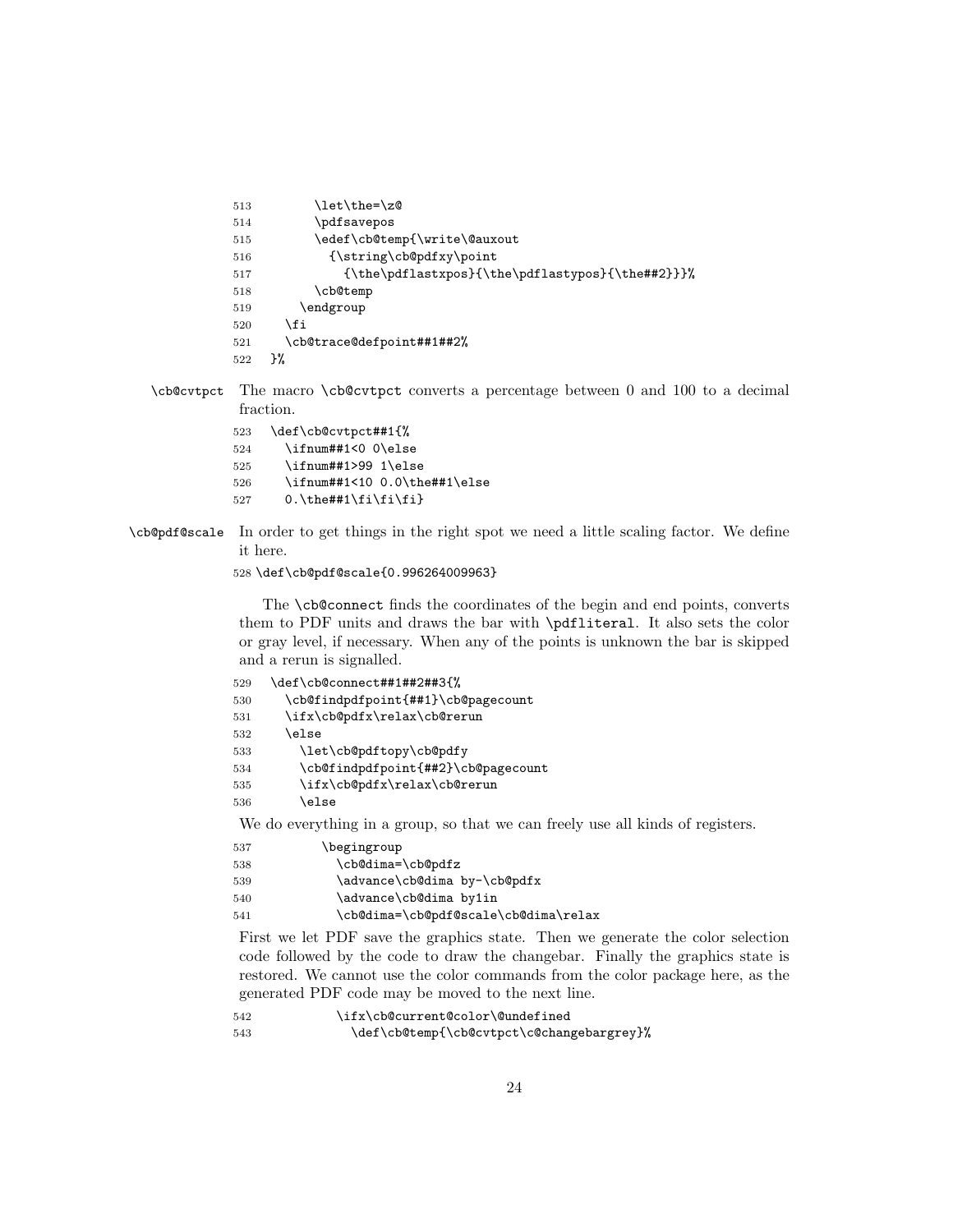```
544 \pdfliteral{q \cb@temp\space g \cb@temp\space G}%
545 \else
546 \pdfliteral{q \expandafter\sec@nd@ftw@\cb@current@color\space RG
547 \expandafter\sec@nd@ftw@\cb@current@color\space rg}%
548 \fi
549 \edef\cb@temp{\expandafter\cb@removedim\the\cb@dima\space}%
550 \cb@dima=\cb@pdftopy
551 \advance\cb@dima-\cb@pdfy\relax
552 \cb@dima=\cb@pdf@scale\cb@dima\relax
553 ##3=\cb@pdf@scale##3\relax
554 \pdfliteral{\expandafter\cb@removedim\the##3 w
555 \cb@temp 0 m
556 \cb@temp \expandafter\cb@removedim\the\cb@dima\space l S Q}%
557 \endgroup
We look up the two unused points to get them removed from \c{c} begodfpoints.
558 \cb@cntb=##1\relax
559 \ifodd\cb@cntb\advance\cb@cntb 1\else\advance\cb@cntb -1\fi
560 \cb@findpdfpoint\cb@cntb\cb@pagecount
561 \cb@cntb=##2\relax
562 \ifodd\cb@cntb\advance\cb@cntb 1\else\advance\cb@cntb -1\fi
563 \cb@findpdfpoint\cb@cntb\cb@pagecount
564 \fi
565 \fi
566 \cb@trace@connect##1##2##3%
567 }%
```
## \cb@checkPdfxy The macro \cb@checkPdfxy checks if the coordinates of a point have changed during the current run. If so, we need to rerun LAT<sub>E</sub>X.

```
568 \gdef\cb@checkPdfxy##1##2##3##4##5{%
569 \cb@@findpdfpoint{##1}{##2}%
570 % \end{macrocdode}
571 %\begin{changebar}
572 % \begin{macrocode
573 \ifdim##3sp=\cb@pdfx\relax
574 \ifdim##4sp=\cb@pdfy\relax
575 % \end{macrocdode}
576 %\end{changebar}
577 % \begin{macrocode
578 \ifdim##5=\cb@pdfz\relax
579 \else
580 \cb@error
581 \over \{5}582 \else
583 \cb@error
584 \fi
585 \else
586 \cb@error
587 \fi
588 }
```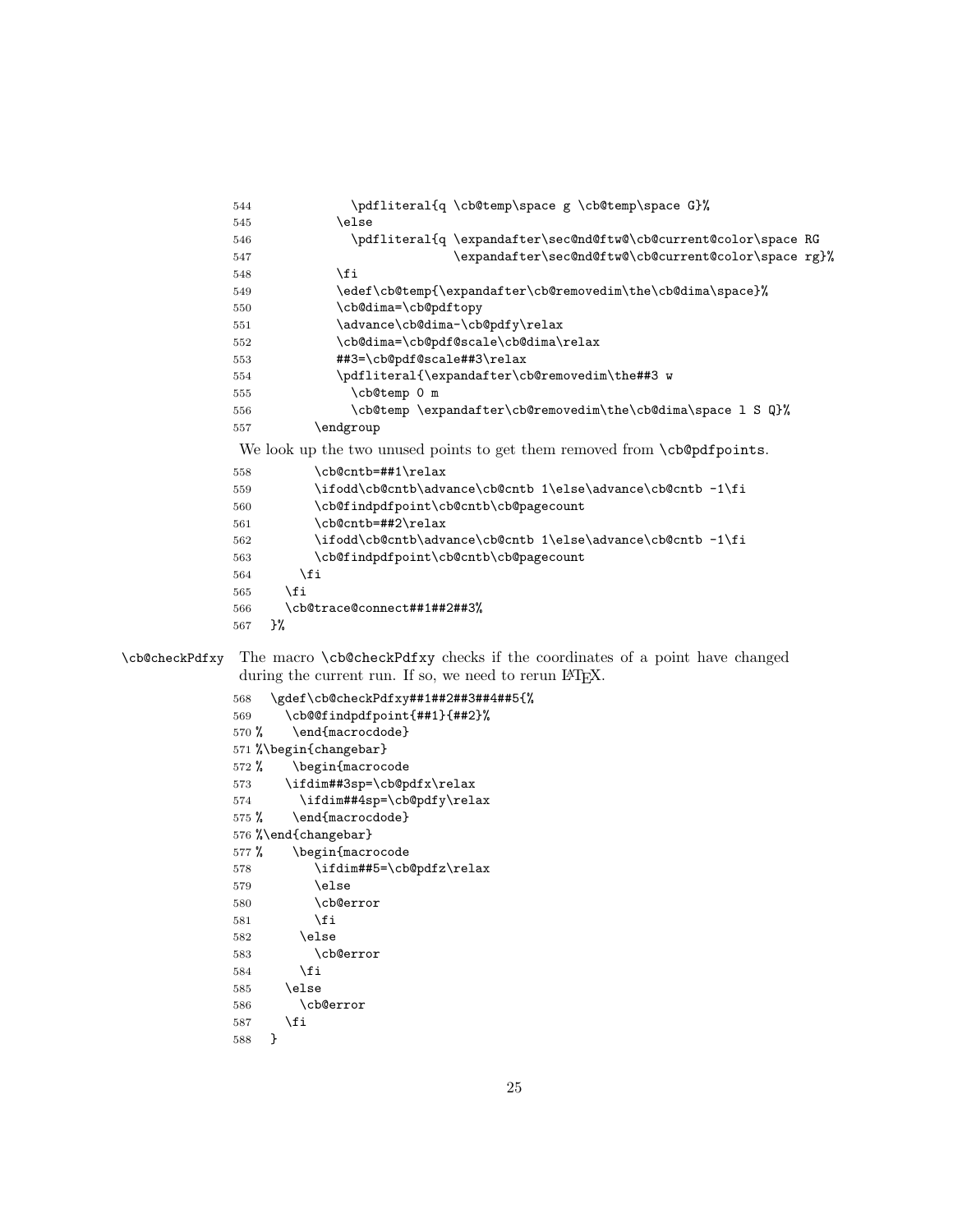For XeT<sub>E</sub>X we don't need a limit on the number of bar points.

```
589 \def\cb@maxpoint{9999999}
```

```
590 \let\cb@resetpoints\relax
```
When code for other drivers should be added it can be inserted here. When someone makes a mistake and somehow selects an unknown driver a warning is issued and the macros are defined to be no-ops.

591 \else

```
592 \PackageWarning{Changebar}{changebars not supported in unknown setup}
593 \def\cb@defpoint##1##2{\cb@trace@defpoint##1##2}
594 \def\cb@connect##1##2##3{\cb@trace@connect##1##2##3}
595 \let\cb@resetpoints\relax
596 \fi
The last thing to do is to forget about \cb@setup@specials.
```
597 \global\let\cb@setup@specials\relax}

\cbstart The macro \cbstart starts a new changebar. It has an (optional) argument that will be used to determine the width of the bar. The default width is \changebarwidth.

```
598 \newcommand*{\cbstart}{\@ifnextchar [%]
599 {\cb@start}%
600 {\cb@start[\changebarwidth]}}
```
- \cbend The macro \cbend (surprisingly) ends a changebar. The macros \cbstart and \cbend can be used when the use of a proper LATEX environment is not possible. 601 \newcommand\*{\cbend}{\cb@end}
- \cbdelete The macro \cbdelete inserts a 'deletebar' in the margin. It too has an optional argument to determine the width of the bar. The default width (and length) of it are stored in \deletebarwidth.

```
602 \newcommand*{\cbdelete}{\@ifnextchar [%]
603 {\cb@delete}%
604 {\cb@delete[\deletebarwidth]}}
```
\cb@delete Deletebars are implemented as a special 'change bar'. The bar is started and immediately ended. It is as long as it is wide.

605 \def\cb@delete[#1]{\vbox to \z@{\vss\cb@start[#1]\vskip #1\cb@end}}

\changebar The macros \changebar and \endchangebar have the same function as \cbstart \endchangebar and **\cbend** but they can be used as a L<sup>AT</sup>FX environment to enforce correct nesting. They can not be used in the tabular and tabbing environments.

```
606 \newenvironment{changebar}%
607 {\@ifnextchar [{\cb@start}%
608 {\c{}\ch{S\th{1}}}\609 {\cb@end}
```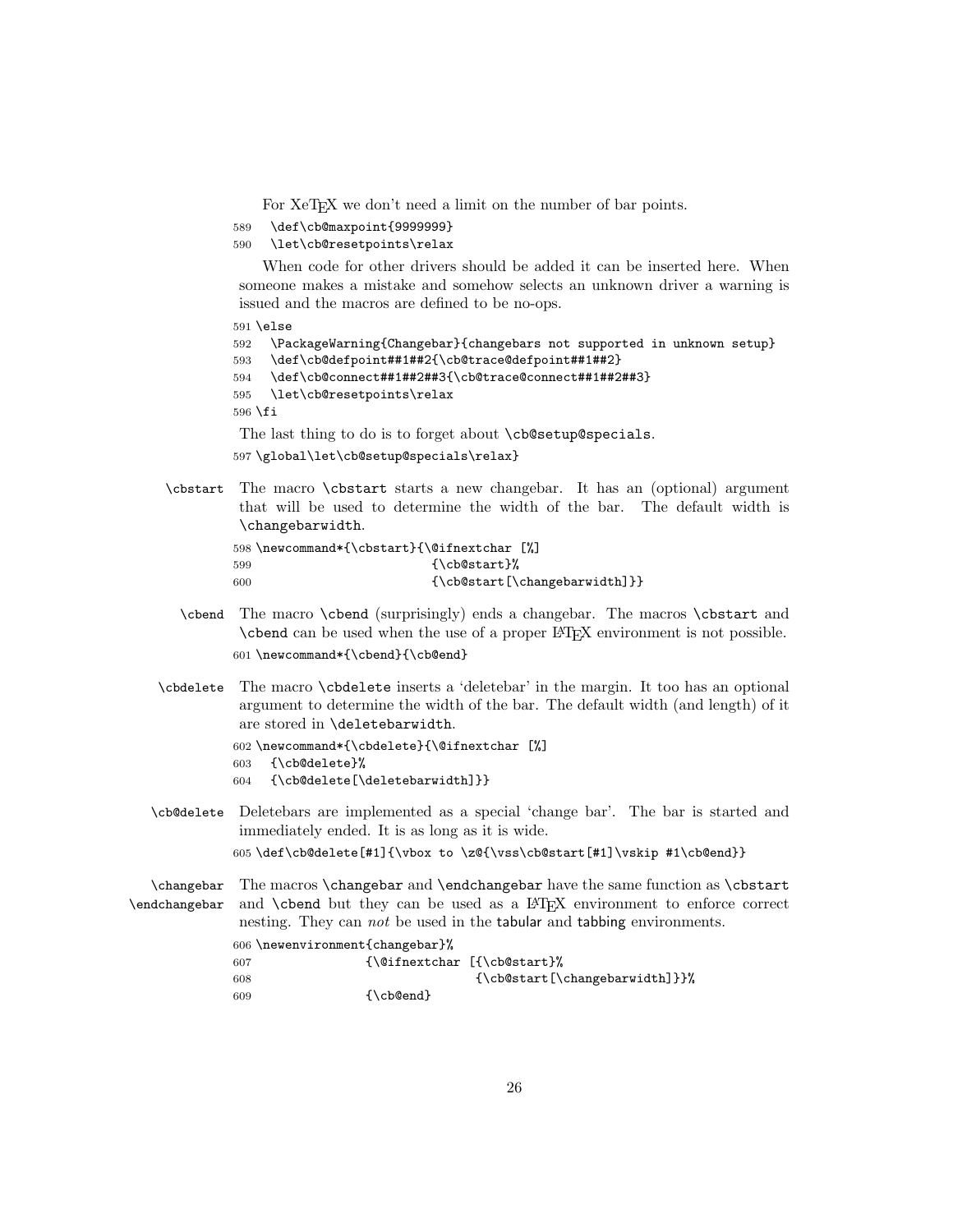```
\nochangebars To disable changebars altogether without having to remove them from the doc-
               ument the macro \nochangebars is provided. It makes no-ops of three internal
               macros.
```

```
610 \newcommand*{\nochangebars}{%
611 \def\cb@start[##1]{}%
612 \def\cb@delete[##1]{}%
613 \let\cb@end\relax}
```
- \changebarwidth The default width of the changebars is stored in the dimension register \changebarwidth. 614 \newlength{\changebarwidth} 615 \setlength{\changebarwidth}{2pt}
- \deletebarwidth The default width of the deletebars is stored in the dimension register \deletebarwidth. 616 \newlength{\deletebarwidth} 617 \setlength{\deletebarwidth}{4pt}
	- \changebarsep The default separation between all bars and the text is stored in the dimen register \changebarsep. 618 \newlength{\changebarsep}

```
619 \setlength{\changebarsep}{0.5\marginparsep}
```
changebargrey When the document is printed using one of the PostScript drivers the bars do not need to be black; with PostScript it is possible to have grey, and colored, bars. The percentage of greyness of the bar is stored in the count register \changebargrey. It can have values between 0 (meaning white) and 100 (meaning black).

```
620 \newcounter{changebargrey}
```

```
621 \setcounter{changebargrey}{65}
```
When one of the options color or xcolor was selected we need to load the appropriate package. When we're run by pdfLAT<sub>E</sub>X we need to pass that information on to that package.

```
622 \@ifpackagewith{changebar}{\csname cb@color@pkg\endcsname}{%
623 \RequirePackage{\cb@color@pkg}%
```
Then we need to define the command \cbcolor which is a slightly modified copy of the command \color from the color package.

\cbcolor \cbcolor{declared-colour} switches the colour of the changebars to declaredcolour, which must previously have been defined using \definecolor. This colour will stay in effect until the end of the current T<sub>E</sub>X group.

> \cbcolor[model]{colour-specification} is similar to the above, but uses a colour not declared by  $\definecolor$ . The allowed model's vary depending on the driver. The syntax of the *colour-specification* argument depends on the model.

```
624 \DeclareRobustCommand\cbcolor{%
```

```
625 \@ifnextchar[\@undeclaredcbcolor\@declaredcbcolor}
```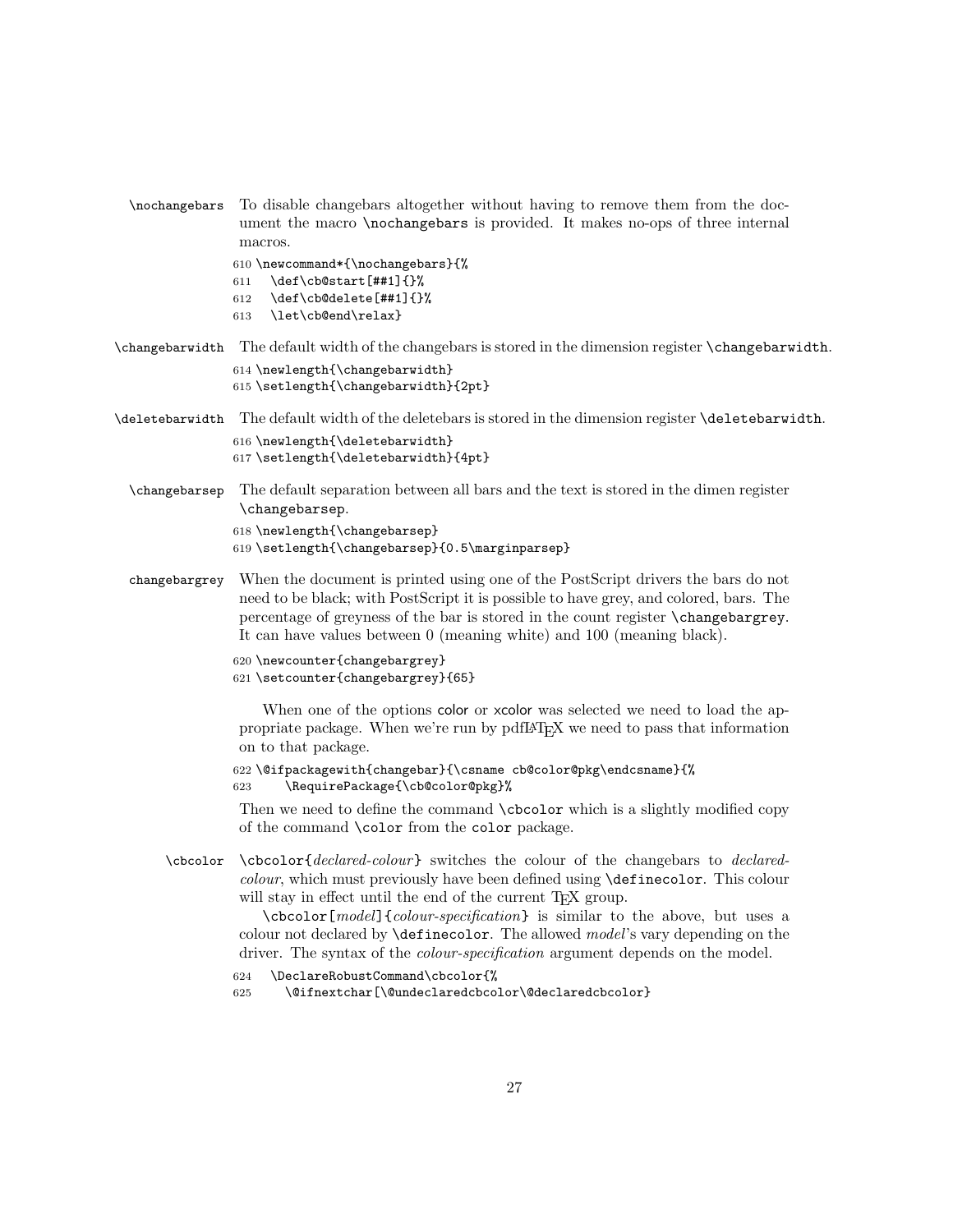\@undeclaredcbcolor Call the driver-dependent command \color@⟨model⟩ to define \cb@current@color.

- \def\@undeclaredcbcolor[#1]#2{%
- \begingroup
- \color[#1]{#2}%
- \global\let\cb@current@color\current@color
- \endgroup
- \ignorespaces
- }

#### \@declaredcbcolor

 \def\@declaredcbcolor#1{% \begingroup \color{#1}% \global\let\cb@current@color\current@color \endgroup \ignorespaces}% }{%

When the color option wasn't specified the usage of the **\cbcolor** command results in a warning message.

```
640 \def\cbcolor{\@ifnextchar[%]
641 \@@cbcolor\@cbcolor}%
642 \def\@@cbcolor[#1]#2{\cb@colwarn\def\@@cbcolor[##1]##2{}}%
643 \def\@cbcolor#1{\cb@colwarn\def\@cbcolor##1{}}%
644 \def\cb@colwarn{\PackageWarning{Changebar}%
645 {You didn't specify the option 'color';\MessageBreak
646 your command \string\cbcolor\space will be ignored}}%
647 }
```
## 5.4 Macros for beginning and ending bars

\cb@start This macro starts a change bar. It assigns a new value to the current point and advances the counter for the next point to be assigned. It pushes this info onto \cb@currentstack and then sets the point by calling \cb@setBeginPoints with the point number. Finally, it writes the .aux file.

```
648 \def\cb@start[#1]{%
```

```
649 \cb@topleft=\cb@nextpoint
```
Store the width of the current bar in \cb@curbarwd.

- \cb@curbarwd#1\relax
- \cb@push\cb@currentstack

Now find out on which page the start of this bar finaly ends up; due to the asynchronous nature of the output routine it might be a different page. The macro \cb@checkpage finds the page number on the history stack.

\cb@checkpage\z@

Temporarily assign the page number to \cb@pagecount as that register is used by \cb@setBeginPoints. Note that it's value is offset by one from the page counter.

\cb@cnta\cb@pagecount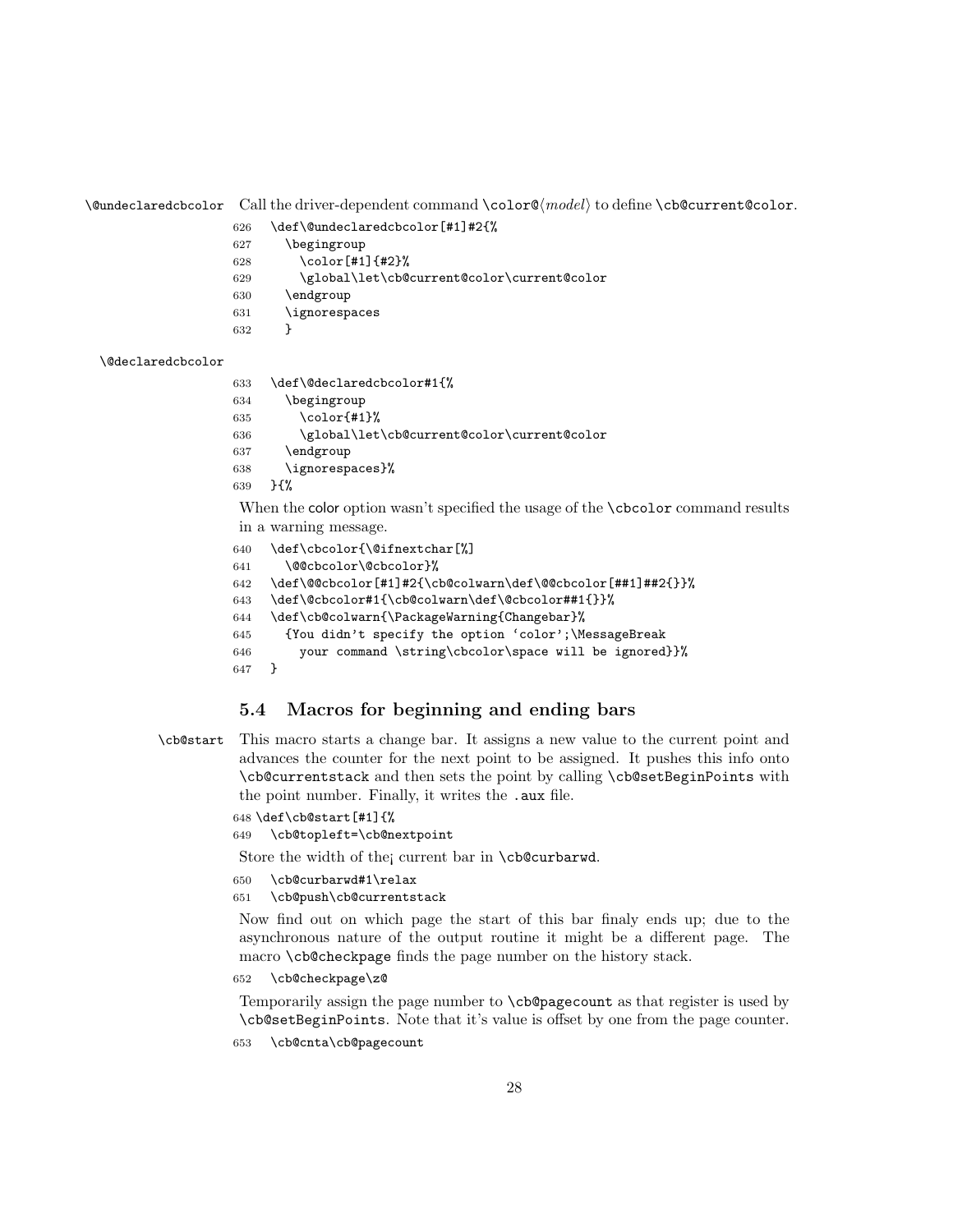```
654 \cb@pagecount\cb@page\advance\cb@pagecount\m@ne
655 \ifvmode
656 \cb@setBeginPoints
657 \else
```

```
658 \vbox to \z@{%
```
When we are in horizontal mode we jump up a line to set the starting point of the changebar.

```
659 \vskip -\ht\strutbox
660 \cb@setBeginPoints
661 \vskip \ht\strutbox}%
662 \fi
```
Restore \cb@pagecount.

```
663 \cb@pagecount\cb@cnta
```
\cb@advancePoint}

```
\cb@advancePoint The macro \cb@advancePoint advances the count register \cb@nextpoint. When
                 the maximum number is reached, the numbering is reset.
```

```
665 \def\cb@advancePoint{%
666 \global\advance\cb@nextpoint by 4\relax
667 \ifnum\cb@nextpoint>\cb@maxpoint
668 \global\cb@nextpoint=\cb@minpoint\relax
669 \fi}
```
\cb@end This macro ends a changebar. It pops the current point and nesting level off \cb@currentstack and sets the end point by calling \cb@setEndPoints with the parameter corresponding to the beginning point number. It writes the .aux file and joins the points. When in horizontal mode we put the call to \cb@setEndPoints inside a \vadjust. This ensures that things with a large depth, e.g. a parbox or formula will be completely covered. By default these have their baseline centered, and thus otherwise the changebar would stop there.

```
670 \def\cb@end{%
671 \cb@trace@stack{end of bar on page \the\c@page}%
672 \cb@pop\cb@currentstack
673 \ifnum\cb@topleft=\cb@nil
674 \PackageWarning{Changebar}%
675 {Badly nested changebars; Expect erroneous results}%
676 \else
Call \cb@checkpage to find the page this point finally ends up on.
677 \cb@checkpage\thr@@
Again, we need to temporarily overwrite \cb@pagecount.
678 \cb@cnta\cb@pagecount
679 \cb@pagecount\cb@page\advance\cb@pagecount\m@ne
680 \ifvmode
681 \cb@setEndPoints
682 \else
683 \vadjust{\cb@setEndPoints}%
```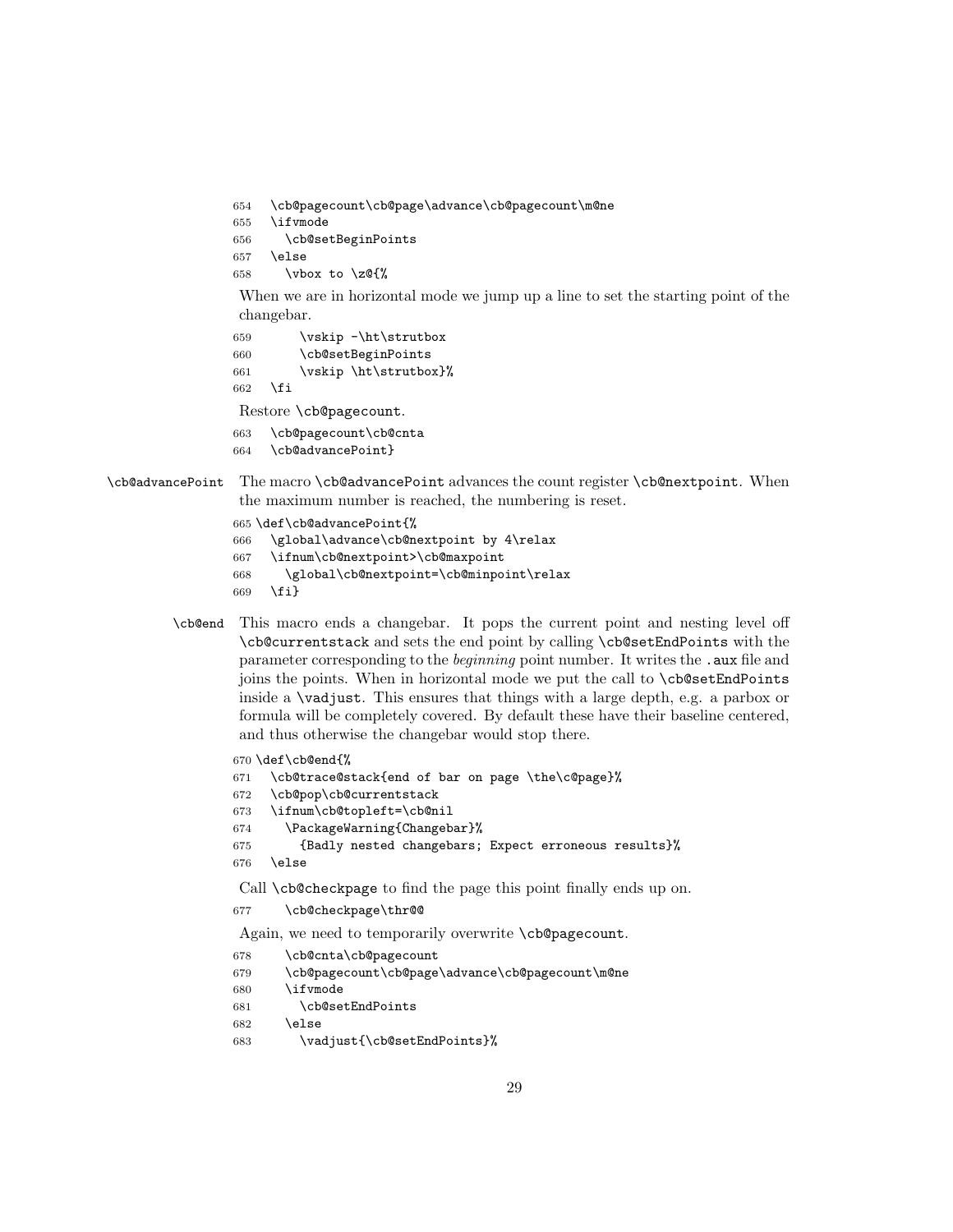```
684 \fi
685 \cb@pagecount\cb@cnta
686 \fi
```
687 \ignorespaces}

```
\cb@checkpage The macro \cb@checkpage checks the history stack in order to find out on which
               page a set of points finaly ends up.
```
We expect the identification of the points in **\cb@topleft** and **\cb@page**. The resulting page will be stored in \cb@page. The parameter indicates whether we are searching for a begin point (0) or end point (3).

#### 688 \def\cb@checkpage#1{%

First store the identifiers in temporary registers.

- 689 \cb@cnta\cb@topleft\relax
- 690 \advance\cb@cnta by #1\relax
- 691 \cb@cntb\cb@page\relax
- 692 \cb@dima\cb@curbarwd\relax

Then pop the history stack.

693 \cb@pop\cb@historystack

If it was empty there is nothing to check and we're done.

694 \ifnum\cb@topleft=\cb@nil

695 \else

Now keep popping the stack until \cb@topleft is found. The values popped from the stack are pushed on a temporary stack to be pushed back later. This could perhaps be implemented more efficiently if the stacks had a different design.

696 \cb@FindPageNum

```
697 \ifnum\cb@topleft>\cb@maxpoint\else
```
Now that we've found it overwrite \cb@cntb with the \cb@page from the stack.

```
698 \cb@cntb\cb@page
```

```
699 \setminusfi
```
Now we restore the history stack to it's original state.

```
700 \@whilenum\cb@topleft>\cb@nil\do{%
701 \cb@push\cb@historystack
702 \cb@pop\cb@tempstack}%
703 \fi
```
Finally return the correct values

```
704 \advance\cb@cnta by -#1\relax
```

```
705 \cb@topleft\cb@cnta\relax
```

```
706 \cb@page\cb@cntb\relax
```

```
707 \cb@curbarwd\cb@dima\relax
```
708 }

\cb@FindPageNum \cb@FindPageNum recursively searches through the history stack until an entry is found that is equal to \cb@cnta.

- 709 \def\cb@FindPageNum{%
- 710 \ifnum\cb@topleft=\cb@cnta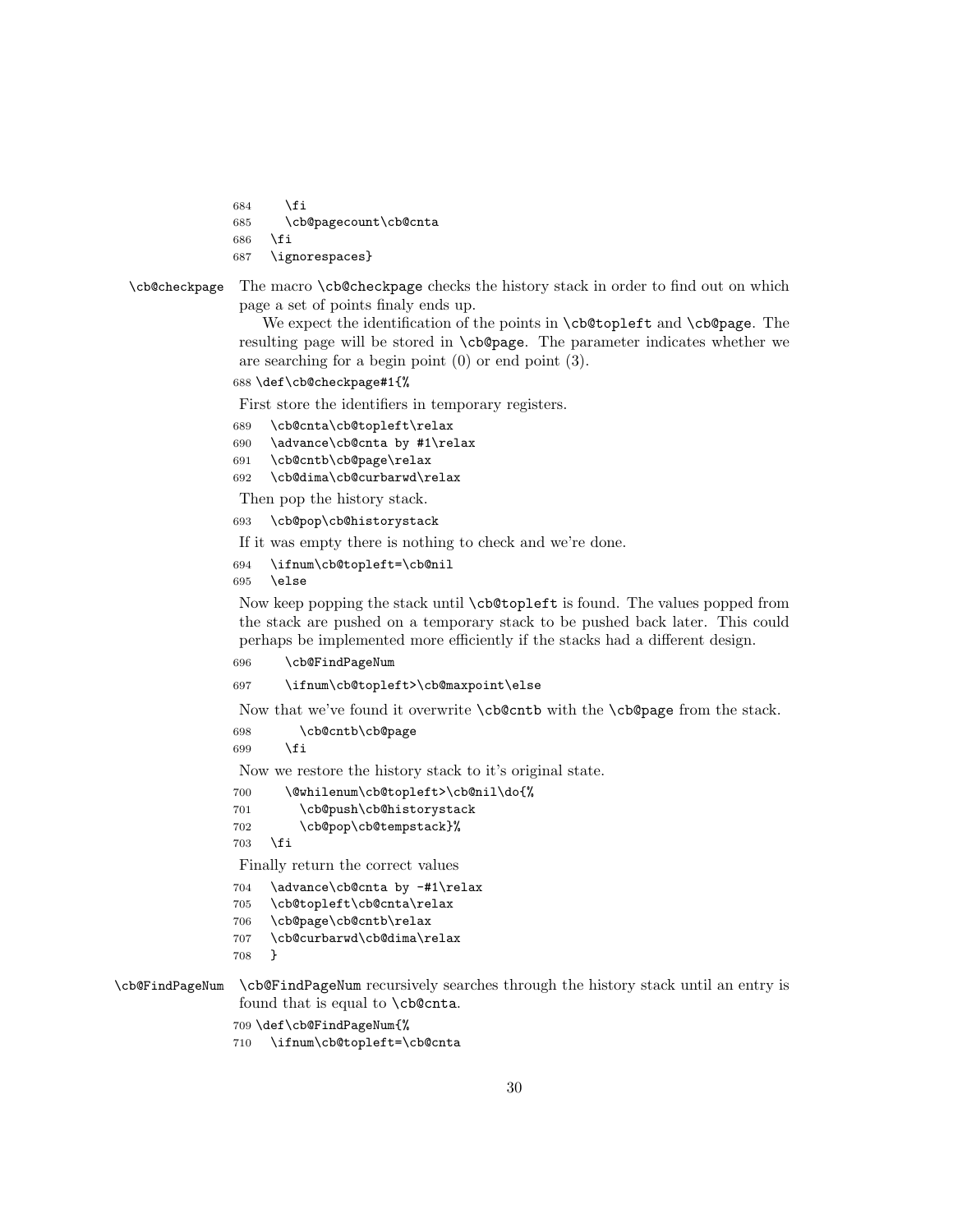We have found it, exit the macro, otherwise push the current entry on the temporary stack and pop a new one from the history stack.

711 \else 712 \cb@push\cb@tempstack

713 \cb@pop\cb@historystack

When the user adds changebars to his document we might run out of the history stack before we find a match. This would send TEX into an endless loop if it wasn't detected and handled.

714 \ifnum\cb@topleft=\cb@nil

715 \cb@trace{Ran out of history stack, new changebar?}%

In this case we give \cb@topleft an 'impossible value' to remember this special situation.

716 \cb@topleft\cb@maxpoint\advance\cb@topleft\@ne

717 \else

Recursively call ourselves.

718 \expandafter\expandafter\expandafter\cb@FindPageNum

```
719 \fi
```
720 \fi

721 }%

\cb@setBeginPoints The macro \cb@setBeginPoints assigns a position to the top left and top right points. It determines wether the point is on an even or an odd page and uses the right dimension to position the point. Keep in mind that the value of \cb@pagecount is one less than the value of \c@page unless the latter has been reset by the user.

> The top left point is used to write an entry on the . aux file to create the history stack on the next run.

```
722 \def\cb@setBeginPoints{%
723 \cb@topright=\cb@topleft\advance\cb@topright by\@ne
724 \cb@cntb=\cb@pagecount
725 \divide\cb@cntb by\tw@
726 \ifodd\cb@cntb
727 \cb@defpoint\cb@topleft\cb@even@left
728 \cb@defpoint\cb@topright\cb@even@right
729 \else
730 \cb@defpoint\cb@topleft\cb@odd@left
731 \cb@defpoint\cb@topright\cb@odd@right
732 \fi
733 \cb@writeAux\cb@topleft
734 }
```
## \cb@setEndPoints The macro \cb@setEndPoints assigns positions to the bottom points for a change bar. It then instructs the driver to connect two points with a bar. The macro assumes that the width of the bar is stored in \cb@curbarwd.

The bottom right point is used to write to the .aux file to signal the end of the current bar on the history stack.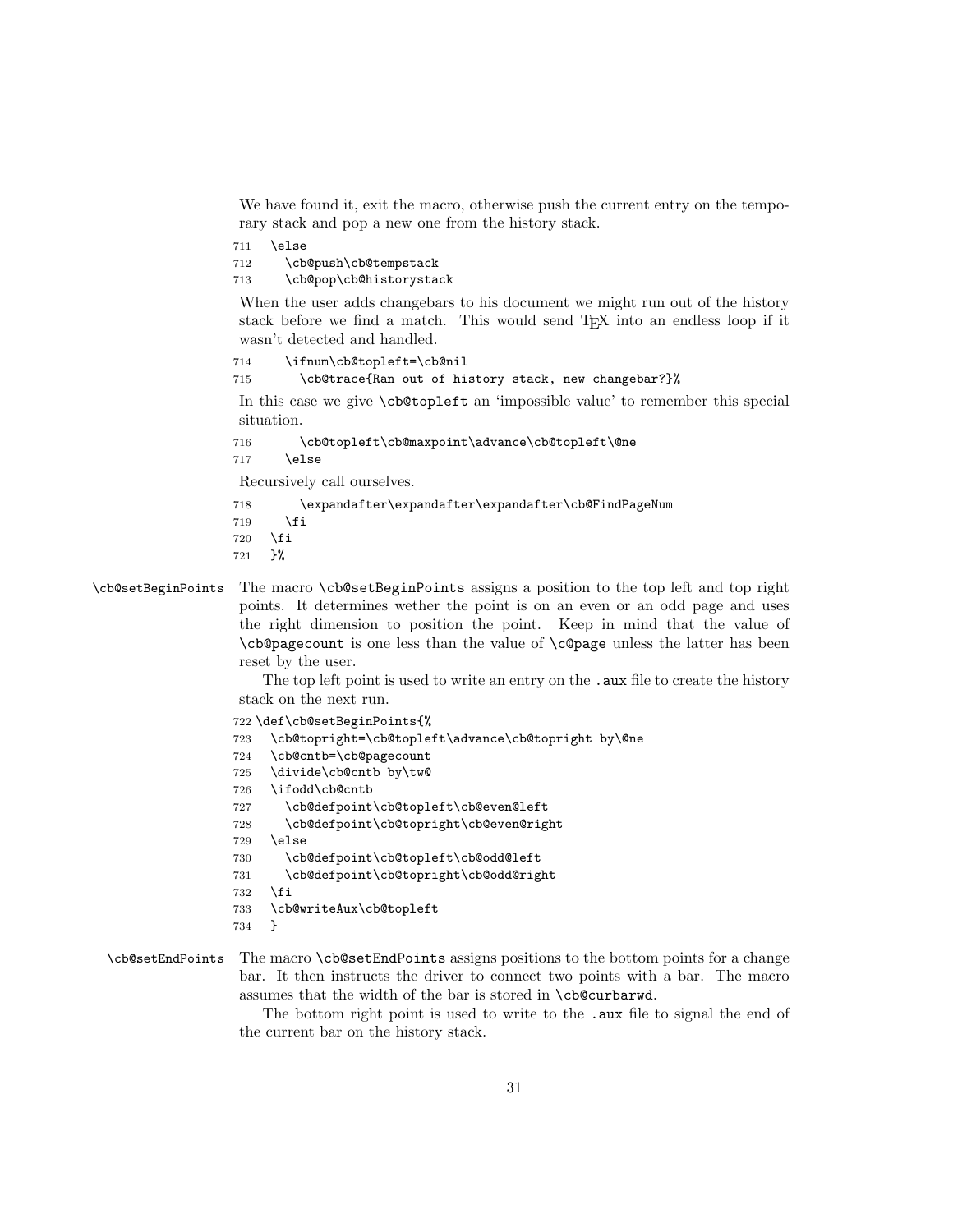```
735 \def\cb@setEndPoints{%
736 \cb@topright=\cb@topleft\advance\cb@topright by\@ne
737 \cb@botleft=\cb@topleft\advance\cb@botleft by\tw@
738 \cb@botright=\cb@topleft\advance\cb@botright by\thr@@
739 \cb@cntb=\cb@pagecount
740 \divide\cb@cntb by\tw@
741 \ifodd\cb@cntb
742 \cb@defpoint\cb@botleft\cb@even@left
743 \cb@defpoint\cb@botright\cb@even@right
744 \else
745 \cb@defpoint\cb@botleft\cb@odd@left
746 \cb@defpoint\cb@botright\cb@odd@right
747 \fi
748 \cb@writeAux\cb@botright
749 \edef\cb@leftbar{%
750 \noexpand\cb@connect{\cb@topleft}{\cb@botleft}{\cb@curbarwd}}%
751 \edef\cb@rightbar{%
752 \noexpand\cb@connect{\cb@topright}{\cb@botright}{\cb@curbarwd}}%
In twocolumn pages always use outerbars
753 \if@twocolumn
754 \ifodd\cb@pagecount\cb@rightbar\else\cb@leftbar\fi
755 \else
756 \ifcase\cb@barsplace
0=innerbars
757 \ifodd\cb@cntb
758 \cb@rightbar
759 \else
760 \if@twoside\cb@leftbar\else\cb@rightbar\fi
761 \fi
762 \or
1=outerbars
763 \ifodd\cb@cntb<br>764 \cb@leftbar
          \cb@leftbar
765 \else
766 \if@twoside\cb@rightbar\else\cb@leftbar\fi
767 \fi
768 \or
2=leftbars
769 \cb@leftbar
770 \or
3=rightbars
771 \cb@rightbar
772 \fi
773 \fi
774 }%
```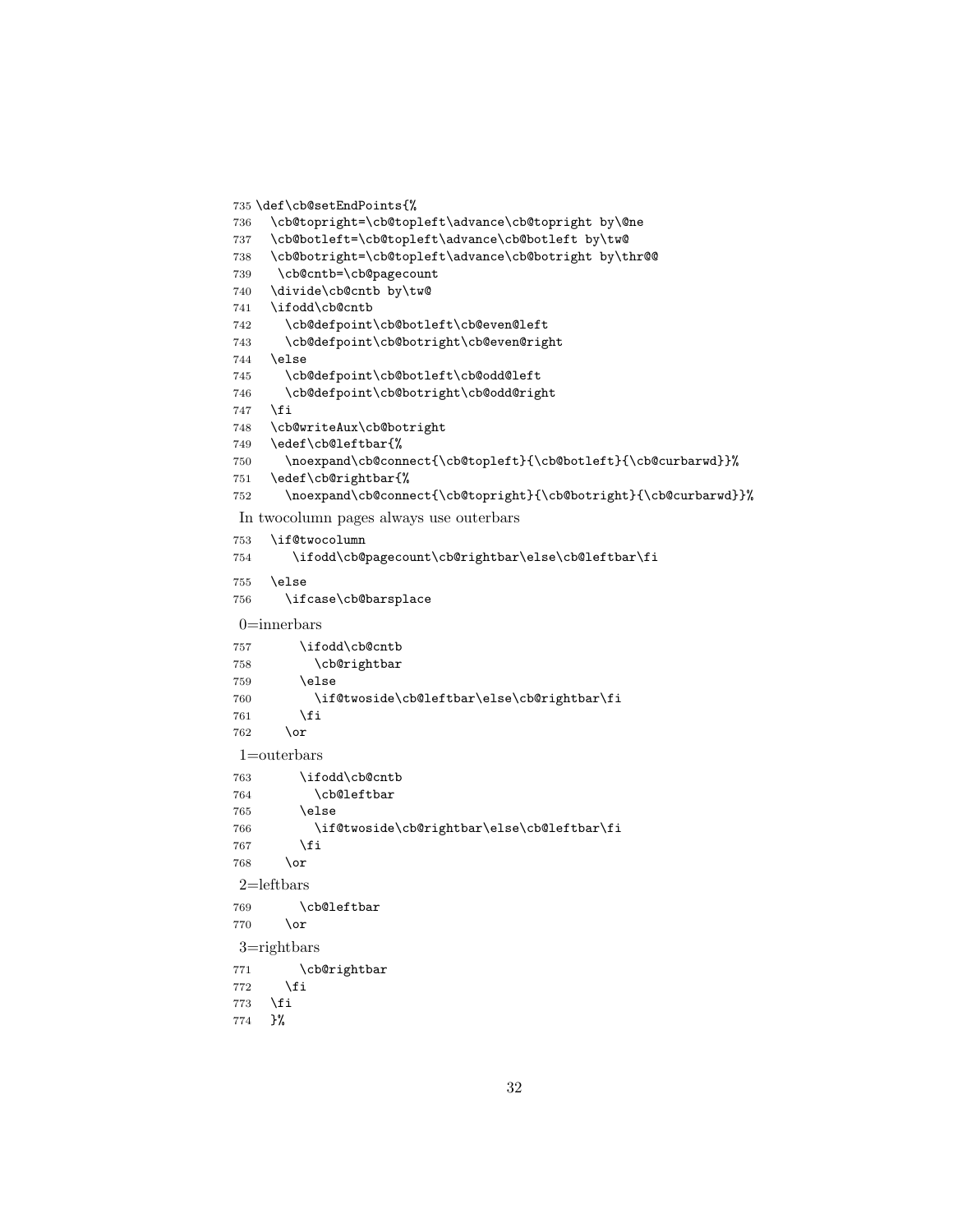\cb@writeAux The macro \cb@writeAux writes information about a changebar point to the auxiliary file. The number of the point, the pagenumber and the width of the bar are written out as arguments to **\cb@barpoint**. This latter macro will be expanded when the auxiliary file is read in. The macro assumes that the width of bar is stored in \cb@curbarwd.

> The code is only executed when auxiliary files are enabled, as there's no sense in trying to write to an unopened file.

```
775 \def\cb@writeAux#1{%
776 \if@filesw
777 \begingroup
778 \edef\point{\the#1}%
779 \edef\level{\the\cb@curbarwd}%
780 \let\the=\z0
781 \edef\cb@temp{\write\@auxout
782 {\string\cb@barpoint{\point}{\the\cb@pagecount}{\level}}}%
783 \cb@temp
784 \endgroup
785 \fi}
```
## 5.5 Macros for Making It Work Across Page Breaks

| Comparation of a switch to indicate that we have made a page correction.<br>786 \newif\if@cb@pagejump                                                                                                                                                                                                                                                                                                                                                                                                                                                                         |
|-------------------------------------------------------------------------------------------------------------------------------------------------------------------------------------------------------------------------------------------------------------------------------------------------------------------------------------------------------------------------------------------------------------------------------------------------------------------------------------------------------------------------------------------------------------------------------|
| \cb@pagejumplist The list of pagecounts to be corrected.<br>787 \def\cb@pagejumplst{-1}                                                                                                                                                                                                                                                                                                                                                                                                                                                                                       |
| The next page count from the list.<br>\cb@nextpagejump<br>788 \def\cb@nextpagejump{-1}                                                                                                                                                                                                                                                                                                                                                                                                                                                                                        |
| This macro is written to the .aux file when a page count in a left hand column<br>should be corrected. The argument is the incorrect page count.<br>789 \def\cb@pagejump#1{\xdef\cb@pagejumplst{\cb@pagejumplst,#1}}                                                                                                                                                                                                                                                                                                                                                          |
| This macro writes a \cb@pagejump entry to the .aux file. It does it by putting<br>the \write command in the \@1eftcolumn so that it will be properly positioned<br>relative to the bar points.<br>790 \def\cb@writepagejump#1{<br>\cb@cntb=\cb@pagecount<br>791<br>\advance\cb@cntb by#1\relax<br>792<br>\global\setbox\@leftcolumn\vbox to\@colht{%<br>793<br>\edef\cb@temp{\write\@auxout{\string\cb@pagejump{\the\cb@cntb}}}%<br>794<br>\cb@temp<br>795<br>\dimen@\dp\@leftcolumn<br>796<br>\unvbox \@leftcolumn<br>797<br>\vskip -\dimen@<br>798<br>3%<br>799<br>$800 \}$ |
|                                                                                                                                                                                                                                                                                                                                                                                                                                                                                                                                                                               |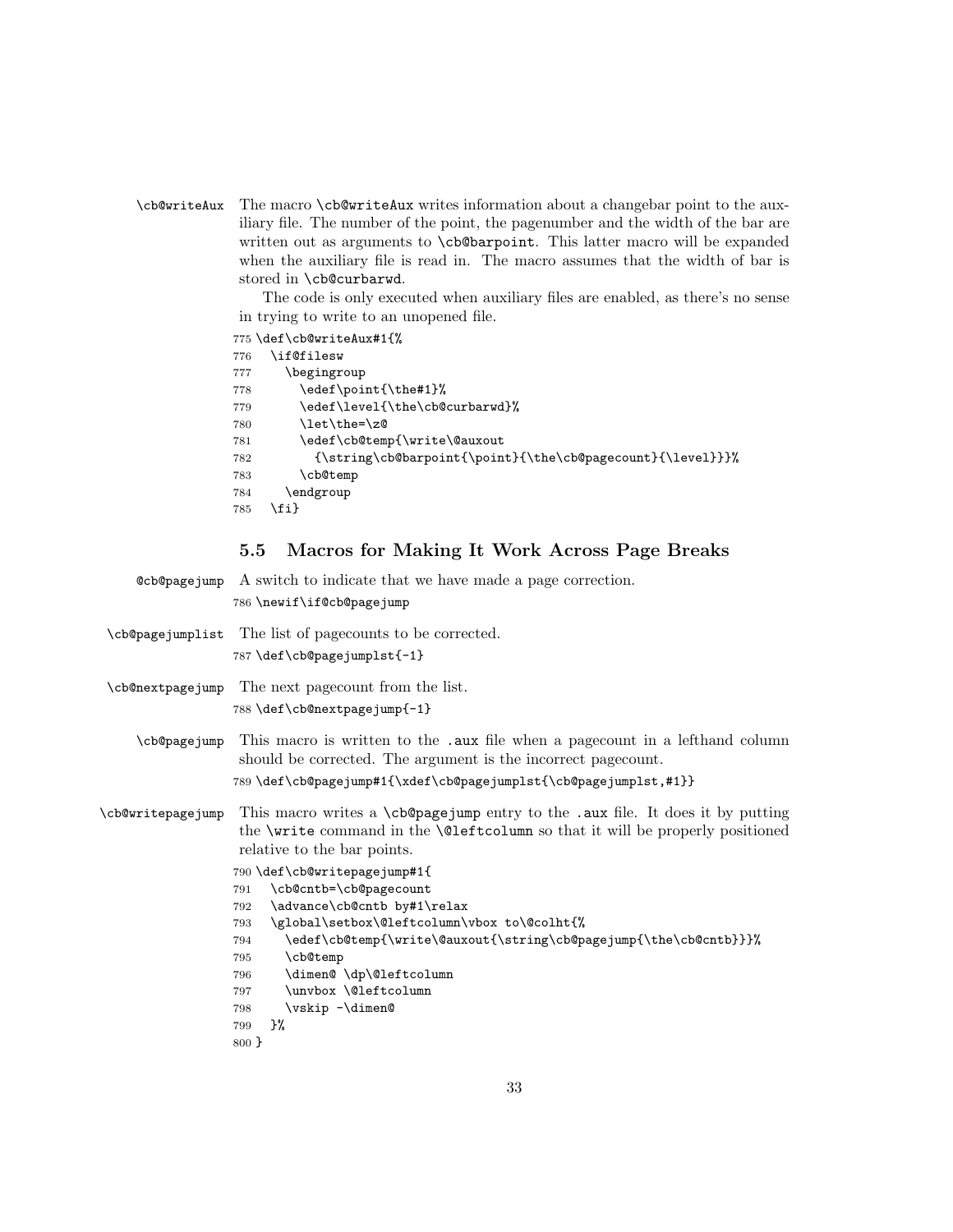```
\cb@poppagejump Pop an entry from pagejumplst. The entry is put in \cb@nextpagejump.
```

```
801 \def\cb@poppagejump#1,#2\relax{%
802 \gdef\cb@nextpagejump{#1}%
```

```
803 \gdef\cb@pagejumplst{#2}}
```

```
\cb@checkpagecount This macro checks that \cb@pagecount is correct at the beginning of a column
                   or page. First we ensure that \cb@pagecount has the proper parity: odd in
                   the righthand column of a twocolumn page, even in the lefthand column of a
                   twocolumn page and in onecolumn pages.
```
804 \def\cb@checkpagecount{%

```
805 \if@twocolumn
806 \if@firstcolumn
807 \ifodd\cb@pagecount\global\advance\cb@pagecount by\@ne\fi
808 \fi
809 \else
810 \ifodd\cb@pagecount\global\advance\cb@pagecount by\@ne\fi
811 \fi
```
Also, in twosided documents, \cb@pagecount/2 must be odd on even pages and even on odd pages. If necessary, increase \cb@pagecount by 2. For onesided documents, we don't do this as it doesn't matter (but it would be harmless). In the righthand column in two side documents we must check if  $\epsilon$  to  $\epsilon$ has the proper parity (see below). If it is incorrect, the page number has changed after the lefthand column, so \cb@pagecount is incorrect there. Therefore we write a command in the .aux file so that in the next run the lefthand column will correct its \cb@pagecount. We also need to signal a rerun. If the correction was made in the lefthand column, the flag @cb@pagejump is set, and we have to be careful in the righthand column. If in the righthand column the flag is set and \cb@pagecount is correct, the correction in the lefthand column worked, but we still have to write into the .aux file for the next run. If on the other hand \cb@pagecount is incorrect while the flag is set, apparently the correction in the lefthand column should not have been done (probably because the document has changed), so we do nothing.

- 812 \if@twoside
- 813 \cb@cntb=\cb@pagecount
- 814 \divide\cb@cntb by\tw@
- 815 \advance\cb@cntb by-\c@page
- 816 \ifodd\cb@cntb

Here **\cb@pagecount** seems correct. Check if there is a page jump.

| 817 | if@twocolumn                                                 |
|-----|--------------------------------------------------------------|
| 818 | \if@firstcolumn                                              |
| 819 | \@whilenum\cb@pagecount>\cb@nextpagejump\do{%                |
| 820 | \expandafter\cb@poppagejump\cb@pagejumplst\relax}%           |
| 821 | \ifnum\cb@pagecount=\cb@nextpagejump                         |
| 822 | \cb@trace{Page jump: \string\cb@pagecount=\the\cb@pagecount} |
| 823 | \global\advance\cb@pagecount by\tw@                          |
| 824 | \global\@cb@pagejumptrue                                     |
| 825 | else)                                                        |
|     |                                                              |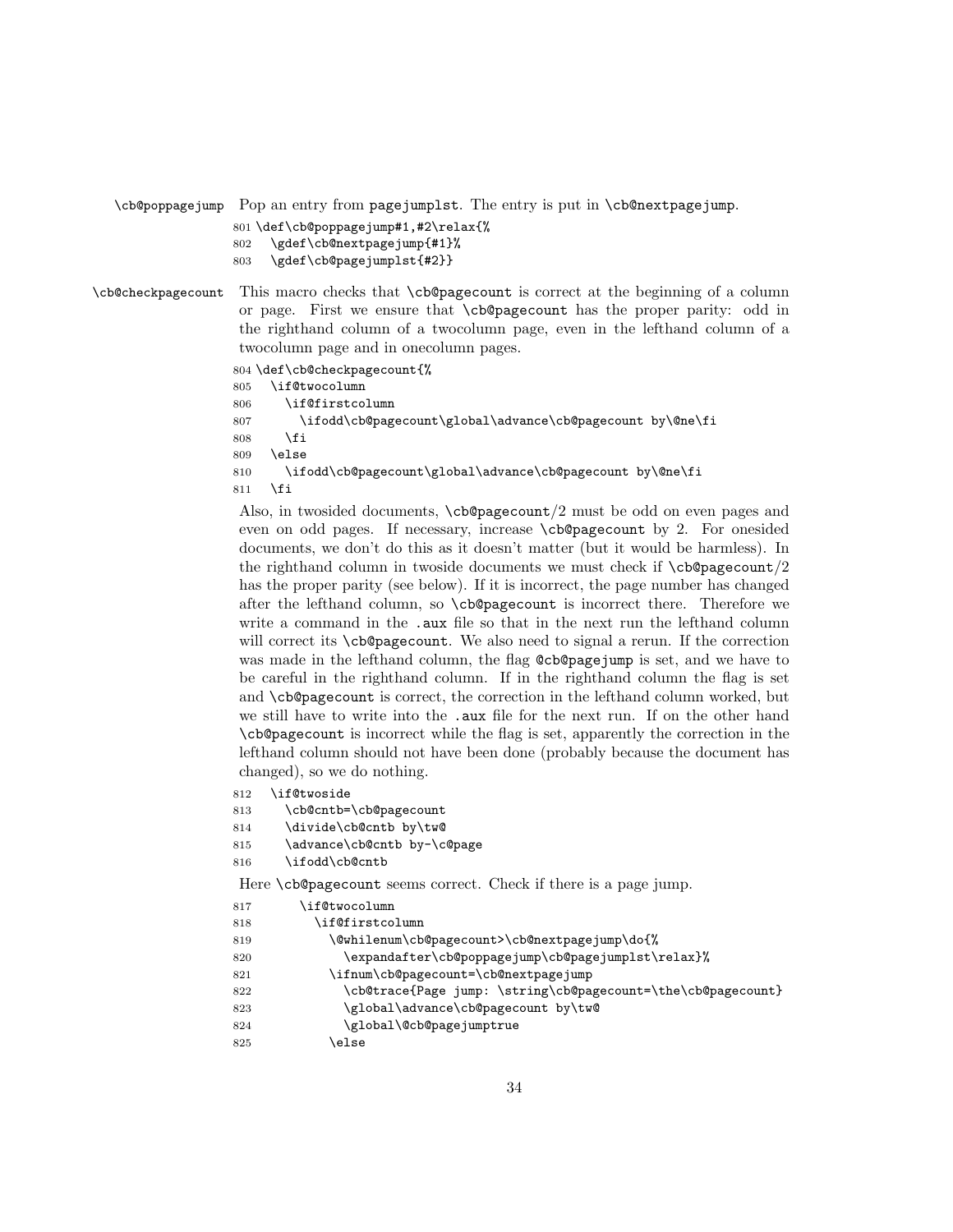826 \global\@cb@pagejumpfalse 827 \fi 828 \else

In the righthand column check the flag (see above). If set, write a pagejump, but compensate for the increase done in the lefthand column.

```
829 \if@cb@pagejump
830 \cb@writepagejump{-3}%
831 \fi
832 \fi
833 \fi
834 \else
Here \cb@pagecount is incorrect.
835 \if@twocolumn
836 \if@firstcolumn
837 \global\advance\cb@pagecount by\tw@
838 \global\@cb@pagejumpfalse
839 \else
840 \if@cb@pagejump
841 \cb@trace{Page jump annulled, %
842 \string\cb@pagecount=\the\cb@pagecount}
843 \else
844 \cb@writepagejump{-1}%
845 \global\advance\cb@pagecount by\tw@
846 \cb@rerun
847 \fi
848 \fi
849 \else
850 \global\advance\cb@pagecount by\tw@
851 \fi
852 \fi
853 \fi
854 }
```
\@makecol \@vtryfc These internal LAT<sub>EX</sub> macros are modified in order to end the changebars spanning the current page break (if any) and restart them on the next page. The modifications are needed to reset the special points for this page and add begin bars to top of box255. The bars carried over from the previous page, and hence to be restarted on this page, have been saved on the stack \cb@beginstack. This stack is used to define new starting points for the change bars, which are added to thetop of box \@cclv. Then the stack \cb@endstack is built and processed by \cb@processActive. Finally the original \@makecol (saved as \cb@makecol) is executed.

```
855 \let\ltx@makecol\@makecol
856 \def\cb@makecol{%
857 \if@twocolumn
858 \cb@trace{Twocolumn: \if@firstcolumn Left \else Right \fi column}%
859 \fi
```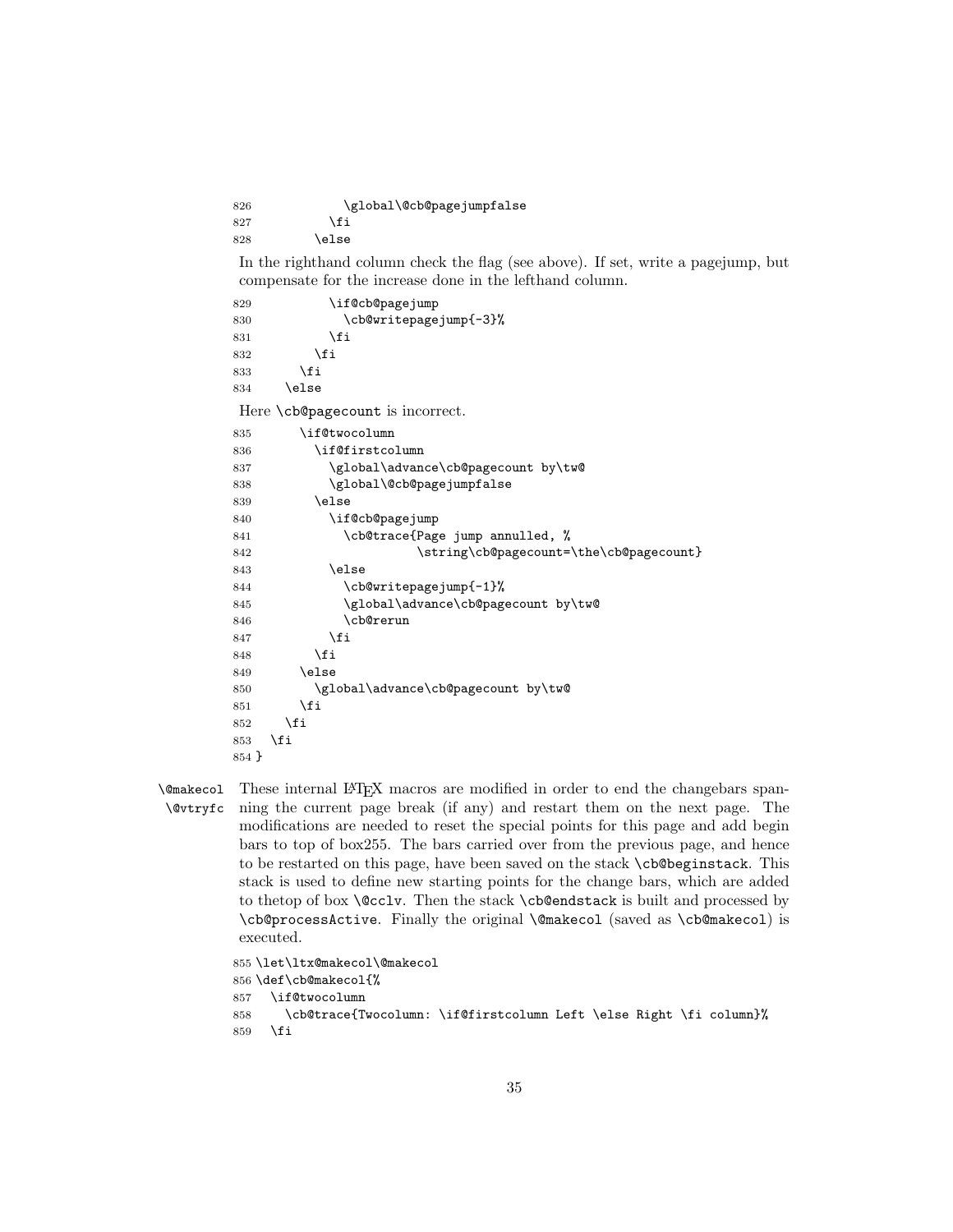```
860 \cb@trace@stack{before makecol, page \the\c@page,
```

```
861 \string\cb@pagecount=\the\cb@pagecount}%
```

```
862 \let\cb@writeAux\@gobble
```
First make sure that **\cb@pagecount** is correct. Then add the necessary bar points at beginning and end.

```
863 \cb@checkpagecount
864 \setbox\@cclv \vbox{%
865 \cb@resetpoints
866 \cb@startSpanBars
867 \unvbox\@cclv
868 \boxmaxdepth\maxdepth}%
869 \global\advance\cb@pagecount by\@ne
870 \cb@buildstack\cb@processActive
```
\ltx@makecol

In twocolumn pages write information to the aux file to indicate which column we are in. This write must precede the whole column, including floats. Therefore we insert it in the front of \@outputbox.

```
872 \if@twocolumn
873 \global\setbox\@outputbox \vbox to\@colht {%
874 \if@firstcolumn\write\@auxout{\string\@cb@firstcolumntrue}%
875 \else\write\@auxout{\string\@cb@firstcolumnfalse}%
876 \fi
877 \dimen@ \dp\@outputbox
878 \unvbox \@outputbox
879 \vskip -\dimen@
880 }%
881 \fi
882 \cb@trace@stack{after makecol, page \the\c@page,
883 \string\cb@pagecount=\the\cb@pagecount}%
884 }
```
\let\@makecol\cb@makecol

When LAT<sub>EX</sub> makes a page with only floats it doesn't use **\@makecol**; instead it calls  $\&V$ ryfc, so we have to modify this macro as well. In two column mode we must write either \@cb@firstcolumntrue or \@cb@firstcolumnfalse to the .aux file.

```
886 \let\ltx@vtryfc\@vtryfc
887 \def\cb@vtryfc#1{%
888 \cb@trace{In vtryfc, page \the\c@page,
889 \string\cb@pagecount=\the\cb@pagecount}%
890 \let\cb@writeAux\@gobble
```
First make sure that \cb@pagecount is correct. Then generate a \@cb@firstcolumntrue or \@cb@firstcolumnfalse in twocolumn mode.

```
891 \cb@checkpagecount
```

```
892 \ltx@vtryfc{#1}%
```

```
893 \if@twocolumn
```

```
894 \global\setbox\@outputbox \vbox to\@colht{%
```

```
895 \if@firstcolumn\write\@auxout{\string\@cb@firstcolumntrue}%
```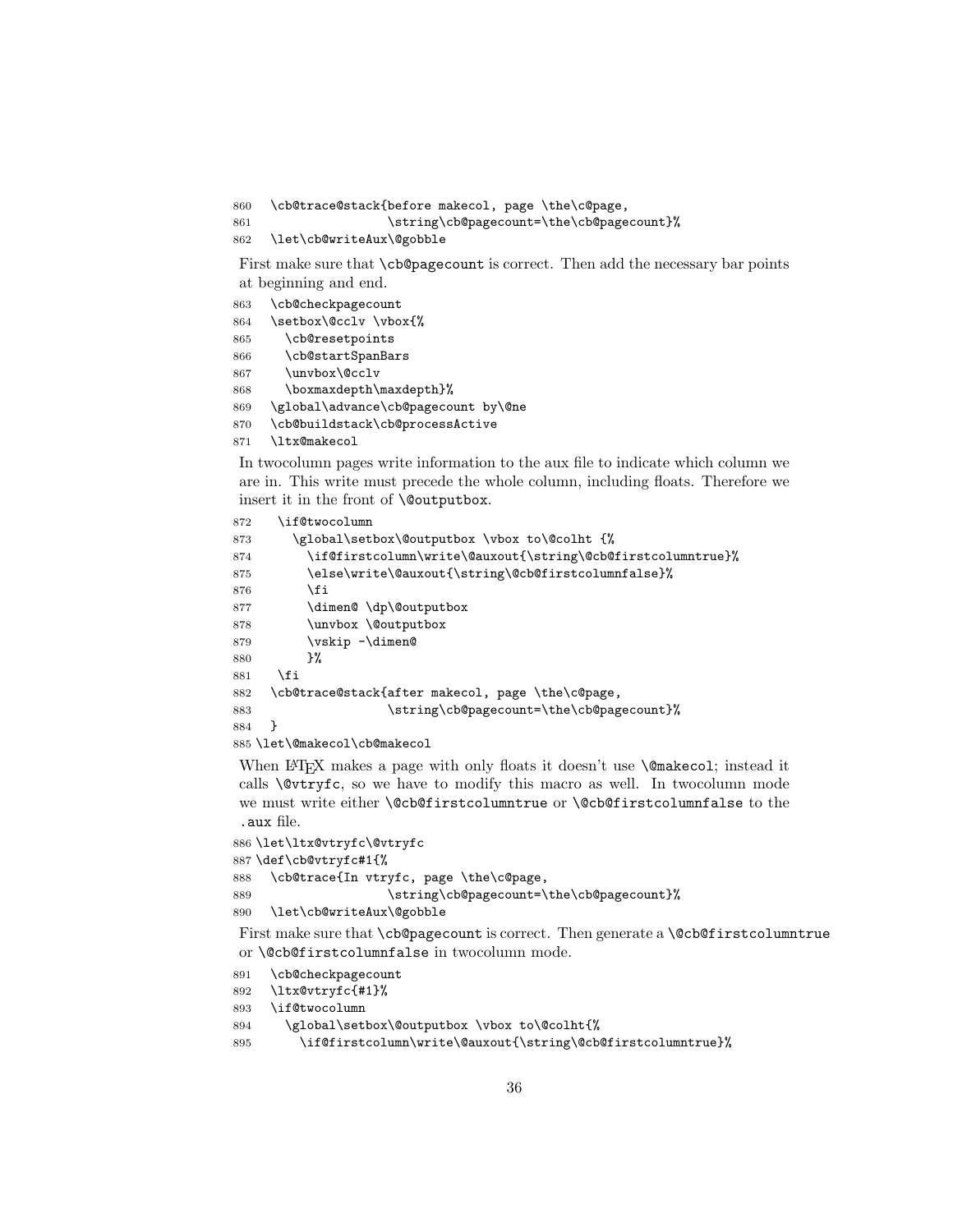```
896 \else\write\@auxout{\string\@cb@firstcolumnfalse}%
897 \fi
898 \unvbox\@outputbox
899 \boxmaxdepth\maxdepth
900 \frac{1}{6}901 \fi
902 \global\advance\cb@pagecount by \@ne
903 }
904 \let\@vtryfc\cb@vtryfc
```
\cb@processActive This macro processes each element on span stack. Each element represents a bar that crosses the page break. There could be more than one if bars are nested. It works as follows:

```
pop top element of span stack
                      if point null (i.e., stack empty) then done
                      else
                        do an end bar on box255
                        save start for new bar at top of next page in \cb@startSaves
                        push active point back onto history stack (need to reprocess
                           on next page).
                 905 \def\cb@processActive{%
                 906 \cb@pop\cb@endstack
                 907 \ifnum\cb@topleft=\cb@nil
                 908 \else
                 909 \setbox\@cclv\vbox{%
                 910 \unvbox\@cclv
                 911 \boxmaxdepth\maxdepth
                 912 \advance\cb@pagecount by -1\relax
                 913 \cb@setEndPoints}%
                 914 \cb@push\cb@historystack
                 915 \cb@push\cb@beginstack
                 916 \expandafter\cb@processActive
                 917 \fi}
\cb@startSpanBars This macro defines new points for each bar that was pushed on the \cb@beginstack.
                  Afterwards \cb@beginstack is empty.
```
918 \def\cb@startSpanBars{%

```
919 \cb@pop\cb@beginstack
920 \ifnum\cb@topleft=\cb@nil
```
- 921 \else
- 922 \cb@setBeginPoints
- 923 \cb@trace@stack{after StartSpanBars, page \the\c@page}%
- 924 \expandafter\cb@startSpanBars
- 925 \fi
- 926 }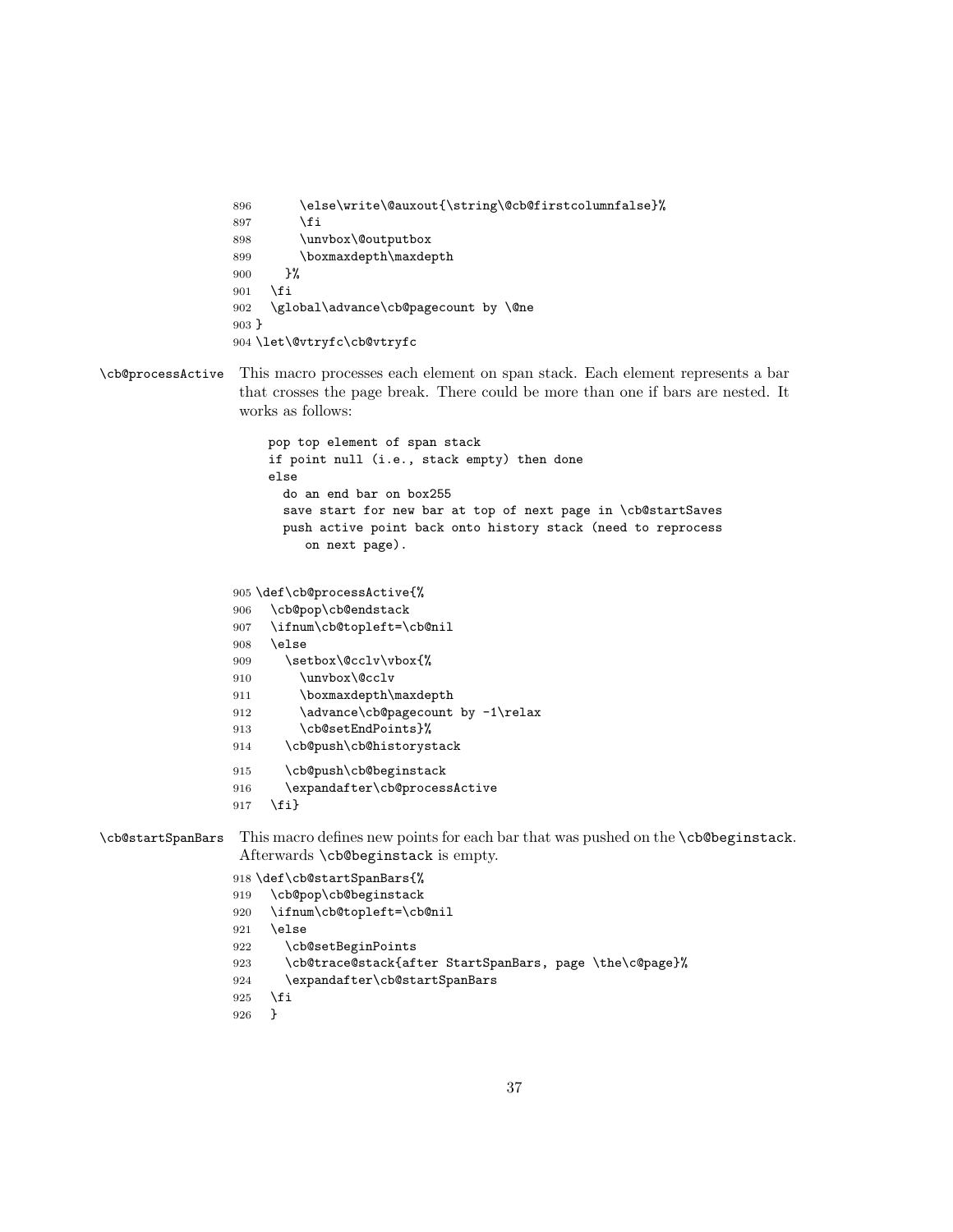|                         | \cb@buildstack The macro \cb@buildstack initializes the stack with open bars and starts popu-   |
|-------------------------|-------------------------------------------------------------------------------------------------|
| \cb@endstack lating it. |                                                                                                 |
|                         | 927 \def\cb@buildstack{%<br>\cb@initstack\cb@endstack<br>928<br>929 \cb@pushNextActive}         |
|                         | \cb@pushNextActive This macro pops the top element off the history stack (\cb@historystack). If |

the top left point is on a future page, it is pushed back onto the history stack and processing stops. If the point on the current or a previous page and it has an odd number, the point is pushed on the stack with end points \cb@endstack); if the point has an even number, it is popped off the stack with end points since the bar to which it belongs has terminated on the current page.

```
930 \def\cb@pushNextActive{%
931 \cb@pop\cb@historystack
932 \ifnum\cb@topleft=\cb@nil
933 \text{ kg}934 \ifnum\cb@page>\cb@pagecount
935 \cb@push\cb@historystack
936 \text{le}937 \ifodd\cb@topleft
938 \cb@push\cb@endstack
939 \text{delse}940 \cb@pop\cb@endstack
941 \fi
942 \expandafter\expandafter\expandafter\cb@pushNextActive
943 \fi
944 \fi}
```
## 5.6 Macros For Managing The Stacks of Bar points

The macros make use of four stacks corresponding to **\special** defpoints. Each stack takes the form <element> ... <element>

Each element is of the form xxxnyyypzzzl where xxx is the number of the special point, yyy is the page on which this point is set, and zzz is the dimension used when connecting this point.

The stack \cb@historystack is built from the log information and initially lists all the points. As pages are processed, points are popped off the stack and discarded.

The stack \cb@endstack and \cb@beginstack are two temporary stacks used by the output routine and contain the stack with definitions for of all bars crossing the current pagebreak (there may be more than one with nested bars). They are built by popping elements off the history stack.

The stack \cb@currentstack contains all the current bars. A \cb@start pushes an element onto this stack. A \cb@end pops the top element off the stack and uses the info to terminate the bar.

For performance and memory reasons, the history stack, which can be very long, is special cased and a file is used to store this stack rather than an internal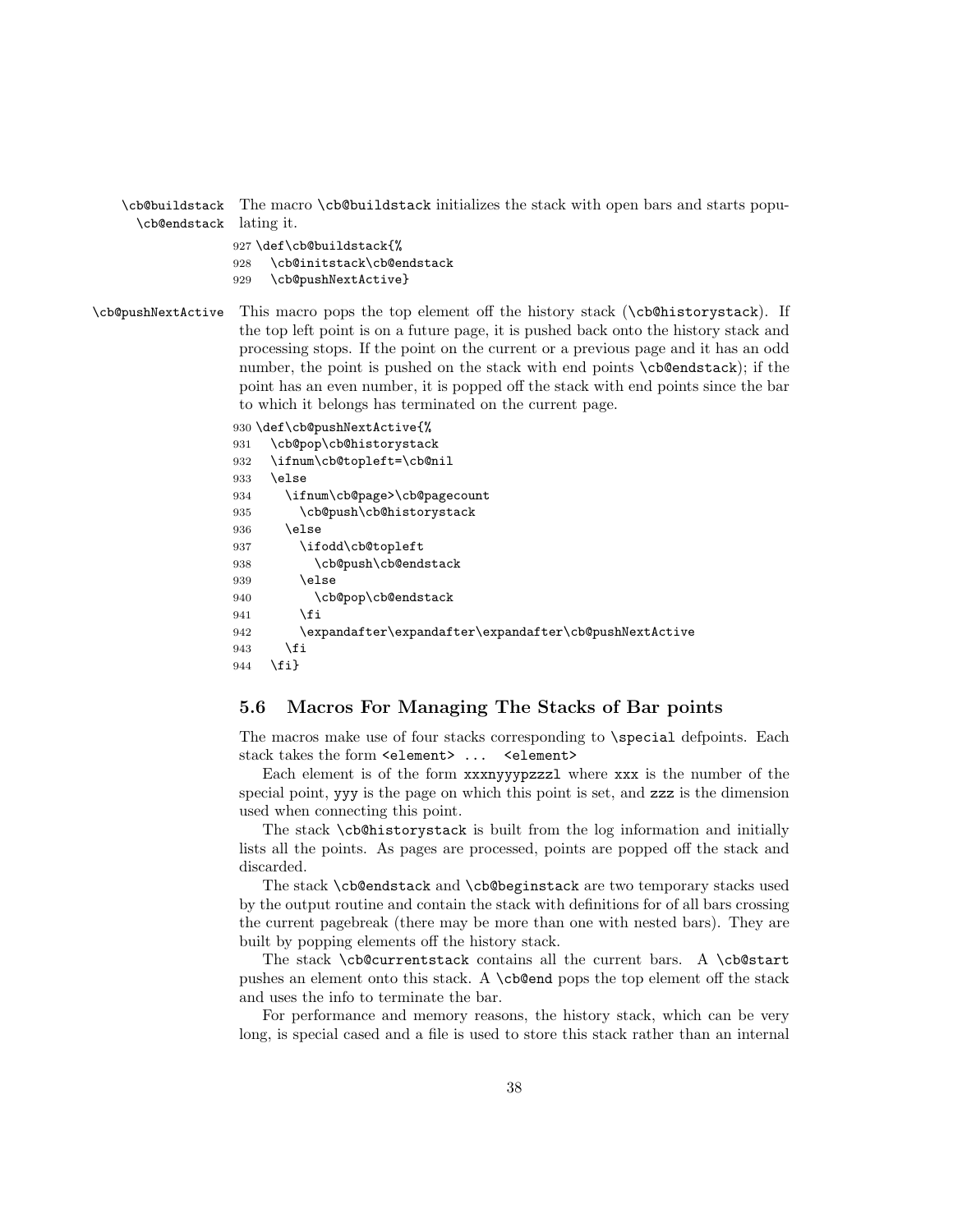|                               | macro. The "external" interface to this stack is identical to what is described<br>above. However, when the history stack is popped, a line from the file is first read<br>and appended to the macro \cb@historystack.                                                                                                                                          |
|-------------------------------|-----------------------------------------------------------------------------------------------------------------------------------------------------------------------------------------------------------------------------------------------------------------------------------------------------------------------------------------------------------------|
|                               | \cb@initstack A macro to (globally) initialize a stack.<br>945 \def\cb@initstack#1{\xdef#1{}}                                                                                                                                                                                                                                                                   |
| \cb@historystack<br>\cb@write | We need to initialise a stack to store the entries read from the external history<br>file.<br>\cb@read $946$ \cb@initstack\cb@historystack<br>We also need to allocate a read and a write stream for the history file.<br>947 \newwrite\cb@write<br>948 \newread\cb@read<br>And we open the history file for writing (which is done when the . aux file is read |
|                               | $\infty$ ).                                                                                                                                                                                                                                                                                                                                                     |
|                               | 949 \immediate\openout\cb@write=\jobname.cb\relax                                                                                                                                                                                                                                                                                                               |
| <b>\cb@endstack</b>           | Allocate two stacks for the bars that span the current page break.                                                                                                                                                                                                                                                                                              |
|                               | $\verb \cb@beginstack 950\cb@initstack\cb@endstack $<br>951 \cb@initstack\cb@beginstack                                                                                                                                                                                                                                                                         |
|                               | \cb@tempstack Allocate a stack for temporary storage                                                                                                                                                                                                                                                                                                            |
|                               | 952 \cb@initstack\cb@tempstack                                                                                                                                                                                                                                                                                                                                  |
|                               | \cb@currentstack And we allocate an extra stack that is needed to implement nesting without having<br>to rely on TFX's grouping mechanism.                                                                                                                                                                                                                      |
|                               | 953 \cb@initstack\cb@currentstack                                                                                                                                                                                                                                                                                                                               |
| \cb@pop                       | This macro pops the top element off the named stack and puts the point value into<br>\cb@topleft, the page value into \cb@page and the bar width into \cb@curbarwd.<br>If the stack is empty, it returns a void value (\cb@nil) in \cb@topleft and sets<br>\cb@page=0.                                                                                          |
|                               | 954 \def\cb@thehistorystack{\cb@historystack}<br>955 \def\cb@pop#1{%<br>\ifx #1\@empty<br>956                                                                                                                                                                                                                                                                   |
|                               | \def\cb@temp{#1}%<br>957                                                                                                                                                                                                                                                                                                                                        |
|                               | \ifx\cb@temp\cb@thehistorystack<br>958<br>\ifeof\cb@read<br>959                                                                                                                                                                                                                                                                                                 |
|                               | \else<br>960                                                                                                                                                                                                                                                                                                                                                    |
|                               | {\endlinechar=-1\read\cb@read to\cb@temp<br>961                                                                                                                                                                                                                                                                                                                 |
|                               | \xdef\cb@historystack{\cb@historystack\cb@temp}%<br>962<br>}%<br>963                                                                                                                                                                                                                                                                                            |
|                               | \fi<br>964                                                                                                                                                                                                                                                                                                                                                      |
|                               | \fi<br>965                                                                                                                                                                                                                                                                                                                                                      |
|                               | \fi<br>966<br>\ifx#1\@empty<br>967                                                                                                                                                                                                                                                                                                                              |
|                               | \global\cb@topleft\cb@nil<br>968                                                                                                                                                                                                                                                                                                                                |
|                               |                                                                                                                                                                                                                                                                                                                                                                 |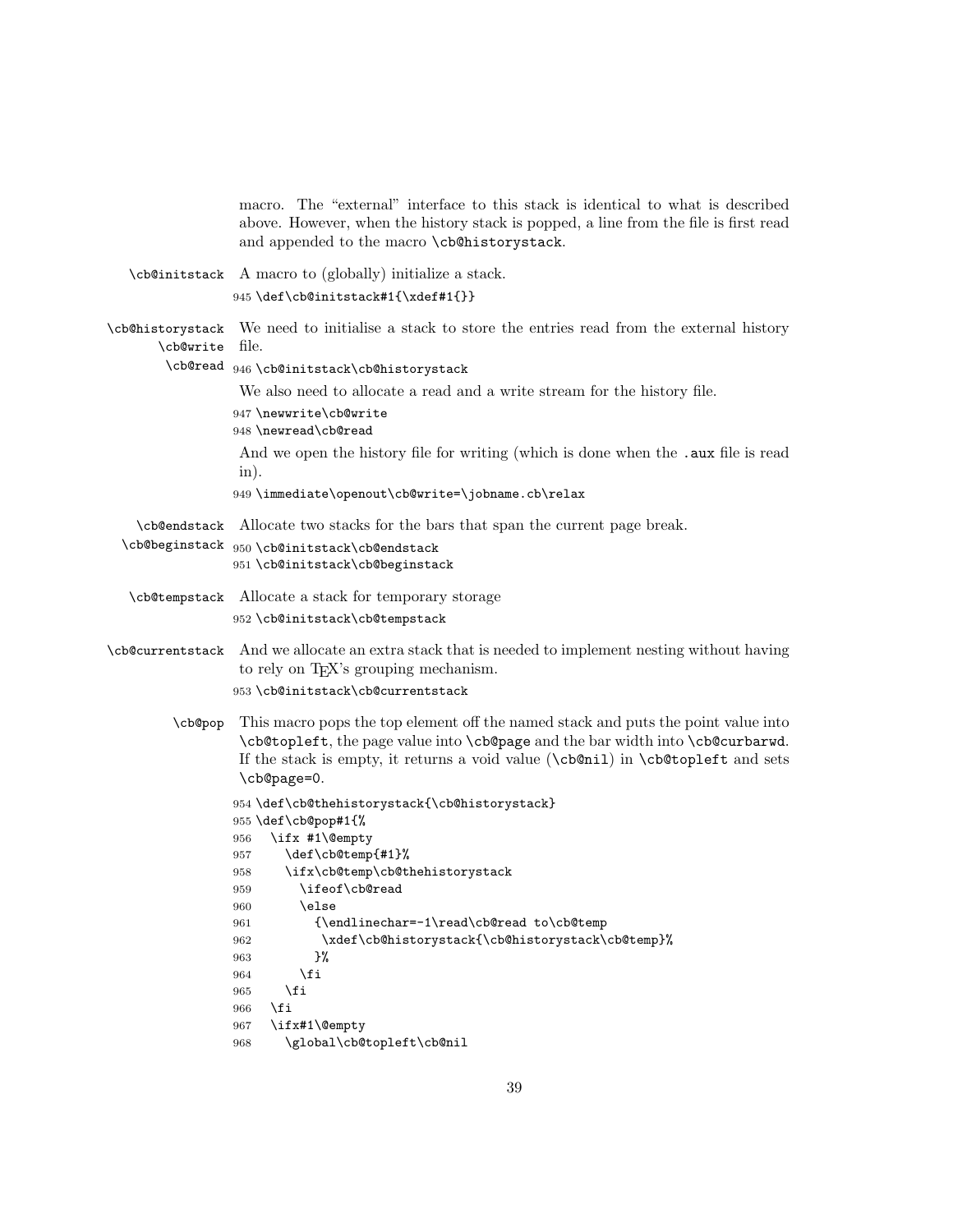```
969 \global\cb@page\z@\relax
```

```
970 \else
```
- \expandafter\cb@carcdr#1e#1%
- \fi
- \cb@trace@pop{#1}}

\cb@carcdr This macro is used to 'decode' a stack entry.

- \def\cb@carcdr#1n#2p#3l#4e#5{%
- \global\cb@topleft#1\relax
- \global\cb@page#2\relax
- \global\cb@curbarwd#3\relax
- \xdef#5{#4}}
- \cb@push The macro \cb@push Pushes \cb@topleft, \cb@page and \cb@curbarwd onto the top of the named stack.

```
979 \def\cb@push#1{%
980 \xdef#1{\the\cb@topleft n\the\cb@page p\the\cb@curbarwd l#1}%
981 \cb@trace@push{#1}}
982
```
\cb@barpoint The macro \cb@barpoint populates the history file. It writes one line to .cb file which is equivalent to one  $\langle element \rangle$  described above.

```
983 \def\cb@barpoint#1#2#3{\cb@cnta=#2
```
- \if@cb@firstcolumn\advance\cb@cnta by\m@ne\fi
- \immediate\write\cb@write{#1n\the\cb@cnta p#3l}}

## 5.7 Macros For Checking That The .aux File Is Stable

## \AtBeginDocument While reading the .aux file, LATEX has created the history stack in a separate file. We need to close that file and open it for reading. Also the 'initialisation' of the \special commands has to take place. While we are modifying the macro we also include the computation of the possible positions of the changebars

For these actions we need to add to the LAT<sub>EX</sub> begin-document hook.

```
986 \AtBeginDocument{%
987 \cb@setup@specials
```
Add a sentinel to \cb@pagejumplst.

```
988 \cb@pagejump{999999999,}%
```
Compute the left and right positions of the changebars.

```
989 \cb@positions
990 \cb@trace{%
991 Odd left : \the\cb@odd@left\space
992 Odd right : \the\cb@odd@right\MessageBreak
993 Even left: \the\cb@even@left\space
994 Even right: \the\cb@even@right
995 }%
996 \immediate\closeout\cb@write
997 \immediate\openin\cb@read=\jobname.cb\relax}
```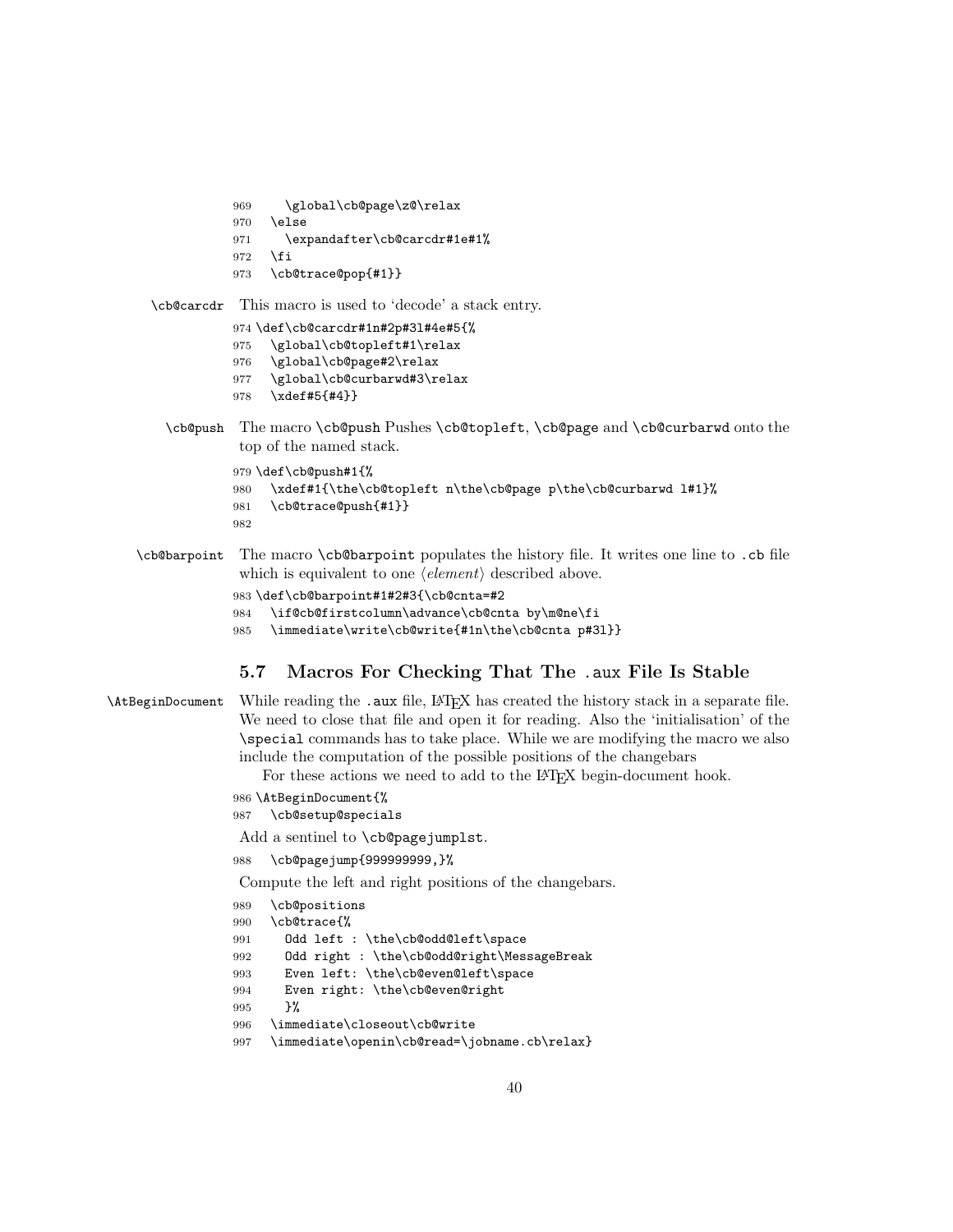```
\AtEndDocument We need to issue a \clearpage to flush rest of document. (Note that I be-
                lieve there is contention in this area: are there in fact situations in which the
                end-document hooks need to be called before the final \text{clearpage?} — the
                documentation of LATEX itself implies that there are.) Then closes the .cb file
                and reopens it for checking. Initialize history stack (to be read from file). Let
                \cb@barpoint=\cb@checkHistory for checking.
```
998 \AtEndDocument{%

- 999 \clearpage
- 1000 \cb@initstack\cb@historystack
- 1001 \immediate\closein\cb@read
- 1002 \immediate\openin\cb@read=\jobname.cb\relax

Let \cb@pdfxy=\cb@checkPdfxy for checking. Make \cb@pagejump dummy.

1003 \ifx\cb@readxy\@undefined

- 1004 \else
- 1005 \immediate\closein\cb@readxy
- 1006 \immediate\openin\cb@readxy=\jobname.cb2\relax
- 1007 \def\cb@pdfpoints{}%
- 1008 \def\cb@pdfpagenr{0}%
- 1009 \fi
- 1010 \@cb@firstcolumnfalse
- 1011 \cb@checkrerun
- 1012 \let\cb@pdfxy\cb@checkPdfxy
- 1013 \let\cb@pagejump\@gobble
- 1014 \let\cb@barpoint\cb@checkHistory}

```
\cb@checkHistory Pops the top of the history stack (\jobname.cb) and checks to see if the point
                  and page numbers are the same as the arguments #1 and #2 respectively. Prints
                  a warning message if different.
```

```
1015 \def\cb@checkHistory#1#2#3{%
1016 \cb@pop\cb@historystack
1017 \ifnum #1=\cb@topleft\relax
1018 \cb@cnta=#2
1019 \if@cb@firstcolumn\advance\cb@cnta by\m@ne\fi
1020 \ifnum \cb@cnta=\cb@page\relax
```
Both page and point numbers are equal; do nothing,

1021 \else

but generate a warning when page numbers don't match, or

```
1022 \cb@error
1023 \fi
1024 \else
```
when point numbers don't match.

1025 \cb@error

1026 \fi}

Dummy definition for \cb@checkPdfxy. This will be overwritten by the pdftex and xetex options.

```
1027 \def\cb@checkPdfxy#1#2#3#4#5{}
```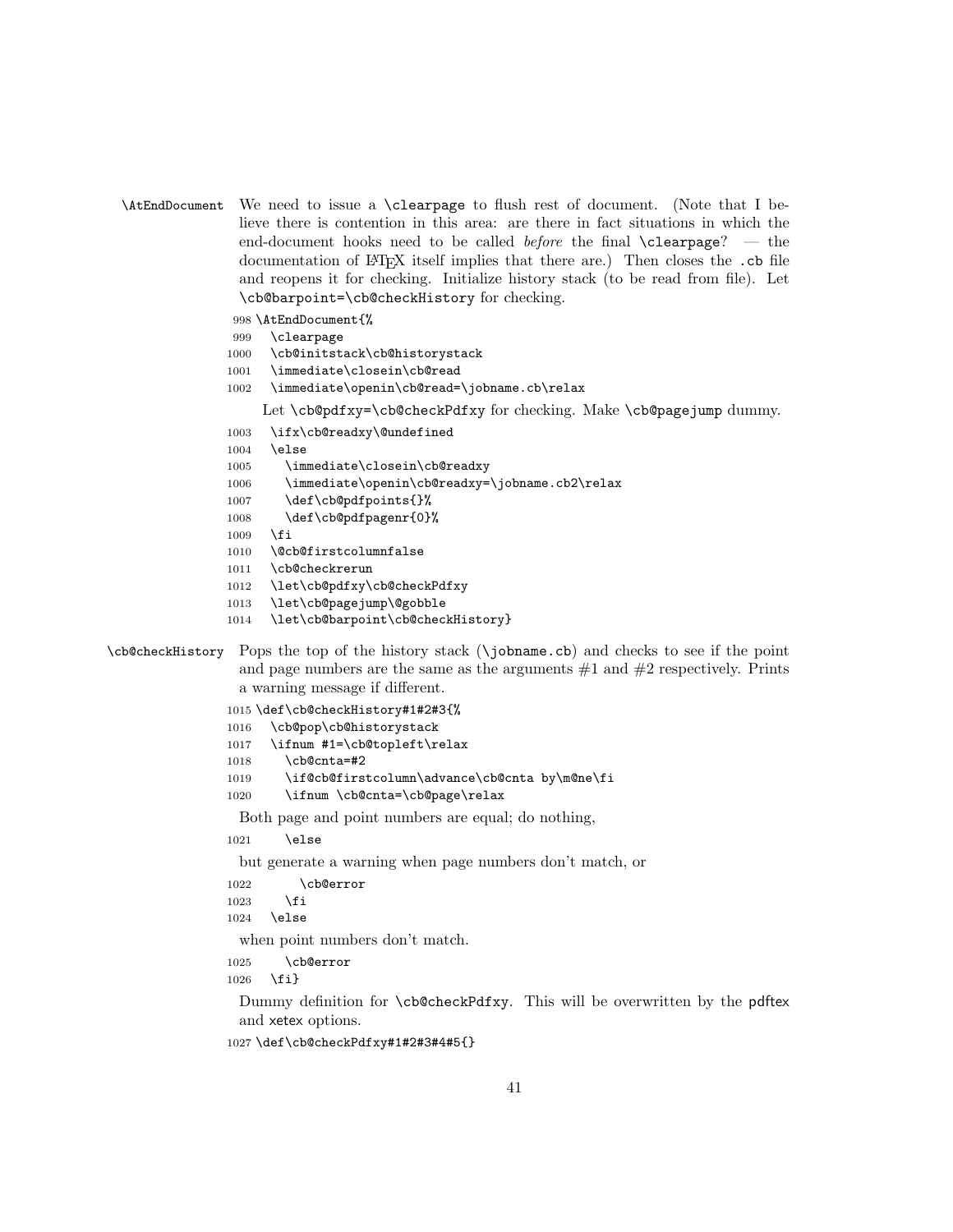\cb@rerun The macro \cb@rerun is called when we detect that we need to rerun LATEX.

1028 \def\cb@rerun{%

1029 \global\let\cb@checkrerun\cb@error} 1030 \let\cb@checkrerun\relax

\cb@error When a mismatch between the changebar information in the auxiliary file and the history stack is detected a warning is issued; further checking is disabled. For pdfTFXand XeTFXwe also disable \cb@checkPdfxy.

1031 \def\cb@error{%

1032 \PackageWarning{Changebar}%

1033 {Changebar info has changed.\MessageBreak

- 1034 Rerun to get the bars right}
- 1035 \gdef\cb@checkHistory##1##2##3{}%
- 1036 \let\cb@barpoint\cb@checkHistory
- 1037 \gdef\cb@checkPdfxy##1##2##3##4##5{}%
- 1038 \let\cb@pdfxy\cb@checkPdfxy}

## 5.8 Macros For Making It Work With Nested Floats/Footnotes

\end@float This is a replacement for the LATEX-macro of the same name. All it does is check to see if changebars are active and, if so, it puts changebars around the box containing the float. Then it calls the original LATEX \end@float.

1039 \let\ltx@end@float\end@float

```
1040 \def\cb@end@float{%
1041 \cb@trace@stack{end float on page \the\c@page}%
1042 \cb@pop\cb@currentstack
1043 \ifnum\cb@topleft=\cb@nil
1044 \else
1045 \cb@push\cb@currentstack
1046 \global\cb@curbarwd=\cb@curbarwd
1047 \@endfloatbox
1048 \global\setbox\@currbox
1049 \color@vbox
1050 \normalcolor
1051 \vbox\bgroup\cb@start[\cb@curbarwd]\unvbox\@currbox\cb@end
1052 \fi
1053 \ltx@end@float}
1054 \let\end@float\cb@end@float
```
This only works if this new version of  $\end{equation}$  and  $\end{equation}$  used. With  $L_{T}X2.09$ the documentstyles used to contain:

\let\endfigure\end@float

In that case this binding has to be repeated after the redefinition of \end@float. However, the LAT<sub>E</sub>X  $2_{\epsilon}$  class files use **\newenvironment** to define the figure and table environments. In that case there is no need to rebind \endfigure.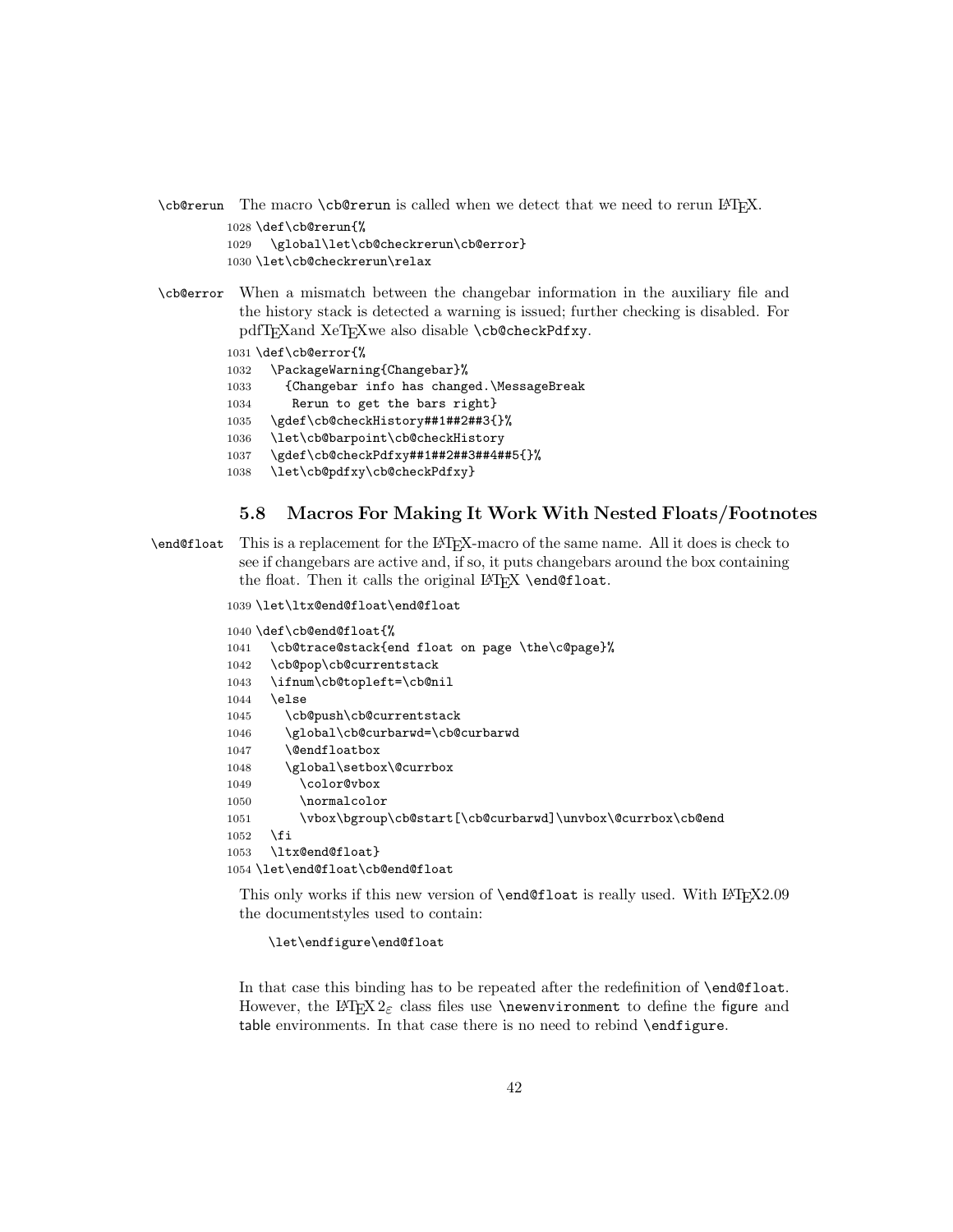\@xympar There is one snag with this redefinition in that the macro \end@float is also used by the command \marginpar. This may lead to problems with stack underflow. Therefore we need to redefine an internal macro from the marginal paragraph mechanism as well. The solution is to make sure the this macro uses the original definition of \end@float.

 \let\ltx@@xympar\@xympar \def\@xympar{% \let\end@float\ltx@end@float \ltx@@xympar

- 1059 \let\end@float\cb@end@float}
- \float@end When the float package is being used we need to take care of its changes to the float mechanism. It defines it's own macros (\float@end and \float@dblend which need to be modified for changebars to work.

First we'll save the original as **\flt@float@end.** 

1060 \let\flt@float@end\float@end

Then we redefine it to insert the changebarcode.

```
1061 \def\float@end{%
1062 \cb@trace@stack{end float on page \the\c@page}%
1063 \cb@pop\cb@currentstack
1064 \ifnum\cb@topleft=\cb@nil
1065 \else
1066 \cb@push\cb@currentstack
1067 \global\cb@curbarwd\cb@curbarwd
1068 \@endfloatbox
1069 \global\setbox\@currbox
1070 \color@vbox
1071 \normalcolor
1072 \vbox\bgroup\cb@start[\cb@curbarwd]\unvbox\@currbox\cb@end
1073 \fi
1074 \let\end@float\ltx@end@float
1075 \flt@float@end
1076 }
```
\end@dblfloat This is a replacement for the LATEX-macro of the same name. All it does is check to see if changebars are active and, if so, it puts changebars around the box containing the float. In this case the LAT<sub>EX</sub> macro had to be rewritten.

```
1077 \let\ltx@end@dblfloat\end@dblfloat
1078 \def\cb@end@dblfloat{%
1079 \if@twocolumn
1080 \cb@trace@stack{end dblfloat on page \the\c@page}%
1081 \cb@pop\cb@currentstack
1082 \ifnum\cb@topleft=\cb@nil
1083 \else
1084 \cb@push\cb@currentstack
1085 \global\cb@curbarwd=\cb@curbarwd
1086 \@endfloatbox
1087 \global\setbox\@currbox
```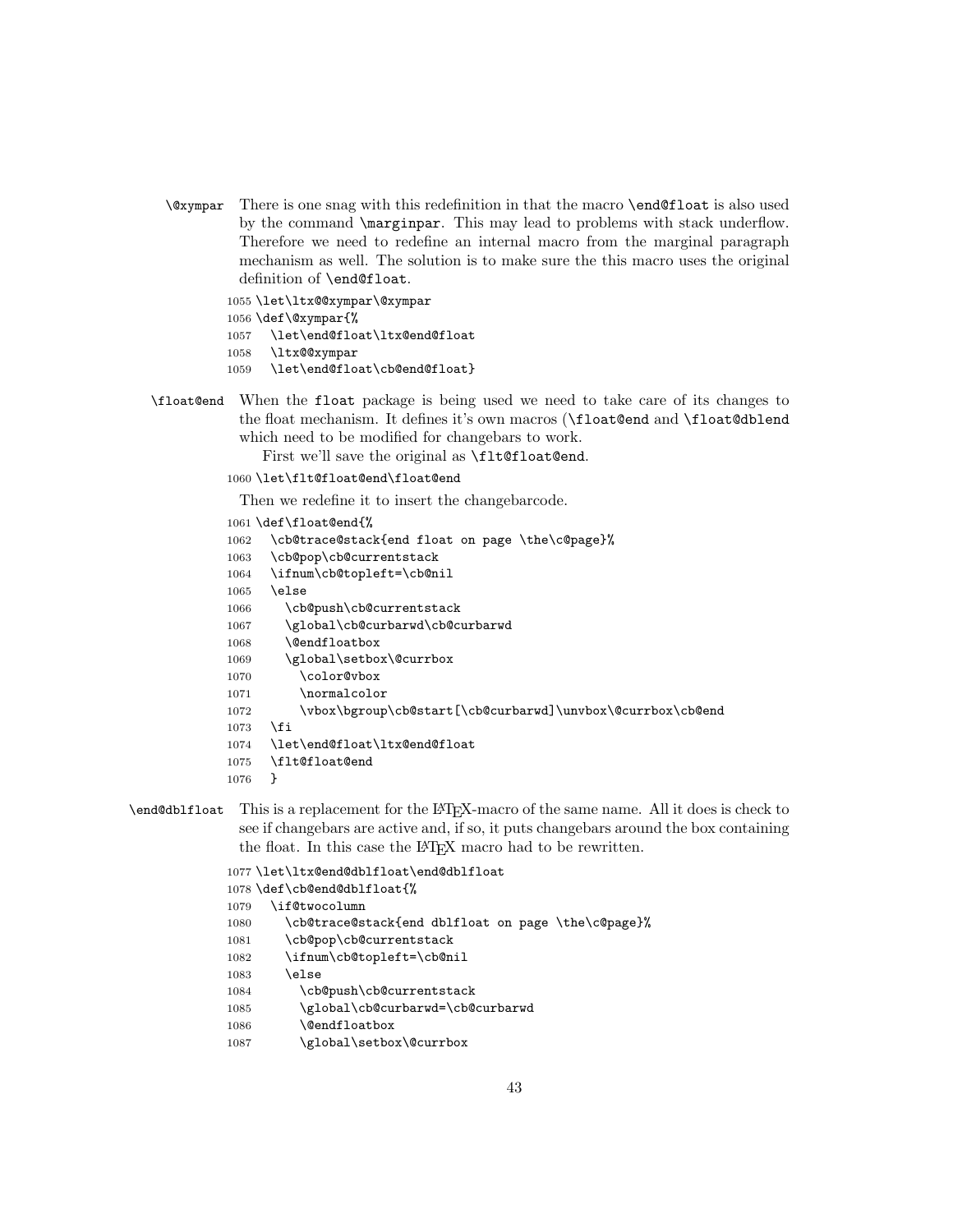```
1088 \color@vbox
1089 \normalcolor
1090 \vbox\bgroup\cb@start[\cb@curbarwd]\unvbox\@currbox\cb@end
1091 \fi
1092 \@endfloatbox
1093 \ifnum\@floatpenalty <\z@
1094 \@largefloatcheck
1095 \@cons\@dbldeferlist\@currbox
1096 \fi
1097 \ifnum \@floatpenalty =-\@Mii \@Esphack\fi
1098 \else
1099 \end@float
1100 \fi}
1101 \let\end@dblfloat\cb@end@dblfloat
```
\float@dblend Something similar needs to be done for the case where the float package is being used...

```
1102 \let\flt@float@dblend\float@dblend
1103 \def\float@dblend{%
1104 \cb@trace@stack{end dbl float on page \the\c@page}%
1105 \cb@pop\cb@currentstack
1106 \ifnum\cb@topleft=\cb@nil
1107 \else
1108 \cb@push\cb@currentstack
1109 \global\cb@curbarwd=\cb@curbarwd
1110 \@endfloatbox
1111 \global\setbox\@currbox
1112 \color@vbox
1113 \normalcolor
1114 \vbox\bgroup\cb@start[\cb@curbarwd]\unvbox\@currbox\cb@end
1115 \fi
1116 \let\end@dblfloat\ltx@end@dblfloat
1117 \flt@float@dblend
```
- }
- \@footnotetext This is a replacement for the LATEX macro of the same name. It simply checks to see if changebars are active, and if so, wraps the macro argument (i.e., the footnote) in changebars.

\let\ltx@footnotetext\@footnotetext

```
1120 \long\def\cb@footnotetext#1{%
```
- \cb@trace@stack{end footnote on page \the\c@page}%
- \cb@pop\cb@currentstack
- \ifnum\cb@topleft=\cb@nil
- \ltx@footnotetext{#1}%
- \else
- \cb@push\cb@currentstack
- 1127 \edef\cb@temp{\the\cb@curbarwd}%
- \ltx@footnotetext{\cb@start[\cb@temp]#1\cb@end}%
- 1129 \fi}